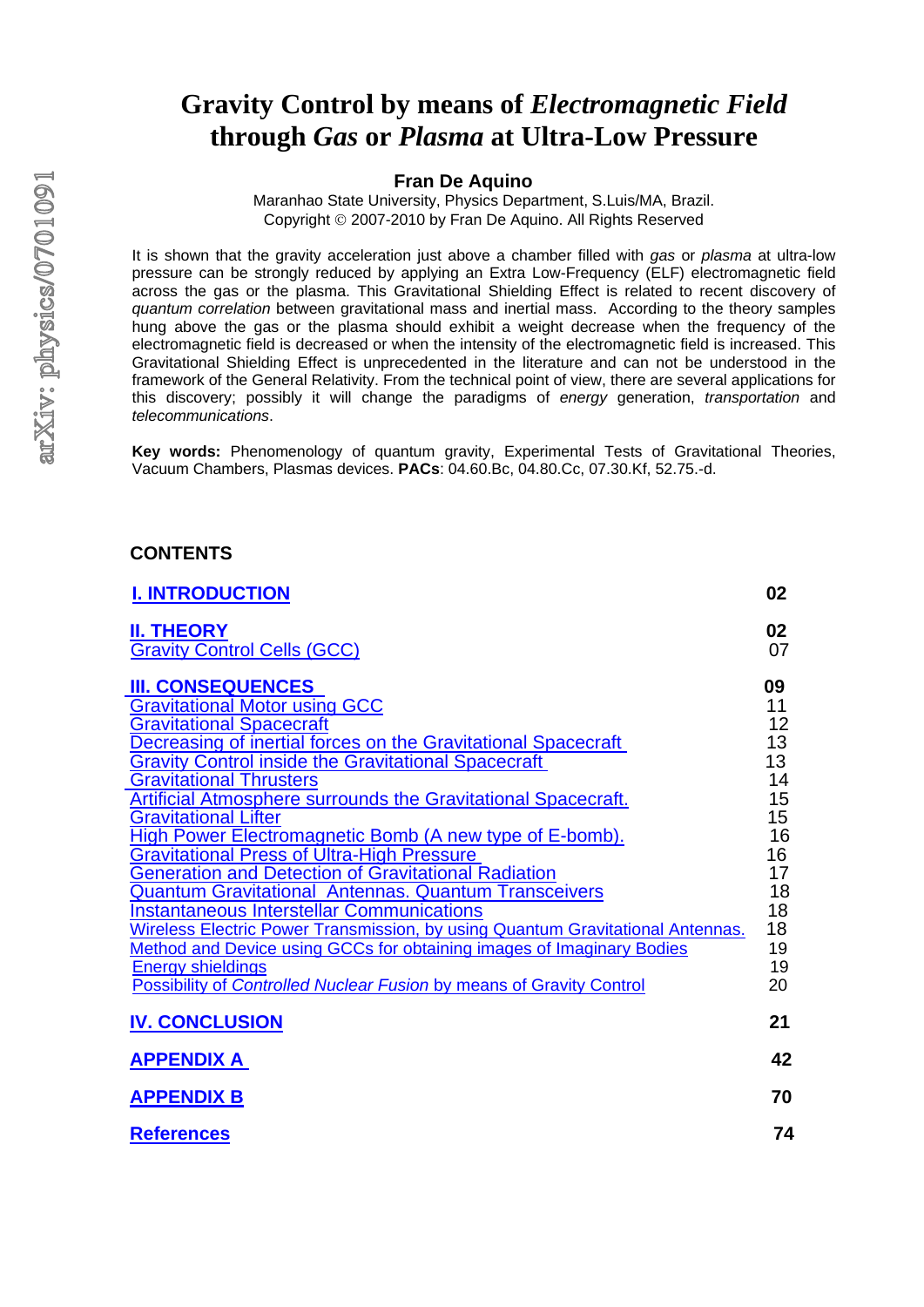## <span id="page-1-0"></span>**I. INTRODUCTION**

 It will be shown that the local gravity acceleration can be controlled by means of a device called Gravity Control Cell (GCC) which is basically a recipient filled with gas or plasma where is applied an *electromagnetic field*. According to the theory samples hung above the gas or plasma should exhibit a weight decrease when the frequency of the electromagnetic field is decreased or when the intensity of the electromagnetic field is increased. The electrical *conductivity* and the *density* of the gas or plasma are also highly relevant in this process.

 With a GCC it is possible to convert the gravitational energy into rotational mechanical energy by means of the *Gravitational Motor*. In addition, a new concept of spacecraft (the *Gravitational Spacecraft*) and aerospace flight is presented here based on the possibility of gravity control. We will also see that the gravity control will be very important to *Telecommunication*.

## **II. THEORY**

It was shown [\[1](#page--1-0)] that the relativistic *gravitational mass M*  $_{s}$  =  $m_{_{g}}/\sqrt{1-V^{2}/c^{2}}$ and the relativistic *inertial mass*   $M_{i} = m_{i0} \big/ \sqrt{1 - V^{2} / c^{2}}$  are *quantized*, and given by  $M_{g} = n_{g}^{2} m_{i0(min)}$ ,  $M_{i} = n_{i}^{2} m_{i0(min)}$ where  $n_g$  and  $n_i$  are respectively, the *gravitational quantum number* and the *inertial quantum number* ;  $m_{i0(min)} = \pm 3.9 \times 10^{-73} kg$  is the elementary *quantum* of inertial mass. The masses  $m_{g}$  and  $m_{i0}$  are correlated by means of the following expression:

$$
m_{g} = m_{i0} - 2 \left[ \sqrt{1 + \left( \frac{\Delta p}{m_{i}c} \right)^{2}} - 1 \right] m_{i0}.
$$
 (1)

Where Δ*p* is the *momentum* variation on the particle and  $m_{i0}$  is the inertial mass at rest.

 In general, the *momentum* variation  $\Delta p$  is expressed by  $\Delta p = F \Delta t$  where F is the applied force during a time  $interval \Delta t$ . Note that there is no restriction concerning the *nature* of the force  $F$ , i.e., it can be mechanical, electromagnetic, etc.

 For example, we can look on the *momentum* variation Δ*p* as due to absorption or emission of *electromagnetic energy* by the particle.

 In the case of radiation, Δ*p* can be obtained as follows: It is known that the *radiation pressure*, *dP*, upon an area  $dA = dxdy$  of a volume  $dV = dxdydz$  of a particle ( the incident radiation normal to the surface  $dA$  ) is equal to the energy dU absorbed per unit volume  $(dU dV)$ .i.e.,

$$
dP = \frac{dU}{dV} = \frac{dU}{dxdydz} = \frac{dU}{dAdz}
$$
 (2)

Substitution of  $dz = vdt$  (*v* is the speed of radiation) into the equation above gives

$$
dP = \frac{dU}{dV} = \frac{(dU/dAdt)}{v} = \frac{dD}{v}
$$
(3)

Since  $dPdA = dF$  we can write:

$$
dFdt = \frac{dU}{v} \tag{4}
$$

However we know that  $dF = dp/dt$ , then

$$
dp = \frac{dU}{v} \tag{5}
$$

From this equation it follows that

$$
\Delta p = \frac{U}{v} \left( \frac{c}{c} \right) = \frac{U}{c} n_r
$$

Substitution into Eq. (1) yields

$$
m_{g} = \left\{1 - 2\left[\sqrt{1 + \left(\frac{U}{m_{i0}c^{2}}n_{r}\right)^{2}} - 1\right]m_{i0}\right\}
$$
 (6)

Where*U* , is the electromagnetic energy absorbed by the particle;  $n_r$  is the index of refraction.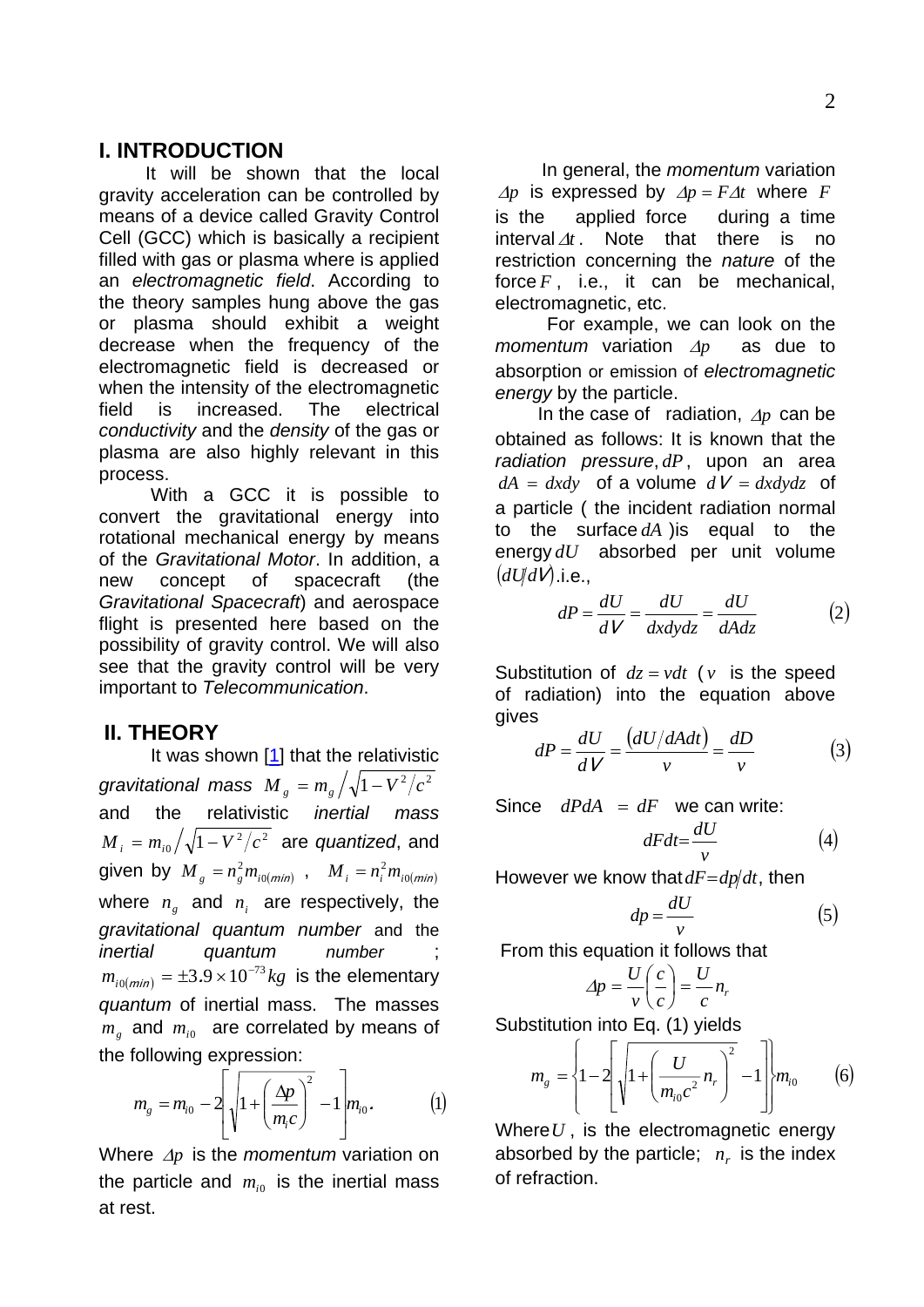Equation (6) can be rewritten in the following form

$$
m_{g} = \left\{1 - 2\left[\sqrt{1 + \left(\frac{W}{\rho c^{2}}n_{r}\right)^{2}} - 1\right]m_{i0} \qquad (7)
$$

Where  $W = U/V$  is the *density* of *electromagnetic energy* and  $\rho = m_{i0} / V$ is the density of inertial mass.

 The Eq. (7) is the expression of the *quantum correlation* between the *gravitational mass* and the *inertial mass*  as a function of the *density of electromagnetic energy*. This is also the expression of correlation between gravitation and electromagnetism.

 The density of electromagnetic energy in an *electromagnetic* field can be deduced from Maxwell's equations [\[2\]](#page--1-0) and has the following expression

$$
W = \frac{1}{2} \varepsilon E^2 + \frac{1}{2} \mu H^2
$$
 (8)

It is known that  $B = \mu H$ ,  $E/B = \omega/k$ , [\[3\]](#page--1-0) and

$$
v = \frac{dz}{dt} = \frac{\omega}{\kappa_r} = \frac{c}{\sqrt{\frac{\varepsilon_r \mu_r}{2} \left( \sqrt{1 + (\sigma/\omega \varepsilon)^2} + 1 \right)}} \tag{9}
$$

Where  $k_{r}$  is the real part of the *propagation vector k* r (also called *phase constant* [<u>4</u>]);  $k = |\vec{k}| = k_r + ik_i$ ;  $\varepsilon$ ,  $\mu$  and  $\sigma$ , are the electromagnetic characteristics of the medium in which the incident (or emitted) radiation is propagating  $(\varepsilon = \varepsilon_r \varepsilon_0$  where  $\varepsilon_r$  is the *relative dielectric permittivity* and  $\varepsilon_0 = 8.854 \times 10^{-12} F/m$ ;  $\mu = \mu_r \mu_0$  where  $\mu_r$  is the *relative magnetic permeability* and  $\mu_0 = 4\pi \times 10^7 H/m$ ; <sup>σ</sup> is the *electrical conductivity*). It is known that for *free-space*  $\sigma = 0$  and  $\varepsilon_r = \mu_r = 1$  then Eq. (9) gives

$$
v = c \tag{10}
$$

 From (9) we see that the *index of refraction*  $n_r = c/v$  will be given by

$$
n_r = \frac{c}{v} = \sqrt{\frac{\varepsilon_r \mu_r}{2} \left( \sqrt{1 + (\sigma/\omega \varepsilon)^2} + 1 \right)} \qquad (11)
$$

Equation (9) shows that  $\omega/\kappa_r = v$ . Thus,  $E/B = \omega/k_A = v$ , i.e.,  $E = vB = v\mu H$ . Then, Eq. (8) can be rewritten in the following form:

$$
W = \frac{1}{2} \left( \varepsilon \, v^2 \mu \right) \mu H^2 + \frac{1}{2} \, \mu H^2 \tag{12}
$$

For  $\sigma \ll \omega \varepsilon$ , Eq. (9) reduces to

$$
v = \frac{c}{\sqrt{\varepsilon_r \mu_r}}
$$

Then, Eq. (12) gives

$$
W = \frac{1}{2} \left[ \varepsilon \left( \frac{c^2}{\varepsilon_r \mu_r} \right) \mu \right] \mu H^2 + \frac{1}{2} \mu H^2 = \mu H^2 \tag{13}
$$

This equation can be rewritten in the following forms:

$$
W = \frac{B^2}{\mu} \tag{14}
$$

or

$$
W = \varepsilon \ E^2 \tag{15}
$$

For  $\sigma \gg \omega \varepsilon$ , Eq. (9) gives

$$
v = \sqrt{\frac{2\omega}{\mu\sigma}}\tag{16}
$$

Then, from Eq. (12) we get

$$
W = \frac{1}{2} \left[ \varepsilon \left( \frac{2\omega}{\mu \sigma} \right) \mu \right] \mu H^2 + \frac{1}{2} \mu H^2 = \left( \frac{\omega \varepsilon}{\sigma} \right) \mu H^2 + \frac{1}{2} \mu H^2 \approx
$$
  
 
$$
\approx \frac{1}{2} \mu H^2 \tag{17}
$$

Since  $E = vB = v\mu H$ , we can rewrite (17) in the following forms:

$$
W \cong \frac{B^2}{2\mu} \tag{18}
$$

or

$$
W \cong \left(\frac{\sigma}{4\omega}\right) E^2 \tag{19}
$$

By comparing equations (14) (15) (18) and (19) we see that Eq. (19) shows that the better way to obtain a strong value of *in practice* is by applying an *Extra W Low-Frequency* (ELF) *electric field*  $(w = 2\pi f \ll 1Hz)$  through a *mean with high electrical conductivity*.

 Substitution of Eq. (19) into Eq. (7), gives

$$
m_{g} = \left\{1 - 2\left[\sqrt{1 + \frac{\mu}{4c^{2}}\left(\frac{\sigma}{4\pi f}\right)^{3}\frac{E^{4}}{\rho^{2}}} - 1\right]m_{i0} \qquad (20)
$$

This equation shows clearly that if an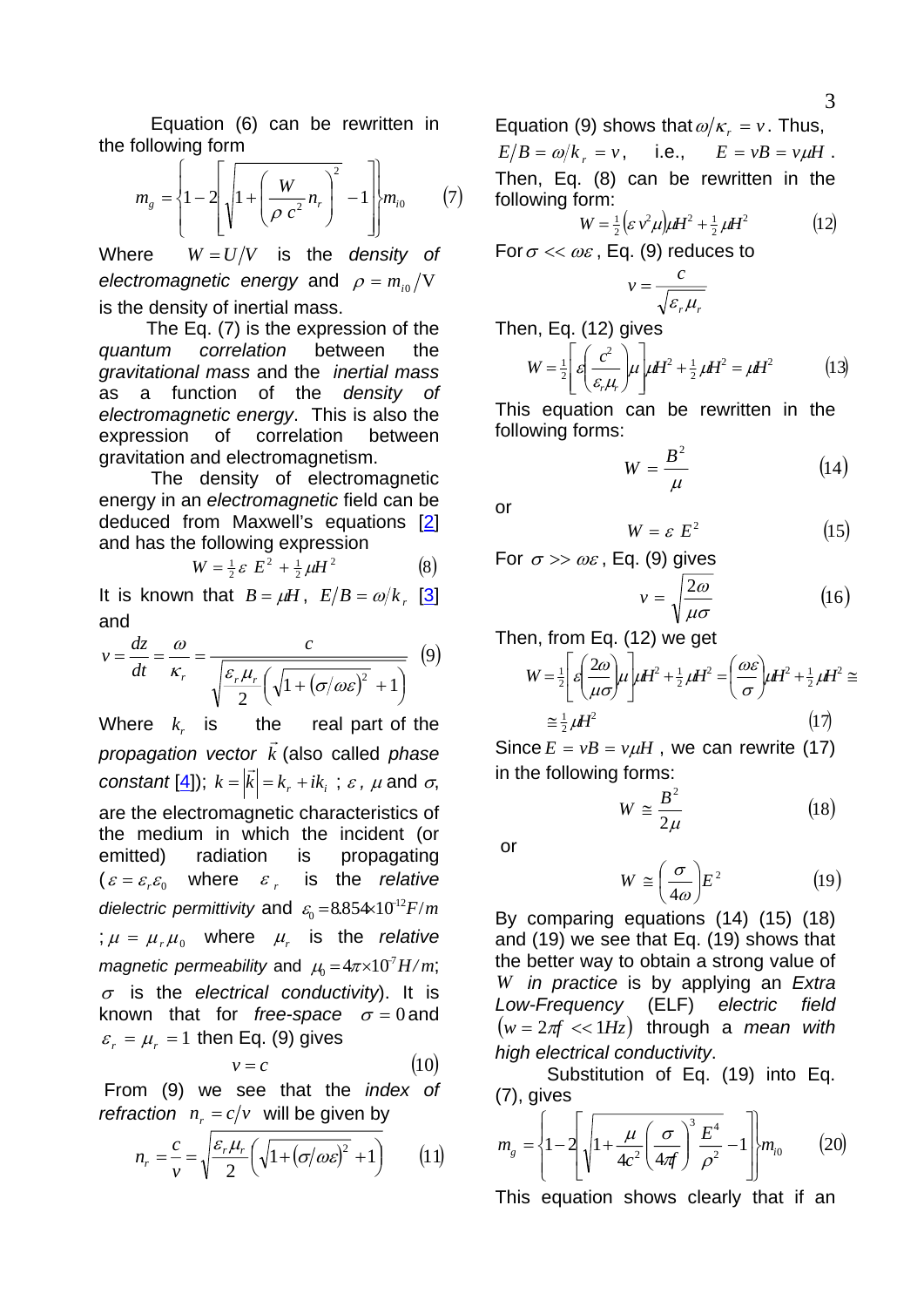electrical *conductor mean* has  $\rho \ll 1$   $Kg.m^{-3}$  and  $\sigma >> 1$ , then it is possible obtain strong changes in its gravitational mass, with a relatively small ELF *electric field*. An electrical *conductor mean* with  $\rho \ll 1$   $Kg.m^{-3}$  is obviously a *plasma*.

 There is a very simple way to test Eq. (20). It is known that inside a fluorescent lamp *lit* there is *low-pressure Mercury plasma.* Consider a 20W T-12 *fluorescent lamp* (80044– F20T12/C50/ECO GE, Ecolux® T12), whose characteristics and dimensions are well-known [\[5](#page--1-0)]. At around  $T \approx 318.15^{\circ} K$ , an optimum mercury vapor pressure of  $P = 6 \times 10^3$ Torr=0.8N.m<sup>-2</sup> is obtained, which is required for maintenance of high luminous efficacy throughout life. Under these conditions, the mass density of the Hg plasma can be calculated by means of the wellknown *Equation of State*

$$
\rho = \frac{PM_0}{ZRT} \tag{21}
$$

Where  $M_0 = 0.2006 kg$ *.mol*<sup>-1</sup> is the molecular mass of the Hg;  $Z \cong 1$  is the *compressibility factor* for the Hg plasma;  $R = 8.314 \text{ joule.mol}^{-1}$ .<sup>0</sup>  $K^{-1}$  is the gases *universal constant*. Thus we get

$$
\rho_{Hg \; plasma} \cong 6.067 \times 10^{-5} \, kg.m^{-3} \qquad (22)
$$

The electrical conductivity of the Hg plasma can be deduced from the *continuum form of Ohm's Law*  $\vec{i} = \sigma \vec{E}$ . since the *operating current* through the lamp and the *current density* are wellknown and respectively given by  $i = 0.35$ A [[5\]](#page--1-0) and  $j_{\text{lamp}} = i/S = i/\frac{\pi}{4} \phi_{\text{int}}^2$ , where  $\phi_{int} = 36.1$ *mm* is the inner diameter of the lamp. The voltage drop across the electrodes of the lamp is 57*V* [\[5\]](#page--1-0) and the distance between them  $l = 570$ mm. Then the electrical field *along* the lamp  $E_{_{lamp}}$  is given by  $E_{lamp} = 57V/0.570m = 100 V.m^{-1}$ . Thus, we have

$$
\sigma_{Hg \; plasma} = \frac{j_{lamp}}{E_{lamp}} = 3.419 \; S.m^{-1} \qquad (23)
$$

Substitution of (22) and (23) into (20) yields

$$
\frac{m_{g(Hg\;plasm\phi)}}{m_{i(Hg\;plasm\phi)}} = \left\{1 - 2\left[\sqrt{1 + 1.909 \times 10^{-17} \frac{E^4}{f^3}} - 1\right]\right\} (24)
$$

Thus, if an *Extra Low-Frequency electric field*  $E_{EIF}$  with the following characteristics:  $E_{\text{ELF}} \approx 100 V.m^{-1}$  and  $E_{ELF}$  $f$  <  $1mHz$  is applied through the Mercury plasma then a strong *decrease in the gravitational mass of the Hg plasma* will be produced.

It was shown [[1\]](#page--1-0) that there is an additional effect of *gravitational shielding* produced by a substance under these conditions. Above the substance the gravity acceleration  $g_1$  is reduced at the same ratio  $\chi = m_g/m_{i0}$ , i.e.,  $g_1 = \chi g$ , ( *g* is the gravity acceleration *under* the *substance*). Therefore, due to the *gravitational shielding effect* produced by the decrease of  $m_{g(Hg$  plasma) in the region where the  $ELF$  electric field  $E_{ELF}$  is *applied*, the gravity acceleration just *above* this region will be given by

$$
g_1 = \chi_{(Hg \text{ plasma})}g = \frac{m_{g(Hg \text{ plasma})}}{m_{i(Hg \text{ plasma})}}g =
$$
  
= 
$$
\left\{1 - 2\left[\sqrt{1 + 1.909 \times 10^{-17} \frac{E_{ELF}^4}{f_{ELF}^3}} - 1\right]\right\}g
$$
 (25)

 The trajectories of the electrons/ions through the lamp are determined by the electric field  $E_{_{lamp}}$  along the lamp. If the ELF electric field *across* the lamp  $E_{_{ELF}}$  is much greater than  $E_{_{lamp}}$ , the current through the lamp can be interrupted. However, if  $E_{ELF} < E_{lamp}$ , these trajectories will be only slightly modified. Since here  $E_{lamp} = 100$   $V.m^{-1}$ , then we can arbitrarily choose  $E_{\text{ELF}}^{\text{max}} \cong 33 \text{ V.m}^{-1}$ . This means that the *maximum* voltage drop, which can be applied across the metallic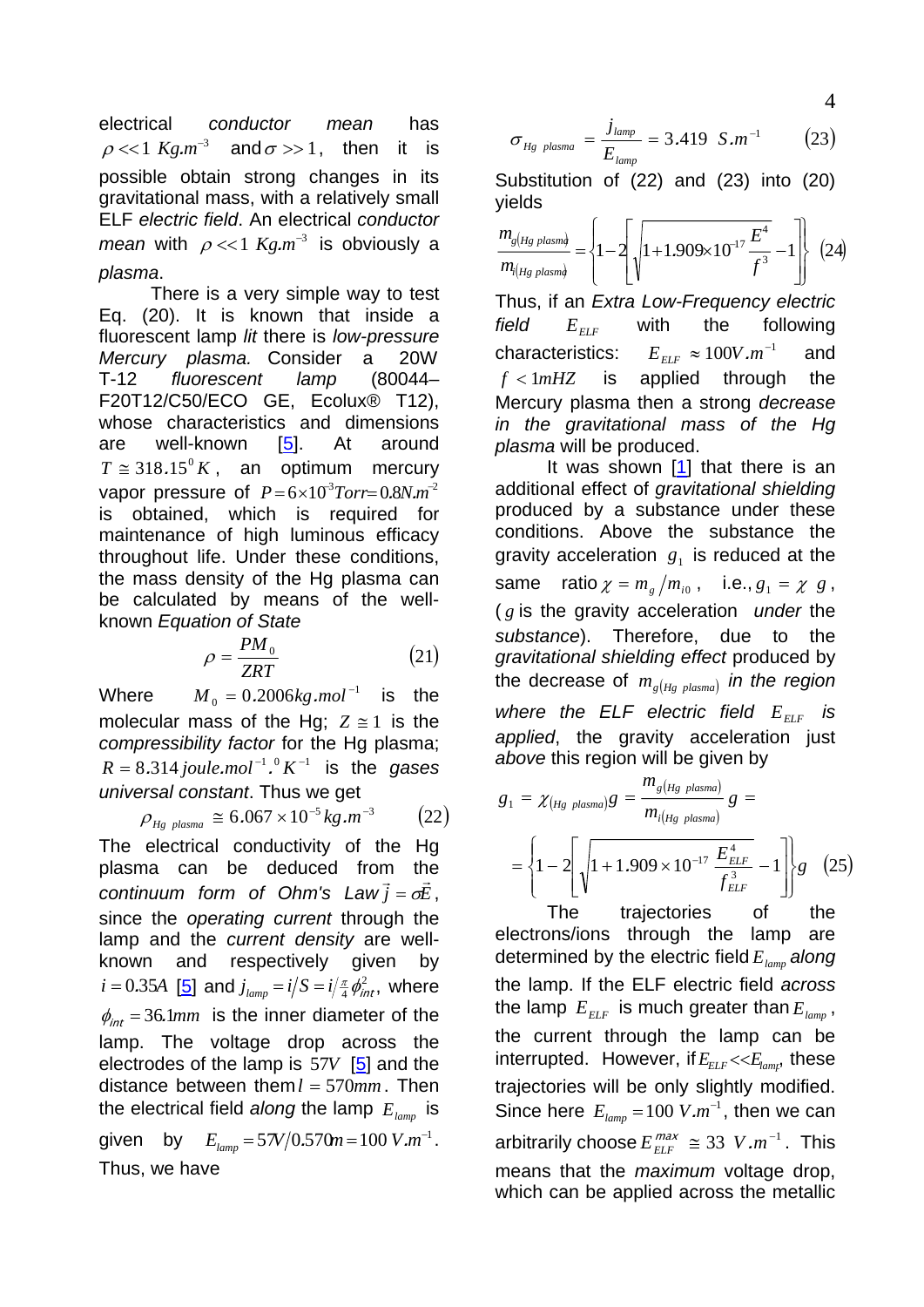plates, placed at distance *d* , is equal to the outer diameter (max [\\*](#page-4-0) ) of the bulb  $\phi_{\text{lamp}}^{\text{max}}$  of the 20W T-12 Fluorescent lamp, is given by

$$
V_{max} = E_{ELF}^{max} \phi_{lamp}^{max} \approx 1.5 \text{ V}
$$

Since  $\phi_{\text{lamp}}^{\text{max}} = 40.3 \text{mm}$  [[5](#page--1-0)].

Substitution of  $E_{\text{ELF}}^{\text{max}} \cong 33 \text{ V.m}^{-1}$  into (25) yields

$$
g_1 = \chi_{(Hg \text{ plasma})}g = \frac{m_{g(Hg \text{ plasma})}}{m_{i(Hg \text{ plasma})}}g =
$$

$$
= \left\{1 - 2\left[\sqrt{1 + \frac{2.264 \times 10^{-11}}{f_{ELF}^3}} - 1\right]\right\}g
$$
(26)

Note that, for  $f < 1mHz = 10^{-3} Hz$ , the gravity acceleration can be strongly reduced. These conclusions show that the ELF Voltage Source of the set-up shown in Fig.1 should have the following characteristics:

- Voltage range:  $0 - 1.5$  V - Frequency range:  $10^{-4}$ Hz –  $10^{-3}$ Hz

 In the experimental arrangement shown in Fig.1, an ELF electric field with intensity  $E_{ELF} = V/d$  crosses the fluorescent lamp; *V* is the voltage drop across the metallic plates of the capacitor and  $d = \phi_{\text{lamp}}^{max} = 40.3 \text{mm}$ . When the ELF electric field is applied, the gravity acceleration just above the lamp (inside the dotted box) decreases according to (25) and the changes can be measured by means of the system balance/sphere presented on the top of Figure 1.

 In Fig. 2 is presented an experimental arrangement with *two* fluorescent lamps in order to test the gravity acceleration above the *second* lamp. Since gravity acceleration above the *first* lamp is given by  $\vec{g}_1 = \chi_{1(Hg\; plasma)}\vec{g}$ , where

Then, above the *second* lamp, the gravity acceleration becomes

$$
\vec{g}_2 = \chi_{2(Hg\;plasma)}\vec{g}_1 = \chi_{2(Hg\;plasma)}\chi_{1(Hg\;plasma)}\vec{g}
$$
 (28)  
where

$$
\chi_{2(Hg\;plasma)} = \frac{m_{g2(Hg\;plasma)}}{m_{i2(Hg\;plasma)}} =
$$
\n
$$
= \left\{ 1 - 2 \left[ \sqrt{1 + 1.909 \times 10^{-17} \frac{E_{ELF(2)}^4}{f_{ELF(2)}^3}} - 1 \right] \right\} \tag{29}
$$

Then, results

$$
\frac{g_2}{g} = \left\{ 1 - 2 \left[ \sqrt{1 + 1.909 \times 10^{-17} \frac{E_{ELF(1)}^4}{f_{ELF(1)}^3}} - 1 \right] \right\} \times \left\{ 1 - 2 \left[ \sqrt{1 + 1.909 \times 10^{-17} \frac{E_{ELF(2)}^4}{f_{ELF(2)}^3}} - 1 \right] \right\}
$$
(30)

From Eq. (28), we then conclude that if  $\chi_{\alpha\mu_{g \; plasma}}$  < 0 and also  $\chi_{\alpha\mu_{g \; plasma}}$  < 0, then  $g_2$  will have the same direction of  $g$ . This way it is possible to intensify several times the gravity in the direction of  $\vec{g}$  . On the other hand, if  $\chi_{1(Hg~plasma)} < 0$ and  $\chi_{2(Hg_{plasma})}$  > 0 the direction of  $\vec{g}_2$  will be contrary to direction of  $\vec{g}$  . In this case will be possible to *intensify* and become  $\vec{g}_2$  *repulsive* in respect to  $\vec{g}$ .

 If we put a lamp above the *second* lamp, the gravity acceleration above the *third* lamp becomes

$$
\vec{g}_3 = \chi_{3(Hg\ plasm}) \vec{g}_2 =
$$
  
=  $\chi_{3(Hg\ plasm)}$   $\chi_{2(Hg\ plasm)}$   $\chi_{1(Hg\ plasm)}$   $\vec{g}$  (31)

or

-

 $(Hg$  plasmd  $(Hg$  plasma il(Hg plasma 11  $\left\{ \left| \left( 1+1.909 \times 10^{-17} \frac{-E L F(1)}{f_{EL}^3} - 1 \right) \right| \right\}$  (27) 1 4  $E_{LLF(1)}$ 1  $\gamma_{1(Hg\; plasma)} = \frac{g_{1(Hg\;pusing)}}{g_{1(Hg\;pusing)}}$ ⎪ ⎭ ⎪ ⎬ ⎫  $\overline{\mathcal{L}}$  $\frac{1}{2}$ ⎨  $\sqrt{ }$ ⎥ ⎥  $\overline{\phantom{a}}$ ⎤  $\mathsf{I}$  $\overline{\phantom{a}}$ ⎣  $\mathsf I$  $=\left\{1-2\right\}$ ,  $\left|1+1.909\times10^{-17}\right|^{2}$ *ELF ELF*  $i$ l(*Hg plasma plasmaHgg Hg* plasm $\frac{1}{m}$ *f*  $.909\times10^{-17}\frac{E}{A}$ *m* χ

<span id="page-4-0"></span><sup>\*</sup> After heating.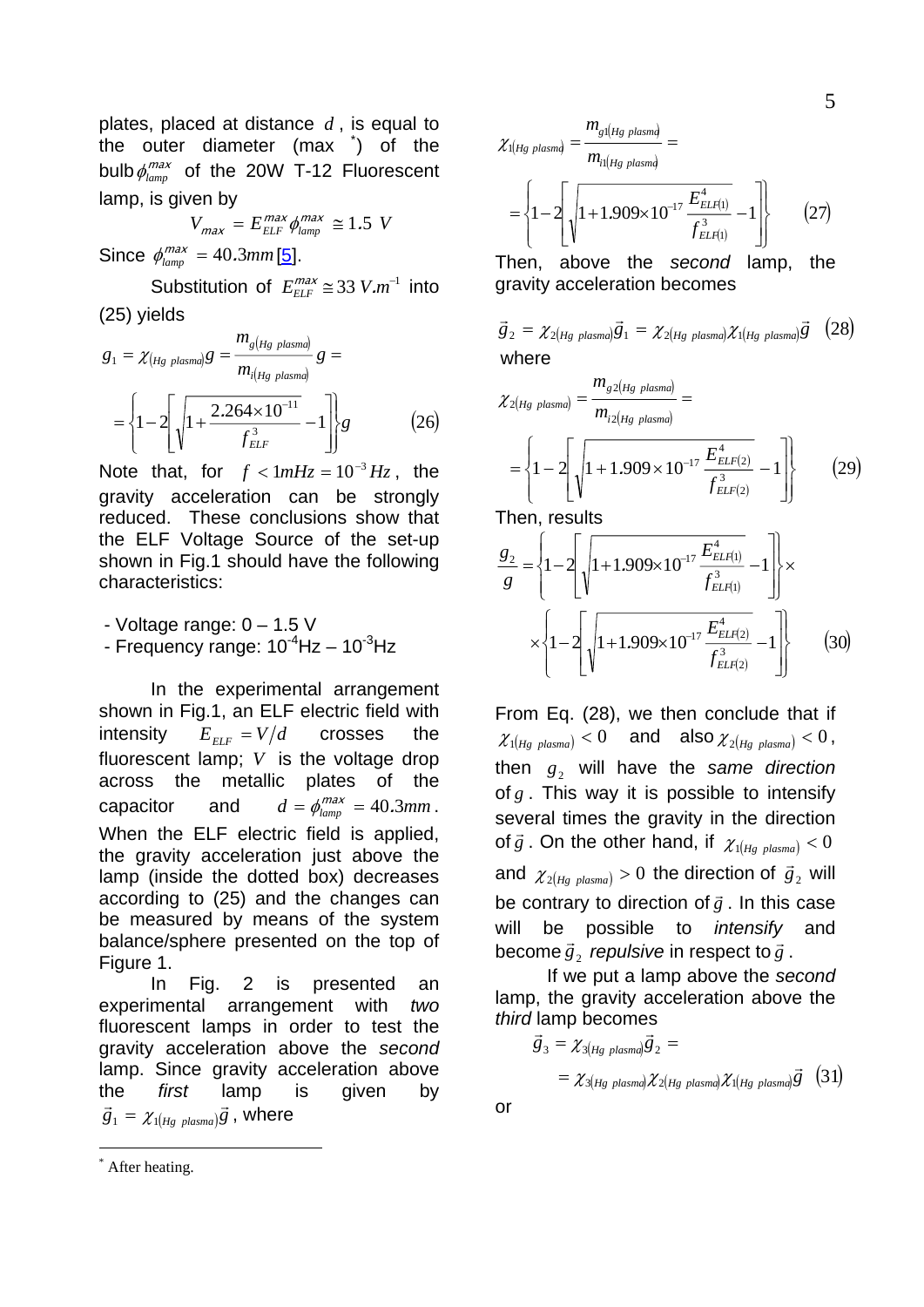$$
\frac{g_3}{g} = \left\{ 1 - 2 \left[ \sqrt{1 + 1.909 \times 10^{-17} \frac{E_{ELI(1)}^4}{f_{ELI(1)}^3}} - 1 \right] \right\} \times \left\{ 1 - 2 \left[ \sqrt{1 + 1.909 \times 10^{-17} \frac{E_{ELI(2)}^4}{f_{ELI(2)}^3}} - 1 \right] \right\} \times \left\{ 1 - 2 \left[ \sqrt{1 + 1.909 \times 10^{-17} \frac{E_{ELI(3)}^4}{f_{ELI(3)}^3}} - 1 \right] \right\} \tag{32}
$$

If  $f_{ELF(1)} = f_{ELF(2)} = f_{ELF(3)} = f$  and

$$
E_{ELF(1)} = E_{ELF(2)} = E_{ELF(3)} = V/\phi =
$$
  
=  $V_0 \sin \omega t / 40.3 \text{mm} =$   
= 24.814 $V_0 \sin 2\pi ft$ .

Then, for  $t = T/4$  we get

$$
E_{\text{ELF}(1)} = E_{\text{ELF}(2)} = E_{\text{ELF}(3)} = 24.814V_0.
$$
  
Thus, Eq. (32) gives

$$
\frac{g_3}{g} = \left\{ 1 - 2 \left[ \sqrt{1 + 7.237 \times 10^{-12} \frac{V_0^4}{f^3}} - 1 \right] \right\}^3 \tag{33}
$$

For  $V_0 = 1.5V$  and  $f = 0.2mHz$  $(t = T/4 = 1250s = 20.83min)$  the gravity acceleration  $\vec{g}_3$  above the *third* lamp will be given by

$$
\vec{g}_3 = -5.126\vec{g}
$$

Above the *second* lamp, the gravity acceleration given by (30), is

 $\vec{g}_2$  = +2.972 $\vec{g}$ 

According to (27) the gravity acceleration above the *first* lamp is

 $\vec{g}_1 = -1,724\vec{g}$ 

Note that, by this process an  $\frac{1}{g}$  can be increased several times in the direction of  $\vec{g}$  or in the opposite direction.

 In the experiment proposed in Fig. 1, we can start with ELF voltage sinusoidal wave of amplitude  $V_0 = 1.0V$ and frequency  $1mHz$ . Next, the frequency will be progressively decreased down to  $0.8mHz$ ,  $0.6mHz$ ,  $0.4mHz$  and  $0.2mHz$ . Afterwards, the amplitude of the voltage wave must be increased to  $V_0 = 1.5V$  and the frequency decreased in the above mentioned sequence.  $0.6 mHz$ .

 Table1 presents the *theoretical* values for  $g_1$  and  $g_2$ , calculated respectively by means of (25) and (30).They are also plotted on Figures 5, 6 and 7 as a function of the frequency  $f_{_{ELF}}$  .

 Now consider a chamber filled with *Air* at  $3 \times 10^{-12}$  *torr* and 300K as shown in Figure 8 (a). Under these circumstances, the mass density of the *air* inside the chamber, according to Eq.  $(21)$  is  $\rho_{air} \approx 4.94 \times 10^{-15} kg.m^{-3}$ .

 If the frequency of the *magnetic* field, *B*, through the *air* is  $f = 60Hz$  then  $\omega \varepsilon = 2\pi f \varepsilon \approx 3 \times 10^{-9} S/m$ . Assuming that the electric conductivity of the *air* inside the chamber,  $\sigma_{\left( air \right)}$  is much less than  $\omega \varepsilon$ , i.e.,  $\sigma_{\text{(air)}} \ll \omega \varepsilon$  (The atmospheric air conductivity is of the order of  $2-100\times10^{-15} S.m^{-1}$  [[6](#page--1-0), [7\]](#page--1-0)) then we can rewritten the Eq. (11) as follows

$$
n_{r(air)} \cong \sqrt{\varepsilon_r \mu_r} \cong 1 \tag{34}
$$

From Eqs. (7), (14) and (34) we thus obtain

$$
m_{g(air)} = \left\{1 - 2\left[\sqrt{1 + \left(\frac{B^2}{\mu_{air}\rho_{air}c^2}n_{r(air)}\right)^2} - 1\right]\right\}m_{i(air)} = \left\{1 - 2\left[\sqrt{1 + 3.2 \times 10^6 B^4} - 1\right]\right\}m_{i(air)} \tag{35}
$$

Therefore, due to the *gravitational shielding effect* produced by the decreasing of  $m_{g (air)}$ , the gravity acceleration *above* the *air* inside the chamber will be given by

$$
g' = \chi_{air} g = \frac{m_{g (air)}}{m_{i (air)}} g =
$$
  
=  $\{1 - 2[\sqrt{1 + 3.2 \times 10^6 B^4} - 1]\}$ g

 Note that the gravity acceleration above the *air* becomes *negative* for  $B > 2.5 \times 10^{-2} T$ .

6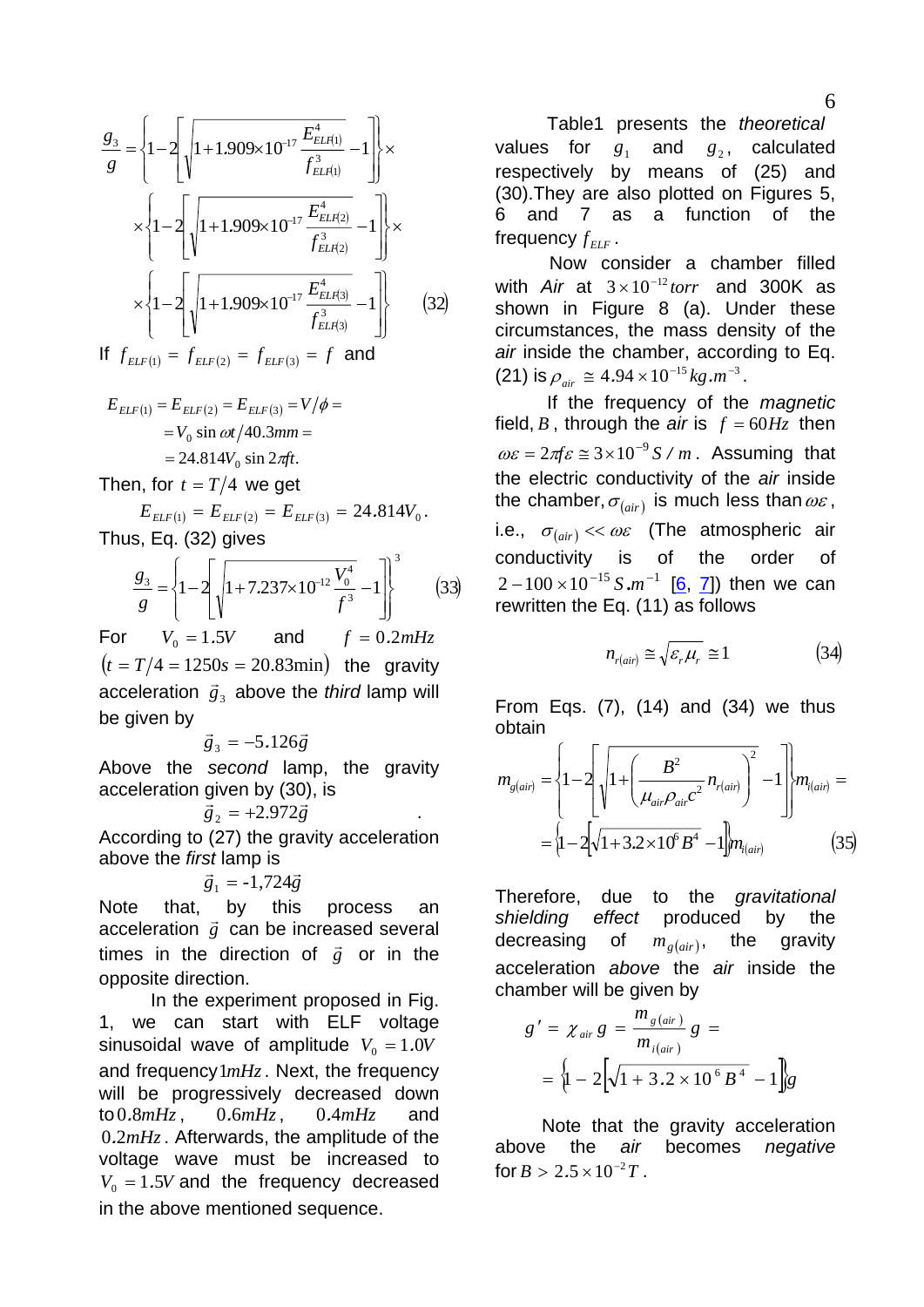<span id="page-6-0"></span>For  $B = 0.1T$  the gravity acceleration above the air becomes

$$
g'\cong -32.8g
$$

Therefore the ultra-low pressure air inside the chamber, such as the Hg plasma inside the fluorescent lamp, works like a Gravitational Shield that in practice, may be used to build *Gravity Control Cells* (GCC) for several practical applications.

 Consider for example the GCCs of Plasma presented in Fig.3. The ionization of the plasma can be made of several manners. For example, by means of an electric field between the electrodes (Fig. 3(a)) or by means of a RF signal (Fig. 3(b)). In the first case the ELF electric field and the ionizing electric field can be the same.

 Figure 3(c) shows a GCC filled with *air* (at ambient temperature and 1 atm) strongly ionized by means of alpha particles emitted from 36 radioactive ions sources (a very small quantity of Americium 241<sup>†</sup>). The radioactive *Americium* radioactive element Americium has a half-life of 432 years, and emits *alpha particles* and low energy gamma rays ( $\approx 60KeV$ ). In order to shield the *alpha* particles and *gamma*  rays emitted from the Americium 241 it is sufficient to encapsulate the GCC with *epoxy*. The alpha particles generated by the americium ionize the oxygen and

-

nitrogen atoms of the air in the *ionization chamber* (See Fig. 3(c)) increasing the *electrical conductivity* of the air inside the chamber. The highspeed alpha particles hit molecules in the air and knock off electrons to form ions, according to the following expressions

$$
O_2 + H_e^{++} \to O_2^+ + e^- + H_e^{++}
$$
  

$$
N_2 + H_e^{++} \to N_2^+ + e^- + H_e^{++}
$$

 It is known that the electrical conductivity is proportional to both the concentration and the mobility of the *ions* and the *free electrons*, and is expressed by

$$
\sigma = \rho_e \mu_e + \rho_i \mu_i
$$

Where  $\rho$  and  $\rho$  express respectively the concentrations  $(C/m^3)$  of electrons and ions;  $\mu_{\mu}$  and  $\mu_{\mu}$  are respectively the mobilities of the electrons and the ions.

 In order to calculate the electrical conductivity of the air inside the ionization chamber, we first need to calculate the concentrations  $\rho_{\alpha}$  and  $\rho_{\alpha}$ . We start calculating the *disintegration constant*,λ , for the Am 241 :

$$
\lambda = \frac{0.693}{T^{\frac{1}{2}}} = \frac{0.693}{432(3.15 \times 10^{7} \text{ s})} = 5.1 \times 10^{-11} \text{ s}^{-1}
$$

Where  $T^{\frac{1}{2}} = 432 \text{ years}$  is the *half-life* of the Am 241.

One *kmole* of an isotope has mass equal to atomic mass of the isotope expressed in kilograms. Therefore,  $1g$  of Am 241 has

$$
\frac{10^{-3} kg}{241 \ kg/kmole} = 4.15 \times 10^{-6} kmoles
$$

One kmole of any isotope contains the Avogadro's number of atoms. Therefore 1g of Am 241 has

$$
N = 4.15 \times 10^{-6} \, \text{kmoles} \times
$$
  
× 6.025×10<sup>26</sup> atoms/kmole = 2.50×10<sup>21</sup> atoms

Thus, the *activity* [[8\]](#page--1-0) of the sample is

<span id="page-6-1"></span><sup>†</sup> The radioactive element *Americium* (Am-241) is widely used in *ionization smoke detectors*. This type of smoke detector is more common because it is inexpensive and better at detecting the smaller amounts of smoke produced by flaming fires. Inside an ionization detector there is a small amount (perhaps 1/5000th of a gram) of americium-241. The Americium is present in oxide form  $(AmO<sub>2</sub>)$  in the detector. The cost of the  $AmO<sub>2</sub>$  is US\$ 1,500 per gram. The amount of radiation in a smoke detector is extremely small. It is also predominantly alpha radiation. Alpha radiation cannot penetrate a sheet of paper, and it is blocked by several centimeters of air. The americium in the smoke detector could only pose a danger if inhaled.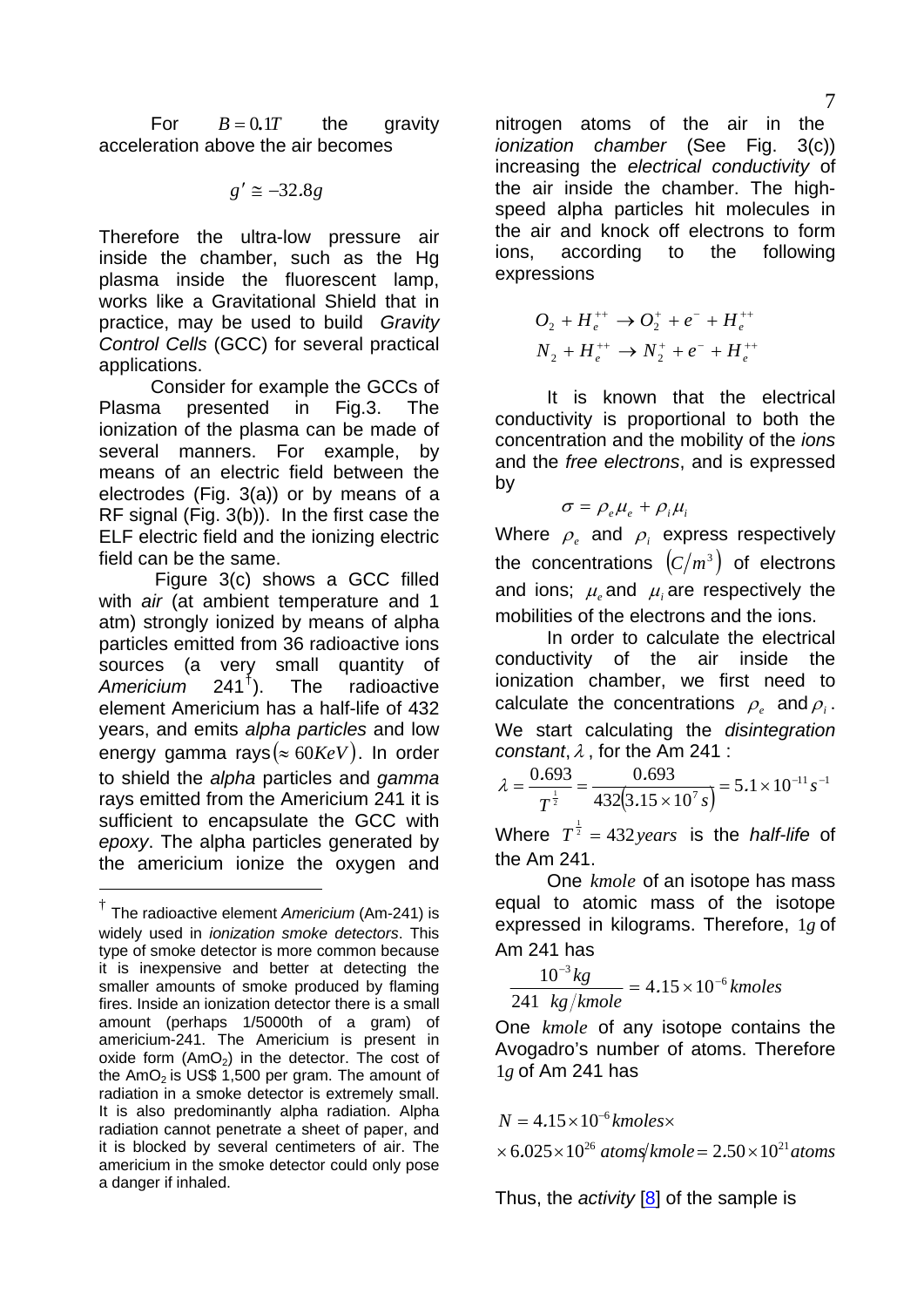$R = \lambda N = 1.3 \times 10^{11}$  disintegrations/s.

However, we will use 36 ionization sources each one with 1/5000th of a gram of Am 241. Therefore we will only use  $7.2 \times 10^{-3} g$  of Am 241. Thus, R reduces to:

 $R = \lambda N \approx 10^9$  disintegrations/s

This means that at *one* second, about  $10^9 \alpha$  *particles* hit molecules in the air and knock off electrons to form ions  $O_2^+$  and  $N_2^+$  inside the ionization chamber. Assuming that *each* alpha particle yields one ion at each  $1/10^9$  second then the total number of ions produced in one second will be  $N_i \approx 10^{18}$ *ions*. This corresponds to an ions concentration

 $\rho_i = eN_i / V \approx 0.1 / V \left( C/m^3 \right)$ 

Where  $V$  is the volume of the ionization chamber. Obviously, the concentration of electrons will be the same, i.e.,  $\rho_e = \rho_i$ . For  $d = 2cm$  and  $\phi = 20cm$  (See Fig.3(c)) we obtain

 $V = \frac{\pi}{4} (0.20)^2 (2 \times 10^{-2}) = 6.28 \times 10^{-4} m^3$  The n we get:

$$
\rho_e = \rho_i \approx 10^2 \, C/m^3
$$

This corresponds to the *minimum* concentration level in the case of *conducting materials*. For these materials, at temperature of 300K, the mobilities  $\mu_e$  and  $\mu_i$  vary from 10 up to  $100 \, m^2 V^{-1} s^{-1}$  [[9](#page--1-0)]. Then we can assume that  $\mu_e = \mu_i \approx 10 \; m^2 V^{-1} s^{-1}$ . (*minimum* mobility level for conducting materials). Under these conditions, the electrical conductivity of the air inside the ionization chamber is

$$
\sigma_{air} = \rho_e \mu_e + \rho_i \mu_i \approx 10^3 S.m^{-1}
$$

 At temperature of 300K, the air *density* inside the GCC, is  $\rho_{air} = 1.1452 kg.m^{-3}$ . Thus, for  $d = 2cm$ ,  $\sigma_{air} \approx 10^3 S.m^{-1}$  and  $f = 60 Hz$  Eq. (20) gives

$$
\chi_{air} = \frac{m_{g(air)}}{m_{i(air)}} =
$$
\n
$$
= \left\{ 1 - 2 \left[ \sqrt{1 + \frac{\mu}{4c^2} \left( \frac{\sigma_{air}}{4\pi f} \right)^3 \frac{V_{rms}^4}{d^4 \rho_{air}^2}} - 1 \right] \right\} =
$$
\n
$$
= \left\{ 1 - 2 \left[ \sqrt{1 + 3.10 \times 10^{-16} V_{rms}^4} - 1 \right] \right\}
$$

Note that, for $V_{rms} \approx 7.96KV$ , we obtain:  $\chi_{(air)} \cong 0$ . Therefore, if the voltages range of this GCC is:  $0-10KV$  then it is possible to reach  $\chi_{air} \cong -1$  when  $V_{rms} \cong 10KV$ .

It is interesting to note that  $\sigma_{air}$  can be strongly increased by increasing the amount of Am 241. For example, by using  $0.1g$  of Am 241 the value of  $R$ increases to:

 $R = \lambda N \approx 10^{10}$  disintegrations/s

This means  $N_i \approx 10^{20}$  *ions* that yield

 $\rho_i = eN_i/V \approx 10 / V (C/m^3)$ 

Then, by reducing,  $d$  and  $\phi$ respectively, to 5mm and to 11.5cm, the volume of the ionization chamber reduces to:

 $V = \frac{\pi}{4} (0.115)^2 (5 \times 10^{-3}) = 5.19 \times 10^{-5} m^3$ Consequently, we get:

$$
\rho_e = \rho_i \approx 10^5 \, C/m^3
$$

Assuming that  $\mu_e = \mu_i \approx 10 \ m^2 V^{-1} s^{-1}$ , then the electrical conductivity of the air inside the ionization chamber becomes

$$
\sigma_{air} = \rho_e \mu_e + \rho_i \mu_i \approx 10^6 \,\text{S.m}^{-1}
$$

This reduces for  $V_{rms} \approx 18.8V$  the voltage necessary to yield  $\chi_{(air)} \cong 0$  and reduces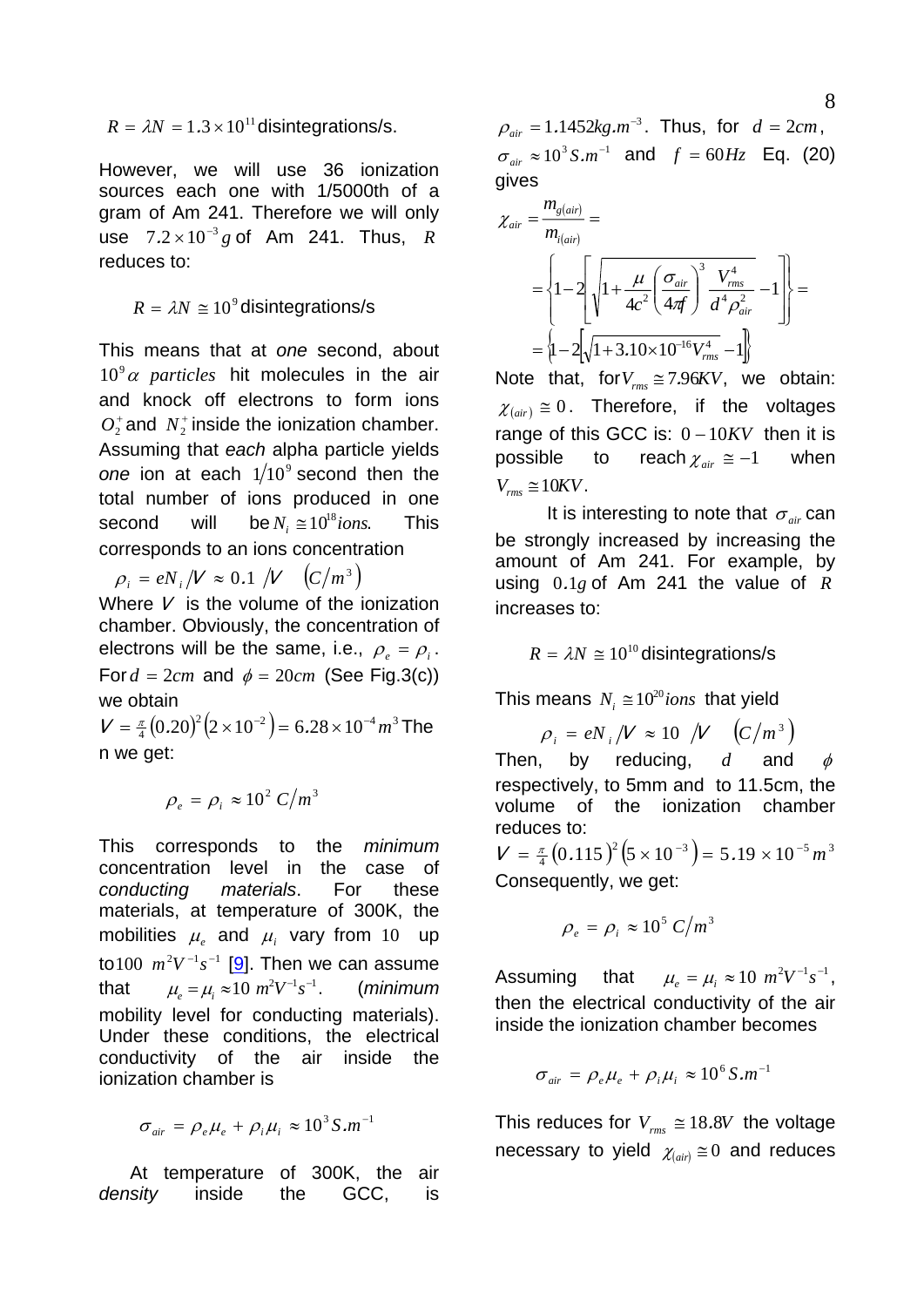to  $V_{rms} \approx 23.5V$  the voltage necessary to reach  $\chi_{\textit{air}} \cong -1$ .

 If the outer surface of a metallic sphere with radius  $a$  is covered with a radioactive element (for example Am 241), then the electrical conductivity of the air (very close to the sphere) can be strongly increased (for example up to  $\sigma_{\scriptscriptstyle air} \cong 10^6\,\text{s.m}^{-1}$ ). By applying a lowfrequency electrical potential  $V_{\rm rms}$  to the sphere, in order to produce an electric field  $E_{rms}$  starting from the outer surface of the sphere, then very close to the sphere the low-frequency electromagnetic field is  $E_{rms} = V_{rms}/a$ , and according to Eq. (20), the *gravitational mass* of the air in this region expressed by

$$
m_{g(air)} = \left\{1 - 2\left[\sqrt{1 + \frac{\mu_0}{4c^2} \left(\frac{\sigma_{air}}{4\pi f}\right)^3 \frac{V_{rms}^4}{a^4 \rho_{air}^2}} - 1\right] \right\} m_{i0(air)},
$$

can be easily reduced, making possible to produce a controlled *Gravitational Shielding* (similar to a GCC) surround the sphere.

 This becomes possible to build a spacecraft to work with a gravitational shielding as shown in Fig. 4.

 The *gravity accelerations* on the spacecraft (due to the rest of the Universe. See Fig.4) is given by

$$
g'_i = \chi_{air} g_i
$$
  $i = 1, 2, 3 ... n$ 

Where  $\chi_{air} = m_{g (air)}/m_{i0 (air)}$ . Thus, the *gravitational forces* acting on the spacecraft are given by

$$
F_{is} = M_{g}g'_{i} = M_{g}(\chi_{air}g_{i})
$$

By reducing the value of  $\chi_{air}$ , these forces can be reduced.

According to the *Mach's principle*;

 "The *local inertial forces* are determined by the *gravitational interactions* of the local system with the distribution of the cosmic masses".

Thus, the local inertia is just the gravitational influence of the rest of matter existing in the Universe. Consequently, if we reduce the gravitational interactions between a spacecraft and the rest of the Universe, then *the inertial properties of the spacecraft* will be also reduced. This effect leads to a new concept of spacecraft and space flight.

Since  $\chi_{air}$  is given by

$$
\chi_{air} = \frac{m_{g(air)}}{m_{0(air)}} = \left\{1 - 2\left[\sqrt{1 + \frac{\mu_0}{4c^2} \left(\frac{\sigma_{air}}{4\pi f}\right)^3 \frac{V_{rms}^4}{a^4 \rho_{air}^2}} - 1\right]\right\}
$$

Then, for  $\sigma_{air} \approx 10^6$  s.m<sup>-1</sup>,  $f = 6$ Hz,  $a = 5m$ ,  $\rho_{air} \approx 1 K g.m^{-3}$  and  $V_{rms} = 3.35 KV$  we get

 $\chi_{\textit{air}} \equiv 0$ 

Under these conditions, the gravitational forces upon the spacecraft become approximately nulls and consequently, the spacecraft practically *loses its inertial properties.* 

 Out of the terrestrial atmosphere, the gravity acceleration upon the spacecraft is negligible and therefore the gravitational shielding is not necessary. However, if the spacecraft is in the outer space and we want to use the gravitational shielding then, <sup>χ</sup> *air* must be replaced by  $\chi_{\textit{vac}}$  where

$$
\chi_{vac} = \frac{m_{g(vad)}}{m_{i0(vad)}} = \left\{ 1 - 2 \left[ \sqrt{1 + \frac{\mu_0}{4c^2} \left( \frac{\sigma_{vac}}{4\pi f} \right)^3 \frac{V_{rms}^4}{a^4 \rho_{vac}^2}} - 1 \right] \right\}
$$

 The electrical conductivity of the ionized outer space (very close to the spacecraft) is small; however, its density is remarkably small $\left\langle \ll 10^{-16} \, Kg \, m^{-3} \right\rangle$ , in such a manner that the smaller value of the factor  $\sigma_{vac}^{3}/\rho_{vac}^{2}$  can be easily compensated by the increase of  $V_{rms}$ .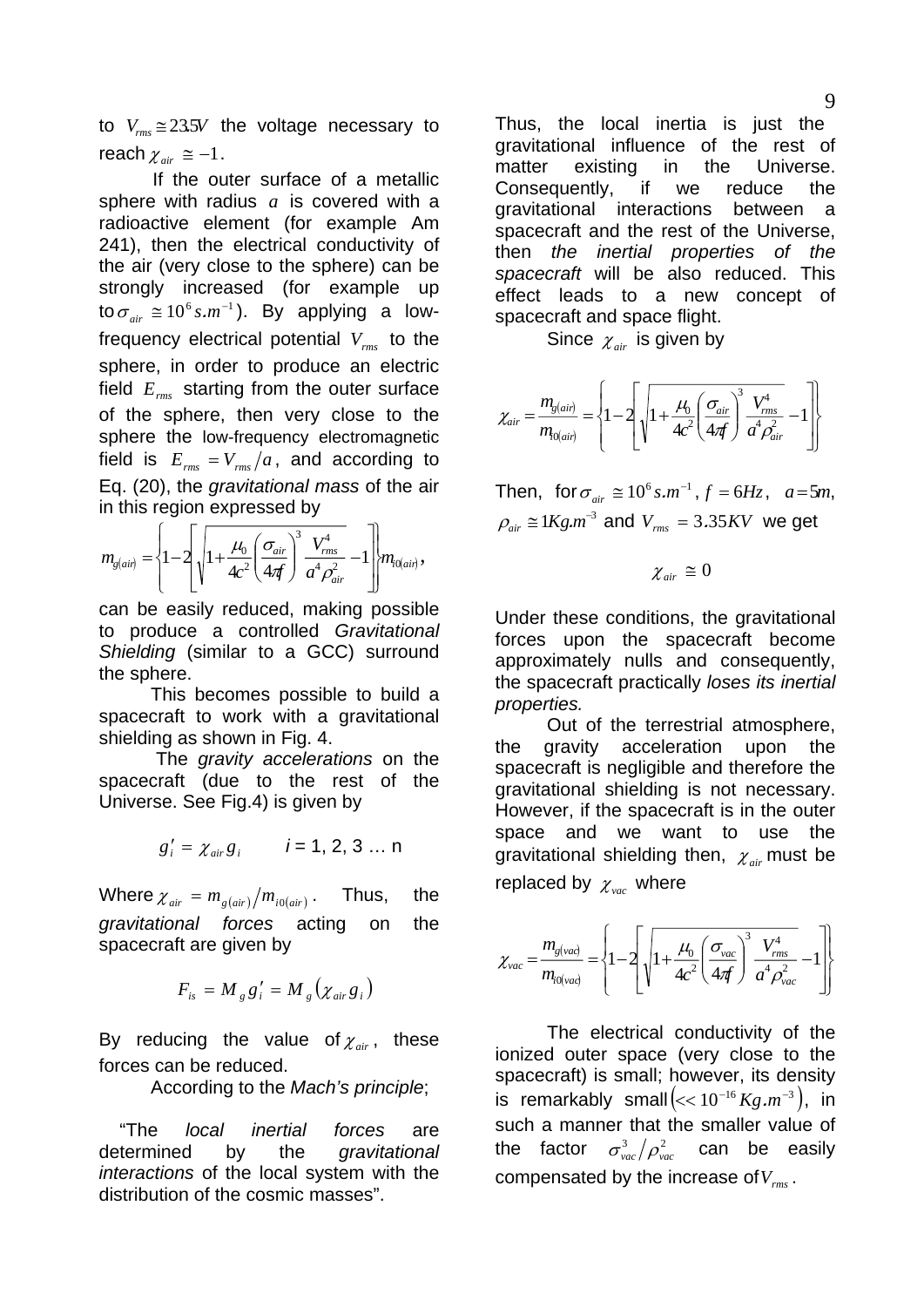It was shown that, when the gravitational mass of a particle is reduced to ranging between  $+0.159M$ <sub>i</sub> to  $-0.159M$ <sub>i</sub>, it becomes *imaginary* [[1\]](#page--1-0), i.e., the gravitational and the inertial masses of the particle become *imaginary*. Consequently, the particle disappears from our ordinary space-time. However, the factor  $\chi = M_{g (imaginary)} / M_{i (imaginary)}$  remains *real* because

$$
\chi = \frac{M_{g \text{ (imaginary)}}}{M_{i \text{ (imaginary)}}} = \frac{M_{g}i}{M_{i}i} = \frac{M_{g}}{M_{i}} = real
$$

Thus, if the gravitational mass of the particle is reduced by means of absorption of an amount of electromagnetic energy *U* , for example, we have

$$
\chi = \frac{M_s}{M_i} = \left\{ 1 - 2 \left[ \sqrt{1 + \left( U/m_{i0}c^2 \right)^2} - 1 \right] \right\}
$$

This shows that the energy*U* of the electromagnetic field *remains acting on* the imaginary particle. In practice, this means that *electromagnetic fields act on imaginary particles*. Therefore, the electromagnetic field of a GCC remains acting on the particles inside the GCC even when their gravitational masses reach the gravitational mass ranging  $between + 0.159M_i$  to  $-0.159M_i$  and they become imaginary particles. This is very important because it means that the GCCs of a gravitational spacecraft keep on working when the spacecraft becomes imaginary.

 Under these conditions, the gravity accelerations on the *imaginary* spacecraft particle (due to the rest of the imaginary Universe) are given by

$$
g'_{j} = \chi g_{j} \qquad j = 1, 2, 3, \ldots, n.
$$

Where  $\chi = M_{g (imaginary)} / M_{i (imaginary)}$ and  $g_j = -Gm_{gj(maginary)}/r_j^2$ . Thus, the gravitational forces acting on the spacecraft are given by

$$
F_{gj} = M_{g(maginary)}g'_{j} =
$$
  
=  $M_{g(maginary)}(- \chi Gm_{gj(maginary)} / r_{j}^{2}) =$   
=  $M_{g}i(- \chi Gm_{gj}i / r_{j}^{2}) = + \chi Gm_{g}m_{gj} / r_{j}^{2}$ .

Note that these forces are *real*. Remind that, the Mach's principle says that the *inertial effects* upon a particle are consequence of the gravitational interaction of the particle with the rest of the Universe. Then we can conclude that the *inertial forces* upon an *imaginary* spacecraft are also *real*. Consequently, it can travel in the imaginary space-time using its thrusters.

 It was shown that, *imaginary particles* can have *infinite speed* in the *imaginary space-time* [\[1\]](#page--1-0) . Therefore, this is also the speed upper limit for the spacecraft in the imaginary space-time.

 Since the gravitational spacecraft can use its thrusters after to becoming an imaginary body, then if the thrusters produce a total thrust  $F = 1000kN$  and the gravitational mass of the spacecraft is reduced from  $M<sub>g</sub> = M<sub>i</sub> = 10<sup>5</sup> kg$  down to  $M<sub>g</sub> \approx 10^{-6} kg$ , the acceleration of the spacecraft will be,  $a = F/M_g \approx 10^2 m s^{-2}$ . With this acceleration the spacecraft crosses the "visible" Universe (*diameter*=  $d \approx 10^{26} m$ ) in a time interval  $\Delta t = \sqrt{2d/a} \approx 1.4 \times 10^7$   $m.s^{-1} \approx 5.5$  months Since the inertial effects upon the spacecraft are reduced by  $M_{\nu}/M_{\nu} \cong 10^{-11}$  then, in spite of the effective spacecraft acceleration be  $a = 10^{12}$  m.s<sup>-1</sup>, the effects for the crew and for the spacecraft will be equivalent to an acceleration  $a'$  given by

$$
a' = \frac{M_s}{M_i} a \approx 10 m.s^{-1}
$$

This is the order of magnitude of the acceleration upon of a commercial jet aircraft.

 On the other hand, the travel in the *imaginary* space-time can be very safe, because there won't any material body along the trajectory of the spacecraft.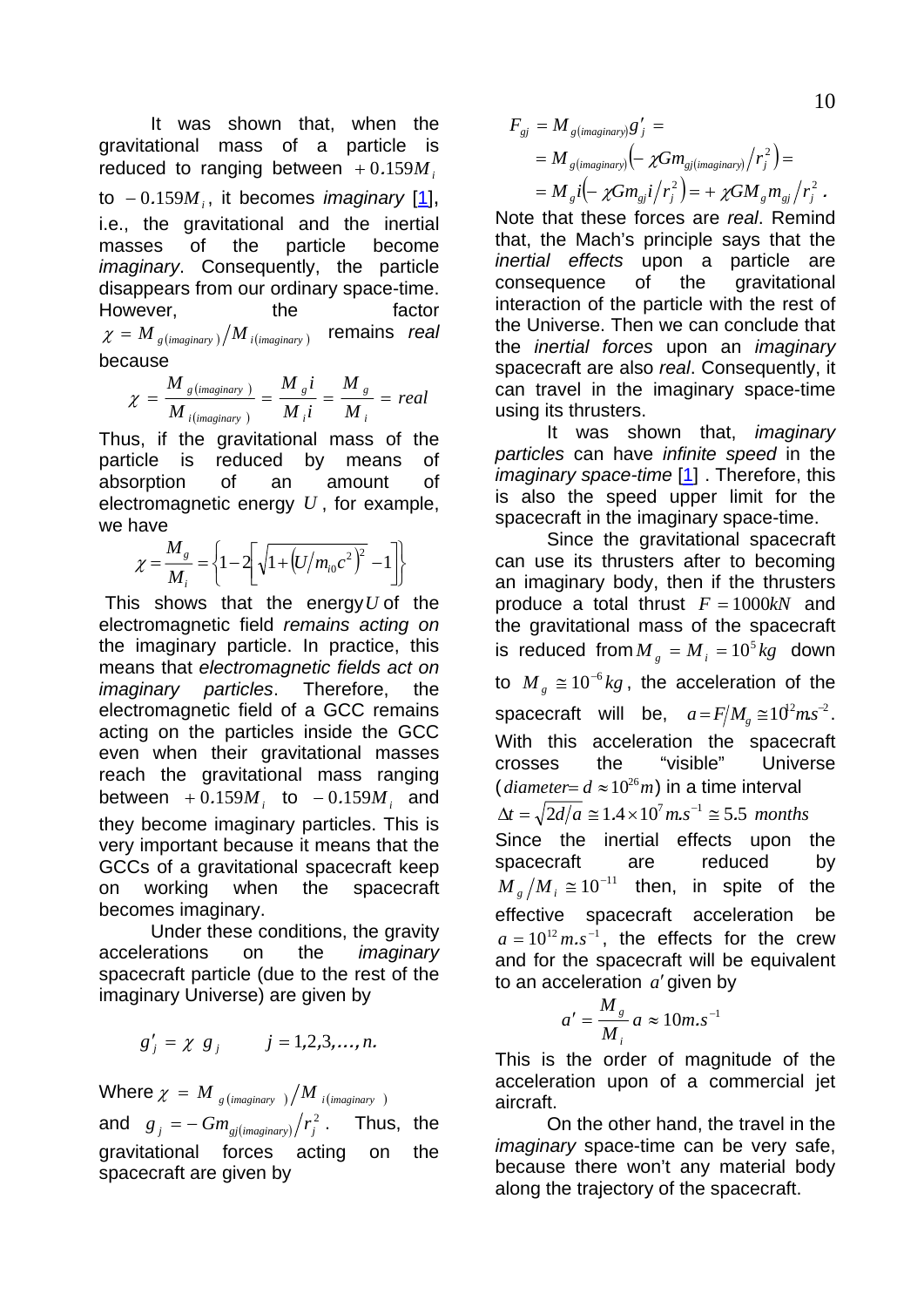<span id="page-10-0"></span> Now consider the GCCs presented in Fig. 8 (a). Note that below and above the *air* are the bottom and the top of the chamber. Therefore the choice of the material of the chamber is highly relevant. If the chamber is made of steel, for example, and the gravity acceleration below the chamber is  $g$  then at the bottom of the chamber, the gravity becomes  $g' = \chi_{\text{steel}} g$ ; in the air, the gravity is  $g'' = \chi_{air}g' = \chi_{air}\chi_{\text{st}e}/\chi$ . At the top of the chamber,  $g''' = \chi_{\text{steel}} g'' = (\chi_{\text{steel}})^2 \chi_{\text{air}} g$ . Thus, out of the chamber (close to the top) the gravity acceleration becomes  $g$ <sup>""</sup>. (See Fig. 8 (a)). However, for the steel at  $B < 300T$  and  $f = 1 \times 10^{-6}$   $Hz$ , we have

$$
\chi_{\text{steel}} = \frac{m_{g(\text{steel})}}{m_{i(\text{steel})}} = \left\{ 1 - 2 \left[ \sqrt{1 + \frac{\sigma_{(\text{steel})} B^4}{4 \pi \mu \rho_{\text{steel}}^2 c^2}} - 1 \right] \right\} \approx 1
$$

Since  $\rho_{\text{steel}} = 1.1 \times 10^6 S.m^{-1}$ ,  $\mu_r = 300$  and  $\rho_{(steel)} = 7800 k.m^{-3}$ .

Thus, due to  $\chi_{\text{steel}} \cong 1$  it follows that

 $g''' \cong g'' = \chi_{air} g' \cong \chi_{air} g$ 

 If instead of one GCC we have *three* GCC, all with steel box (Fig. 8(b)), then the gravity acceleration above the *second* GCC,  $g_2$  will be given by

 $g_2 \cong \chi_{air} g_1 \cong \chi_{air} \chi_{air} g$ 

and the gravity acceleration above the *third* GCC,  $g_3$  will be expressed by

$$
g_3 \cong \chi_{air} g'' \cong {\chi_{air}}^3 g
$$

## **III. CONSEQUENCES**

 These results point to the possibility to convert gravitational energy into rotational mechanical energy. Consider for example the system presented in Fig. 9. Basically it is a motor with massive iron rotor and a box filled with gas or plasma at ultra-low pressure (Gravity Control Cell-GCC) as shown in Fig. 9. The GCC is placed below the

rotor in order to become *negative* the acceleration of gravity inside *half* of the rotor  $(g' = (\chi_{\text{steel}})^2 \chi_{\text{air}} g \equiv \chi_{\text{air}} g = -ng$ . Obviously this causes a torque  $T = (-F' + F)r$  and the rotor spins with angular velocity  $\omega$ . The average power, *P* , of the motor is given by

$$
P = T\omega = [(-F' + F)r]\omega \qquad (36)
$$

**Where** 

$$
F' = \frac{1}{2}m_g g' \qquad F = \frac{1}{2}m_g g
$$

and  $m_e \equiv m_i$  (mass of the rotor ). Thus, Eq. (36) gives

$$
P = (n+1)\frac{m_i g \omega r}{2} \tag{37}
$$

On the other hand, we have that

$$
-g' + g = \omega^2 r \tag{38}
$$

Therefore the angular speed of the rotor is given by

$$
\omega = \sqrt{\frac{(n+1)g}{r}}\tag{39}
$$

By substituting (39) into (37) we obtain the expression of the average power of the *gravitational motor*, i.e.,

$$
P = \frac{1}{2} m_i \sqrt{(n+1)^3 g^3 r}
$$
 (40)

Now consider an electric generator coupling to the gravitational motor in order to produce electric energy.

Since  $\omega = 2\pi f$  then for  $f = 60Hz$ we have  $\omega = 120 \pi rad \cdot s^{-1} = 3600 \, \text{rpm}$ .

Therefore for  $\omega = 120 \pi rad . s^{-1}$  and  $n = 788$   $(B \approx 0.22T)$  the Eq. (40) tell us that we must have

$$
r = \frac{(n+1)g}{\omega^2} = 0.0545m
$$

Since  $r = R/3$  and  $m_i = \rho \pi R^2 h$  where  $\rho$ ,  $R$  and  $h$  are respectively the mass density, the radius and the height of the rotor then for  $h = 0.5m$  and  $\rho = 7800Kg.m^{-3}$  (iron) we obtain

$$
m_i = 327.05kg
$$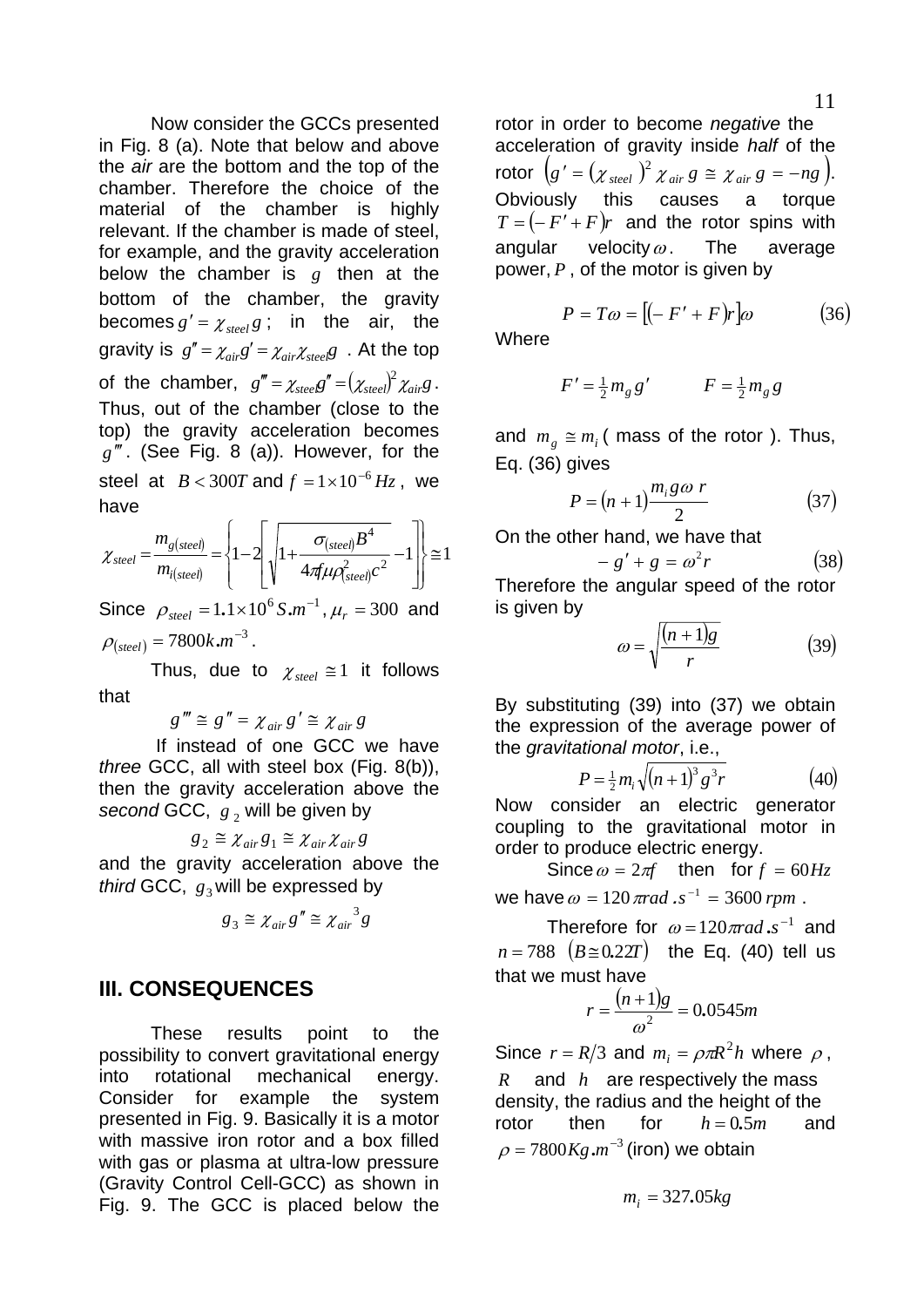<span id="page-11-0"></span>Then Eq. (40) gives  $P \approx 2.19 \times 10^5 \text{ watts} \approx 219 \text{ KW} \approx 294 \text{ HP}$  (41)

This shows that the *gravitational motor* can be used to yield electric energy at large scale.

 The possibility of gravity control leads to a new concept of spacecraft which is presented in Fig. 10. Due to the *Meissner effect*, the magnetic field *B* is expelled from the *superconducting shell*. The Eq. (35) shows that a magnetic field, *B* , through the *aluminum shell* of the spacecraft reduces its gravitational mass according to the following expression:

$$
m_{g(Al)} = \left\{1 - 2\left[\sqrt{1 + \left(\frac{B^2}{\mu c^2 \rho_{(Al)}} n_{r(Al)}\right)^2} - 1\right]\right\} m_{i(Al)} \quad (42)
$$

If the frequency of the magnetic field is  $f = 10^{-4}$  *Hz* then we have that  $\sigma_{(4)} >> \omega \varepsilon$  since the electric conductivity of the aluminum is  $\sigma_{(Al)} = 3.82 \times 10^7 S.m^{-1}$ . In this case, the Eq. (11) tell us that

$$
n_{r(Al)} = \sqrt{\frac{\mu c^2 \sigma_{(Al)}}{4 \pi f}}
$$
(43)

Substitution of (43) into (42) yields

$$
m_{g(Al)} = \left\{1 - 2\left[\sqrt{1 + \frac{\sigma_{(Al)}B^4}{4\pi \mu \rho_{(Al)}^2 c^2}} - 1\right]\right\} m_{i(Al)} \quad (44)
$$

Since the mass density of the Aluminum is  $\rho_{(Al)} = 2700 \text{kg} \cdot \text{m}^{-3}$  then the Eq. (44) can be rewritten in the following form:

$$
\chi_{Al} = \frac{m_{g(A)}}{m_{i(A)}} = \left\{1 - 2\left[\sqrt{1 + 3.68 \times 10^{-8} B^4} - 1\right]\right\}
$$
 (45)

In practice it is possible to adjust  $B$  in order to become, for example,  $\chi_{Al} \approx 10^{-9}$ . This occurs to  $B \approx 76.3T$ . (Novel superconducting magnets are able to produce up to  $14.7T$   $[10, 11]$  $[10, 11]$  $[10, 11]$  $[10, 11]$  $[10, 11]$ .

 Then the gravity acceleration in any direction *inside* the spacecraft,  $g'_{l}$ , will be reduced and given by

$$
g'_{l}
$$
 =  $\frac{m_{g(Al)}}{m_{i(Al)}} g_{l} = \chi_{Al} g_{l} \approx -10^{-9} g_{l}$   $l = 1, 2, ..., n$ 

Where  $g_l$  is the *external* gravity in the direction *l*. We thus conclude that the gravity acceleration inside the spacecraft becomes negligible if  $g_l \ll 10^9 m.s^{-2}$ . This means that the aluminum shell, under these conditions, works like a gravity shielding.

 Consequently, the gravitational forces between anyone point inside the spacecraft with gravitational mass,  $m_{gi}$ , and another external to the spacecraft (gravitational mass  $m_{gk}$ ) are given by

$$
\vec{F}_j = -\vec{F}_k = -G \frac{m_{\rm gj} m_{\rm gk}}{r_{jk}^2} \hat{\mu}
$$

where  $m_{ek} \cong m_{ik}$  and  $m_{ei} = \chi_{Al} m_{ii}$ . Therefore we can rewrite equation above in the following form

$$
\vec{F}_j = -\vec{F}_k = -\chi_{Al} G \frac{m_{ij} m_{ik}}{r_{jk}^2} \hat{\mu}
$$

Note that when  $B=0$  the *initial gravitational forces* are  $B=0$ 

$$
\vec{F}_j = -\vec{F}_k = -G \frac{m_{ij} m_{ik}}{r_{jk}^2} \hat{\mu}
$$

Thus, if  $\chi_{Al} \approx -10^{-9}$  then the initial gravitational forces are reduced from 10<sup>9</sup> times and become repulsives.

 According to the new expression for the *inertial forces* [\[1](#page--1-0)],  $\vec{F} = m_g \vec{a}$ , we see that these forces have origin in the *gravitational interaction* between a particle and the others of the Universe, just as *Mach's principle* predicts. Hence mentioned expression incorporates the Mach's principle into Gravitation Theory, and furthermore reveals that the inertial effects upon a body can be strongly reduced by means of the decreasing of its gravitational mass.

 Consequently, we conclude that if the *gravitational forces* upon the spacecraft are reduced from  $10^9$  times then also the *inertial forces* upon the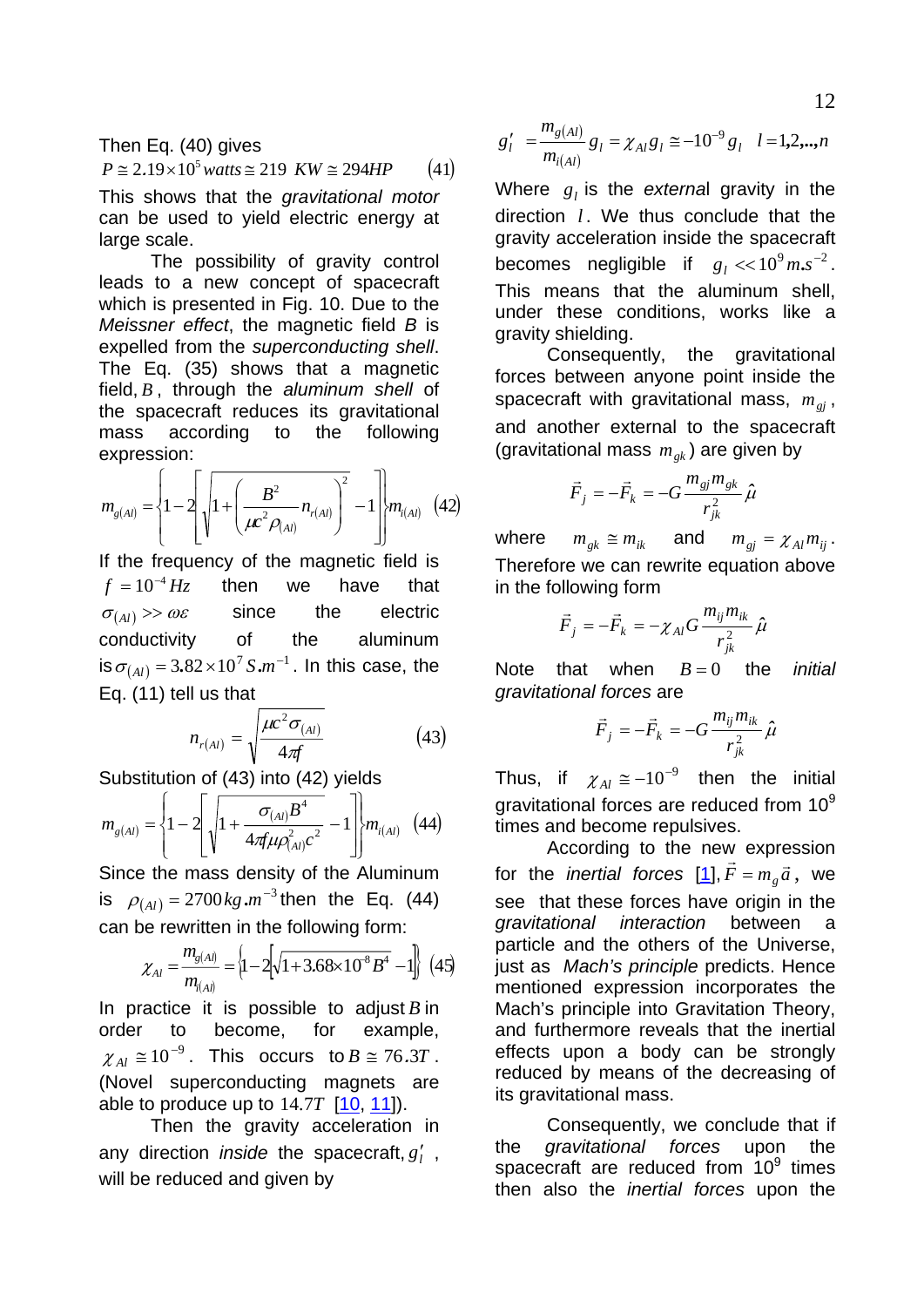<span id="page-12-0"></span>spacecraft will be reduced from  $10^9$  times when  $\chi_{Al} \approx -10^{-9}$ . Under these conditions, the inertial effects on the crew would be strongly decreased. Obviously this leads to a new concept of aerospace flight.

 Inside the spacecraft the gravitational forces between the dielectric with gravitational mass, *M <sup>g</sup>* and the man (gravitational mass,  $m_g$ ), when  $B = 0$  are

$$
\vec{F}_m = -\vec{F}_M = -G \frac{M_s m_s}{r^2} \hat{\mu}
$$
 (46)

or

$$
\vec{F}_m = -G \frac{M_s}{r^2} m_g \hat{\mu} = -m_g g_M \hat{\mu}
$$
 (47)

$$
\vec{F}_M = +G\frac{m_g}{r^2}M_g\hat{\mu} = +M_g g_m\hat{\mu}
$$
 (48)

If the *superconducting box* under *M <sup>g</sup>* (Fig. 10) is filled with *air* at ultra-low pressure  $(3\times10^{-12}$  torr, 300K for example) then, when  $B \neq 0$ , the gravitational mass of the *air* will be reduced according to (35). Consequently, we have

$$
g'_{M} = (\chi_{\text{steel}})^2 \chi_{\text{air}} g_{M} \cong \chi_{\text{air}} g_{M} \qquad (49)
$$

$$
g'_{m} = (\chi_{\text{steel}})^2 \chi_{\text{air}} g_{m} \cong \chi_{\text{air}} g_{m} \tag{50}
$$

Then the forces  $\vec{F}_m$  and  $\vec{F}_M$  become

$$
\vec{F}_m = -m_g \left(\chi_{air} g_M\right) \hat{\mu} \tag{51}
$$

$$
\vec{F}_M = +M_g \left(\chi_{air} g_m\right) \hat{\mu} \tag{52}
$$

Therefore if  $\chi_{air} = -n$  we will have

$$
\vec{F}_m = +nm_g g_M \hat{\mu} \tag{53}
$$

$$
\vec{F}_M = -n M_g g_m \hat{\mu} \tag{54}
$$

Thus,  $\vec{F}_m$  and  $\vec{F}_M$  become *repulsive*. Consequently, the man inside the spacecraft is subjected to a gravity acceleration given by

$$
\vec{a}_{\text{man}} = n g_M \hat{\mu} = -\chi_{\text{air}} G \frac{M_s}{r^2} \hat{\mu} \tag{55}
$$

Inside the GCC we have,

$$
\chi_{air} = \frac{m_{g(air)}}{m_{f(air)}} = \left\{1 - 2\left[\sqrt{1 + \frac{\sigma_{(air)}B^4}{4\pi\mu\hat{d}_{air}c^2}} - 1\right]\right\}
$$
(56)

By ionizing the air inside the GCC (Fig. 10), for example, by means of a

*radioactive* material, it is possible to increase the *air conductivity* inside the GCC up to  $\sigma_{(air)} \approx 10^6 S.m^{-1}$ . Then for  $f = 10$  *Hz*;  $\rho_{air} = 4.94 \times 10^{-15} kg.m^{-3}$ (Air at  $3 \times 10^{-12}$  torr, 300K) and we obtain  $\chi_{air} = \left\{ 2 \left| \sqrt{1 + 2.8 \times 10^{21} B^4} - 1 \right| - 1 \right\}$  (57) For  $B = B_{GCC} = 0.1T$  (note that, due to the *Meissner effect*, the magnetic field stay confined inside the *superconducting box*) the Eq. (57) yields *BGCC*

$$
\chi_{air}\cong-10^9
$$

 Since there is no magnetic field through the *dielectric* presented in Fig.10 then,  $M_e \cong M_i$ . Therefore if  $M_g \cong M_i = 100Kg$  and  $r = r_0 \cong 1m$  the gravity acceleration upon the man, according to Eq. (55), is

$$
a_{man} \cong 10m.s^{-1}
$$

Consequently it is easy to see that this system is ideal to yield artificial gravity inside the spacecraft in the case of *interstellar travel*, when the gravity acceleration out of the spacecraft - due to the Universe - becomes negligible.

 The *vertical* displacement of the spacecraft can be produced by means of *Gravitational Thrusters*. A schematic diagram of a Gravitational Thruster is shown in Fig.11. The Gravitational Thrusters can also provide the *horizontal* displacement of the spacecraft.

 The concept of Gravitational Thruster results from the theory of the *Gravity Control Battery*, showed in Fig. 8 (b). Note that the number of GCC increases the thrust of the thruster. For example, if the thruster has *three* GCCs then the gravity acceleration upon the gas sprayed inside the thruster will be *repulsive* in respect to  $M_g$  (See Fig. 11(a)) and given by

$$
a_{gas} = (\chi_{air})^3 (\chi_{steel})^4 g \approx -(\chi_{air})^3 G \frac{M_g}{r_0^2}
$$

*M*

Thus, if inside the GCCs,  $\chi_{air} \approx -10^9$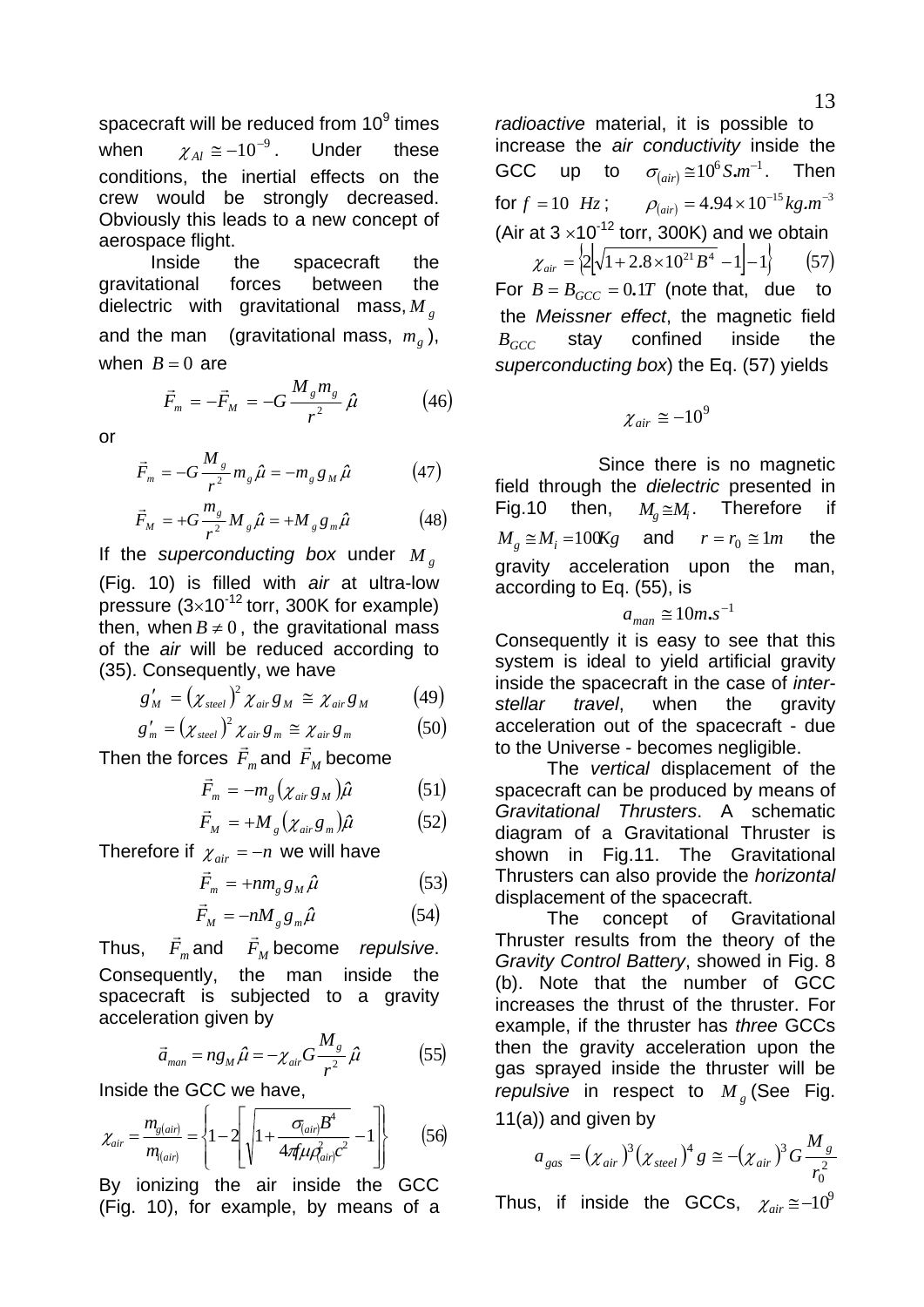(See Eq. 56 and 57) then the equation above gives

$$
a_{gas} \cong +10^{27} G \frac{M_i}{r_0^2}
$$

For  $M_i \cong 10kg$ ,  $r_0 \cong 1m$  and  $m_{gas} \cong 10^{-12}kg$ the thrust is

$$
F = m_{gas} a_{gas} \approx 10^5 N
$$

Thus, the Gravitational Thrusters are able to produce strong thrusts.

 Note that in the case of very strong  $\chi_{\text{air}}$ , for example  $\chi_{\text{air}} \cong -10^9$ , the gravity accelerations upon the boxes of the second and third GCCs become very strong (Fig.11 (a)). Obviously, the walls of the mentioned boxes cannot to stand the enormous pressures. However, it is possible to build a similar system with 3 or more GCCs, *without material boxes*. Consider for example, a surface with several radioactive sources (Am-241, for example). The *alpha* particles emitted from the Am-241 cannot reach besides 10cm of air. Due to the trajectory of the alpha particles, three or more successive layers of air, with different electrical conductivities  $\sigma_1$ ,  $\sigma_2$  and  $\sigma_3$ , will be established in the ionized region (See Fig.11 (b)). It is easy to see that the gravitational shielding effect produced by these three layers is similar to the effect produced by the 3 GCCs shown in Fig. 11 (a).

It is important to note that if  $F$  is force produced by a thruster then the spacecraft acquires acceleration  $a_{\mathit{spacecraft}}$  given by [<u>[1](#page--1-0)</u>]

 $g_{\text{spacecraft}} = \frac{1}{M} \frac{1}{g(\text{spacecraft})} = \frac{1}{\chi_{Al} M} \frac{1}{i(\text{inside})} + m_{i(\text{Al})}$ *F M*  $a_{\text{spacecraft}} = \frac{F}{M_{\text{g(spacecraft)}}} = \frac{F}{\chi_{\text{Al}} M_{\text{i(inside)}} + \frac{F}{\chi_{\text{Al}} M_{\text{m}}}}$ Therefore if  $\chi_{Al} \cong 10^{-9}$ ;  $M_{i (inside)} = 10^{4}$  Kg and  $m_{i(Al)} = 100Kg$  (inertial mass of the aluminum shell) then it will be necessary  $F = 10kN$  to produce

$$
a_{\text{spacecraft}} = 100 m.s^{-2}
$$

Note that the concept of Gravitational Thrusters leads directly to the *Gravitational Turbo Motor* concept (See Fig. 12).

 Let us now calculate the gravitational forces between two very close *thin* layers of the *air* around the spacecraft. (See Fig. 13).

The gravitational force  $dF_{12}$  that  $dm_{g1}$  exerts upon  $dm_{g2}$ , and the gravitational force  $dF_{21}$  that  $dm_{g2}$  exerts upon  $dm_{g1}$  are given by

$$
d\vec{F}_{12} = d\vec{F}_{21} = -G \frac{dm_{g2}dm_{g1}}{r^2} \hat{\mu}
$$
 (58)

Thus, the gravitational forces between the *air layer* 1, gravitational mass $m_{g1}$ , and the *air layer* 2, gravitational mass  $m_{g2}$ , around the spacecraft are

$$
\vec{F}_{12} = -\vec{F}_{21} = -\frac{G}{r^2} \int_0^{m_{g1}} \int_0^{m_{g2}} dm_{g1} dm_{g2} \hat{\mu} =
$$
  
= 
$$
-G \frac{m_{g1} m_{g2}}{r^2} \hat{\mu} = -\chi_{air} \chi_{air} G \frac{m_{i1} m_{i2}}{r^2} \hat{\mu}
$$
 (59)

 At 100km altitude the air pressure is  $5.69 \text{ k} 10^3$  *torr* and  $\rho_{\text{min}} = 5.998 \times 10^6 \text{ kg} \cdot \text{m}^3$  [[12\]](#page--1-0). By ionizing the air surround the spacecraft, for example, by means of an oscillating electric field,  $E_{osc}$ , starting from the surface of the spacecraft ( See Fig. 13) it is possible to increase the *air conductivity* near the spacecraft up to  $\sigma_{\text{(air)}} \approx 10^6 S.m^{-1}$ . Since  $f = 1 Hz$  and, in this case  $\sigma_{\left( air \right)} >> \omega \varepsilon$ , then, according to Eq. (11),  $n_r = \sqrt{\mu \sigma_{(air)} c^2 / 4 \pi}$ . From

Eq.(56) we thus obtain

$$
\chi_{air} = \frac{m_{g(air)}}{m_{(air)}} = \left\{1 - 2\left[\sqrt{1 + \frac{\sigma_{(air)}B^4}{4\pi\mu_0 \rho_{air}^2 c^2}} - 1\right]\right\}
$$
 (60)

Then for  $B = 763T$  the Eq. (60) gives

$$
\chi_{air} = \left\{1 - 2\left[\sqrt{1 + \sim 10^4 B^4} - 1\right]\right\} \approx -10^8 \tag{61}
$$

By substitution of  $\chi_{air} \approx -10^8$  into Eq., (59) we get

$$
\vec{F}_{12} = -\vec{F}_{21} = -10^{16} G \frac{m_{i1} m_{i2}}{r^2} \hat{\mu}
$$
 (62)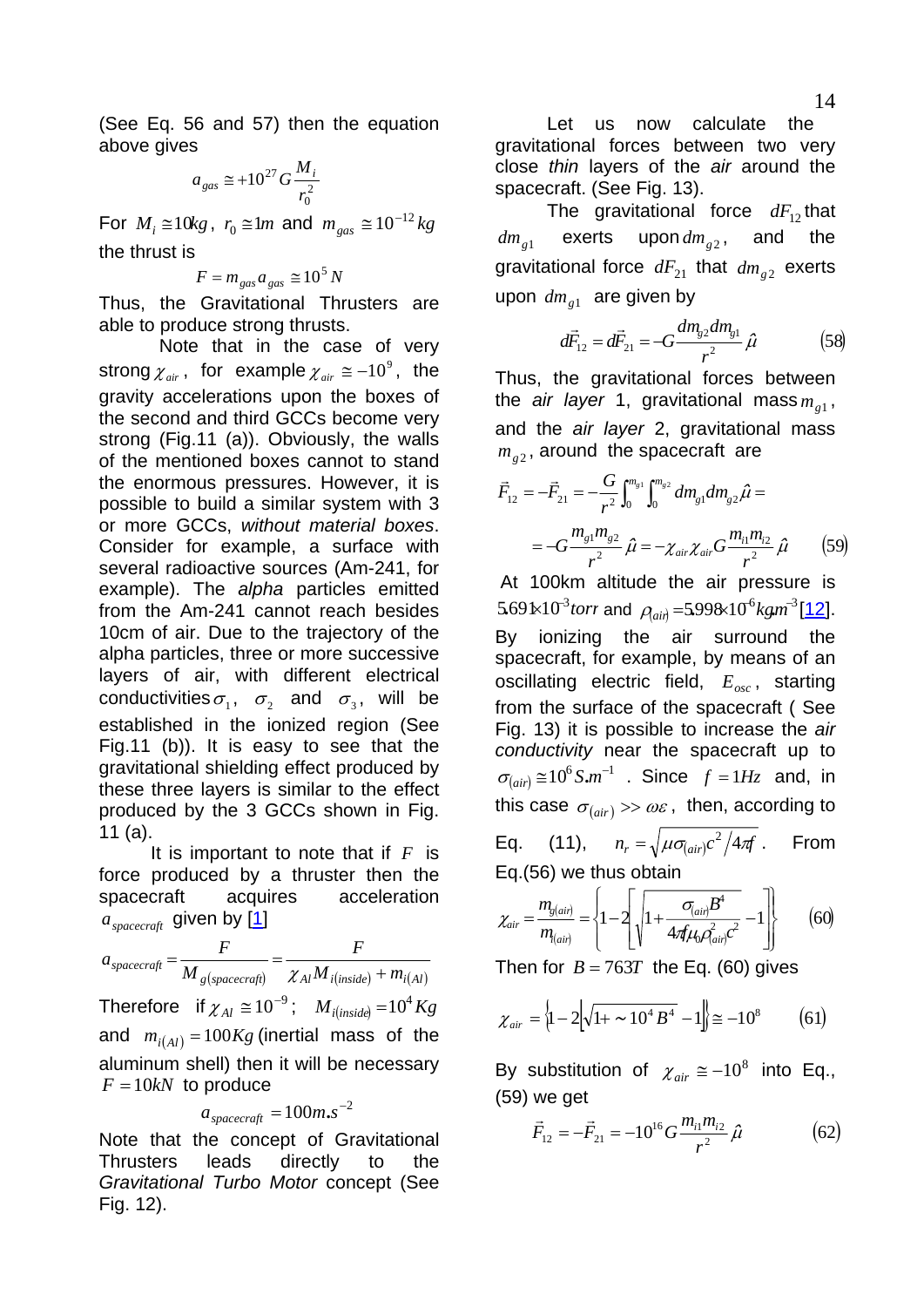<span id="page-14-0"></span>If  $m_{i1} \cong m_{i2} = \rho_{air} V_1 \cong \rho_{air} V_2 \cong 10^{-8} kg$ , and  $r = 10^{-3} m$  we obtain

$$
\vec{F}_{12} = -\vec{F}_{21} \approx -10^{-4} N \tag{63}
$$

These forces are much more intense than the *inter-atomic forces* (the forces which maintain joined atoms, and molecules that make the solids and liquids) whose intensities, according to the Coulomb's law, is of the order of  $1 - 1000 \times 10^{-8}$ N.

 Consequently, the air around the spacecraft will be strongly compressed upon their surface, making an "*air shell*" that will accompany the spacecraft during its displacement and will protect the *aluminum shell* of the direct attrition with the Earth's atmosphere.

 In this way, during the flight, the attrition would occur just between the "air shell" and the atmospheric air around her. Thus, the spacecraft would stay free of the thermal effects that would be produced by the direct attrition of the aluminum shell with the Earth's atmosphere.

 Another interesting effect produced by the magnetic field *B* of the spacecraft is the possibility of to lift a body from the surface of the Earth to the spacecraft as shown in Fig. 14. By ionizing the air surround the spacecraft, by means of an oscillating electric field, , the *air conductivity* near the *Eosc* spacecraft can reach, for example,  $\sigma_{\text{(air)}} \approx 10^6 \text{ S.m}^{-1}$ . Then for  $f = 1Hz$ ;  $B = 40.8T$  and  $\rho_{\text{(air)}} \approx 1.2 \text{kg} \cdot m^{-3}$  (300K and 1 atm) the Eq. (56) yields

$$
\chi_{air} = \left\{1 - 2\left[\sqrt{1 + 4.9 \times 10^{-7} B^4} - 1\right]\right\} \approx -0.1
$$

Thus, the weight of the body becomes

 $P_{body} = m_{g(body)}g = \chi_{air} m_{i(body)}g = m_{i(body)}g'$ Consequently, the body will be lifted on the direction of the spacecraft with acceleration

$$
g' = \chi_{air} g \approx +0.98 m.s^{-1}
$$
  
Let us now consider an important

aspect of the flight dynamics of a Gravitational Spacecraft.

 Before starting the flight, the gravitational mass of the spacecraft, M<sub>g</sub>, must be strongly reduced, by means of a gravity control system, in order to produce – with a weak thrust  $\vec{F}$ , a strong  $\alpha$  matrix weak and  $\alpha$ 

$$
\vec{a} = \frac{\vec{F}}{M_s}
$$

In this way, the spacecraft could be strongly accelerated and quickly to reach very high speeds near speed of light.

 If the gravity control system of the spacecraft is *suddenl*y turned off, the *gravitational mass* of the spacecraft becomes immediately equal to its *inertial mass*,  $M_i$ ,  $(M'_i = M_i)$  and the velocity *V*  $\vec{v}$  becomes equal to  $\vec{V}'$ . According to the *Momentum* Conservation Principle, we have that

$$
M_{g}V = M'_{g}V'
$$

 Supposing that the spacecraft was traveling in space with speed  $V \approx c$ , and that its gravitational mass it was  $M_g = 1Kg$  and  $M_i = 10^4$  *Kg* then the velocity of the spacecraft is reduced to

$$
V' = \frac{M_{g}}{M'_{g}}V = \frac{M_{g}}{M_{i}}V \approx 10^{-4}c
$$

Initially, when the velocity of the spacecraft is *V*  $\vec{r}$ , its kinetic energy is  $E_{\!k} = (M_{\!g} - m_{\!g})c^2$ . Where  $M_{\!g} = m_{\!g}/\sqrt{1-V^2/c^2}$  . At the instant in which the gravity control system of the spacecraft is turned off, the kinetic energy becomes  $E'_{k} = (M'_{g} - m'_{g})c^{2}$ . Where  $M'_{g} = m'_{g}/\sqrt{1 - V'^{2}/c^{2}}$  .

 We can rewritten the expressions of  $E_k$  and  $E'_k$  in the following form

$$
E_k = (M_g V - m_g V) \frac{c^2}{V}
$$

$$
E'_k = (M'_g V' - m'_g V') \frac{c^2}{V'}
$$

Substitution of  $M_g V = M'_g V' = p$ ,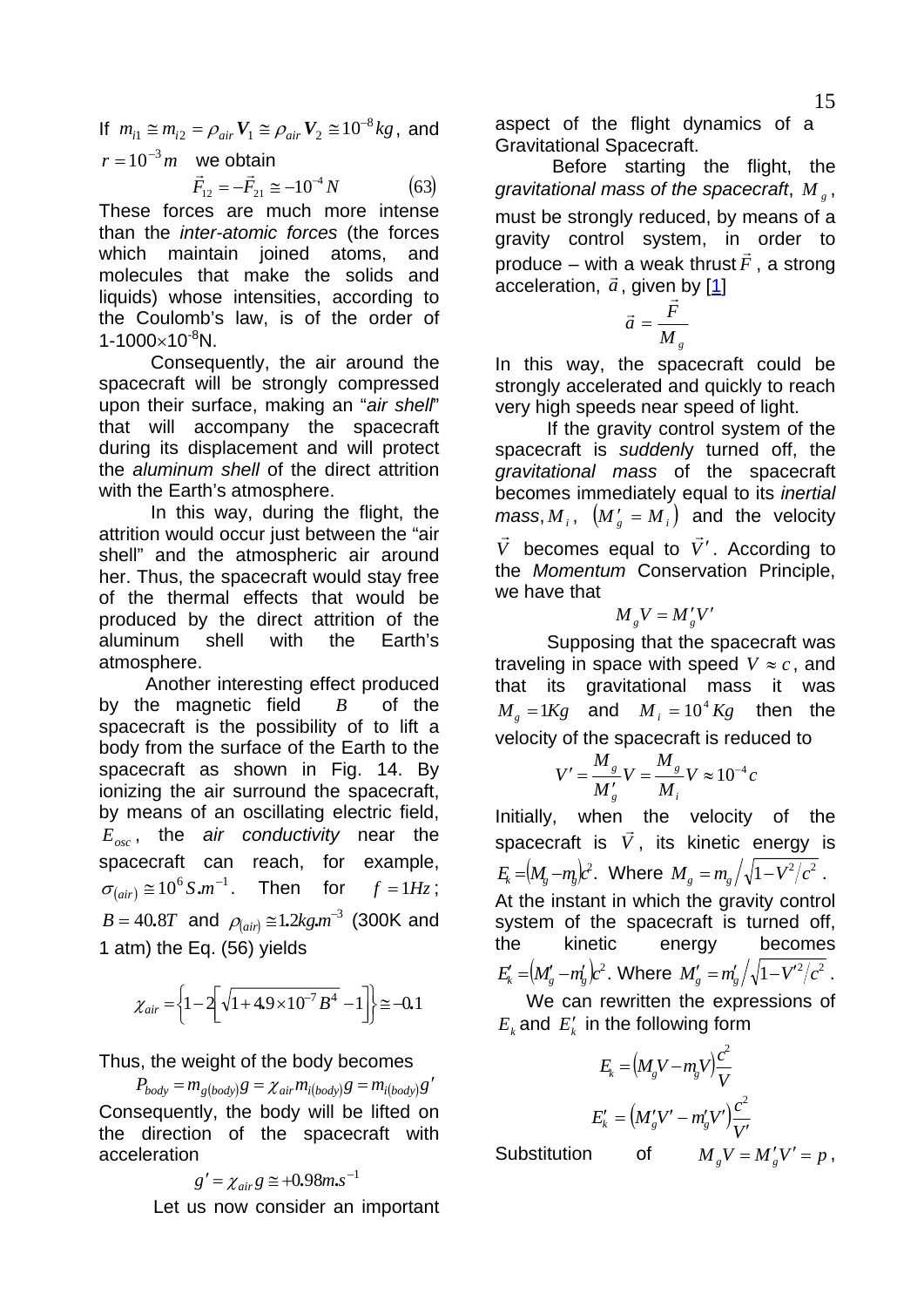<span id="page-15-0"></span> $m_{\rm g}V = p_{\rm v} \sqrt{1 - V^2/c^2}$  and  $m_{\rm g}'V' = p_{\rm v} \sqrt{1 - V^{\prime 2}/c^2}$  into the equations of  $E_k$  and  $E'_k$  gives

$$
E_k = \left(1 - \sqrt{1 - V^2/c^2}\right) \frac{pc^2}{V}
$$

$$
E'_k = \left(1 - \sqrt{1 - V^2/c^2}\right) \frac{pc^2}{V'}
$$

Since  $V \approx c$  then follows that

$$
E_k \approx pc
$$

On the other hand, since  $V' \ll c$  we get

$$
E'_{k} = \left(1 - \sqrt{1 - V'^{2}/c^{2}}\right) \frac{pc^{2}}{V'} =
$$
  

$$
\approx \left(1 - \frac{1}{1 + \frac{V'^{2}}{2c^{2}} + \dots}\right) \frac{pc^{2}}{V'} \approx \left(\frac{V'}{2c}\right) pc
$$

Therefore we conclude that  $E_k \gg E'_k$ . Consequently, when the gravity control system of the spacecraft is turned off, occurs an *abrupt* decrease in the kinetic energy of the spacecraft,  $\Delta E_k$ , given by

$$
\Delta E_k = E_k - E'_k \approx pc \approx M_g c^2 \approx 10^{17} J
$$

By comparing the energy  $\Delta E_k$  with the *inertial energy* of the spacecraft,  $E_i = M_i c^2$ , we conclude that

$$
\Delta E_k \approx \frac{M_s}{M_i} E_i \approx 10^{-4} M_i c^2
$$

The energy  $\Delta E_k$  (several *megatons*) must be released in very short time interval. It is approximately the same amount of energy that would be released in the case of collision of the spacecraft $<sup>‡</sup>$  $<sup>‡</sup>$  $<sup>‡</sup>$ .</sup> However, the situation is very different of a collision ( $M_{g}$  just becomes suddenly equal to $M_i$ ), and possibly the energy  $\Delta E_k$  is converted into a *High Power Electromagnetic Pulse*.

-

 Obviously this electromagnetic pulse (EMP) will induce heavy currents in all electronic equipment that mainly contains semiconducting and conducting materials. This produces immense heat that melts the circuitry inside. As such, *while not being directly responsible for the loss of lives*, these EMP are capable of disabling electric/electronic systems. Therefore, we possibly have a new type of *electromagnetic bomb*. An *electromagnetic bomb* or *E-bomb* is a well-known weapon designed to disable electric/electronic systems on a wide scale with an intense electromagnetic pulse.

 Based on the theory of the GCC it is also possible to build a *Gravitational Press* of *ultra-high* pressure as shown in Fig.15.

 The chamber 1 and 2 are GCCs with air at  $1 \times 10^{-4}$ torr, 300K  $(\sigma_{\text{(air)}} \approx 10^6 \text{ S.m}^{-1}; \rho_{\text{(air)}} = 5 \times 10^{-8} \text{ kg.m}^{-3}).$ Thus, for  $f = 10Hz$  and  $B = 0.107T$  we have

$$
\chi_{air} = \left\{1 - 2\left[\sqrt{1 + \frac{\sigma_{(air)}B^4}{4\pi\mu_0 \rho_{(air)}^2 c^2}} - 1\right]\right\} \approx -118
$$

 The gravity acceleration above the air of the chamber 1 is

$$
\vec{g}_1 = \chi_{\text{sel}} \chi_{\text{air}} g \hat{\mu} \approx +1.15 \times 10^3 \hat{\mu} \qquad (64)
$$

Since, in this case,  $\chi_{\text{steel}} \cong 1$ ;  $\hat{\mu}$  is an *unitary vector* in the opposite direction of *g*<br>*g*.

 Above the air of the chamber 2 the gravity acceleration becomes

$$
\vec{g}_2 = (\chi_{\text{stellar}})^2 (\chi_{\text{air}})^2 g \hat{\mu} \approx -1.4 \times 10^5 \hat{\mu} \qquad (65)
$$

Therefore the *resultant* force  $\vec{R}$  acting on  $m_2$ ,  $m_1$  and  $m$  is

<span id="page-15-1"></span><sup>‡</sup> In this case, the collision of the spacecraft would release  $\approx 10^{17}$ J (several megatons) and it would be similar to a powerful *kinetic weapon*.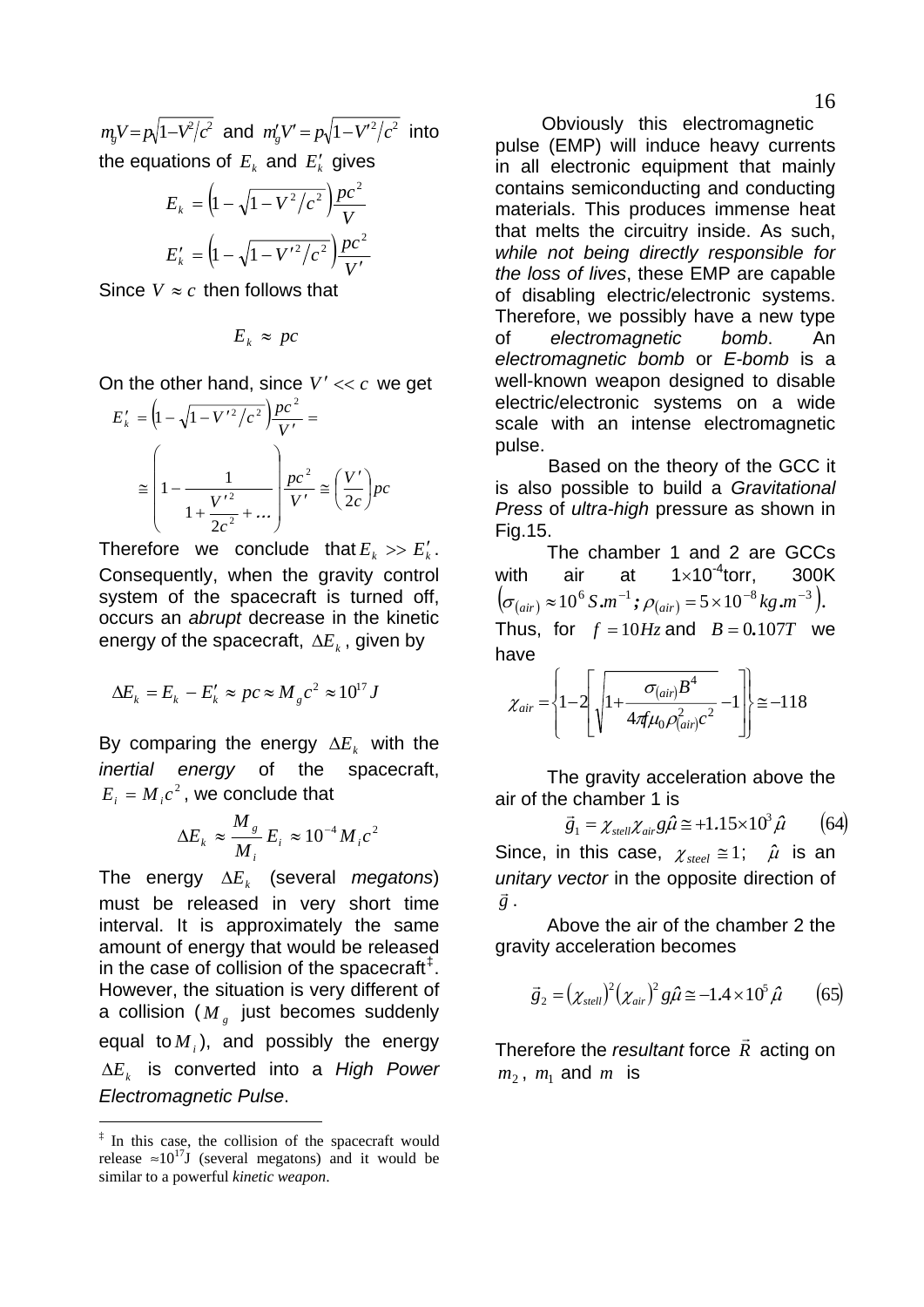<span id="page-16-0"></span>
$$
\vec{R} = \vec{F}_2 + \vec{F}_1 + \vec{F} = m_2 \vec{g}_2 + m_1 \vec{g}_1 + m \vec{g} =
$$
  
= -1.4 × 10<sup>5</sup> m<sub>2</sub>  $\hat{\mu}$  + 1.15 × 10<sup>3</sup> m<sub>1</sub>  $\hat{\mu}$  – 9.81m $\hat{\mu}$  =  
 $\approx$  -1.4 × 10<sup>5</sup> m<sub>2</sub>  $\hat{\mu}$  (66)

where

$$
m_2 = \rho_{\text{steel}} V_{\text{disk 2}} = \rho_{\text{steel}} \left( \frac{\pi}{4} \phi_{\text{inn}}^2 H \right) \tag{67}
$$

Thus, for  $\rho_{\text{steel}} \approx 10^4 \text{kg} \cdot m^{-3}$  we can write that

$$
F_2 \cong 10^9 \phi_{inn}^2 H
$$

For the steel  $\tau \approx 10^5 \text{ kg} \cdot \text{cm}^{-2} = 10^9 \text{ kg} \cdot \text{m}^{-2}$ consequently we must have  $F_2/S_{\tau}$  <  $10^9$   $kg.m^{-2}$  ( $S_{\tau}$  =  $\pi\phi_{nn}H$  see Fig.15). This means that

 $10<sup>9</sup>$   $1<sup>2</sup>$  *H* 

$$
\frac{10^{-6} \rho_{inn} H}{\pi \phi_{inn} H} < 10^{9} kg.m^{-2}
$$

Then we conclude that

$$
\phi_{inn} < 3.1m
$$

For  $\phi_{\text{inn}} = 2m$  and  $H = 1m$  the Eq. (67) gives

$$
m_2 \approx 3 \times 10^4 kg
$$
  
Therefore from the Eq. (66) we obtain

$$
R\cong10^{10}N
$$

Consequently, in the area  $S = 10^{-4} m^2$  of the Gravitational Press, the pressure is

$$
p = \frac{R}{S} \cong 10^{14} \, N \, m^{-2}
$$

the Earth  $(3.617\times10^{11} N.m^{-2})$  [\[13](#page--1-0)]. It is This enormous pressure is much greater than the pressure in the center of near of the gas pressure in the *center of the sun*  $(2 \times 10^{16} N.m^{-2})$ . Under the action of such intensities new states of matter are created and astrophysical phenomena may be simulated in the lab for the first time, e.g. supernova explosions. Controlled thermonuclear fusion by inertial confinement, fast nuclear ignition for energy gain, novel collective acceleration schemes of particles and the numerous variants of material processing constitute examples of progressive applications of such *Gravitational Press* of ultra-high pressure.

 The GCCs can also be applied on generation and detection of *Gravitational Radiation*.

 Consider a cylindrical GCC (GCC antenna) as shown in Fig.16 (a). The *gravitational mass* of the *air* inside the GCC is

$$
m_{g(air)} = \left\{1 - 2\left[\sqrt{1 + \frac{\sigma_{(air)}B^4}{4\pi\mu\rho_{(air)}^2c^2}} - 1\right]\right\}m_{i(air)}\quad(68)
$$

By varying  $B$  one can varies  $m_{g(air)}$  and consequently to vary the gravitational field generated by  $m_{g (air)}$ , producing then gravitational radiation. Then a GCC can work like a *Gravitational Antenna*.

 Apparently, Newton's theory of gravity had no gravitational waves because, if a gravitational field changed in some way, that change took place *instantaneously* everywhere in space, and one can think that there is not a wave in this case. However, we have already seen that the gravitational interaction can be repulsive, besides attractive. Thus, as with electromagnetic interaction, the gravitational interaction must be produced by the exchange of "virtual" *quanta of* spin 1 and mass null, i.e., the *gravitationa*l "virtual" *quanta*  (*graviphoton*) must have spin 1 and not 2. Consequently, the fact of a change in a gravitational field reach *instantaneously* everywhere in space occurs simply due to the speed of the *graviphoton* to be *infinite*. It is known that there is no speed limit for "*virtual*" photons. On the contrary, the *electromagnetic quanta* ("virtual" photons) could not communicate the *electromagnetic interaction* an infinite distance.

 Thus, there are *two types* of gravitational radiation: the *real* and *virtual*, which is constituted of graviphotons; the *real* gravitational waves are ripples in the space-time generated by *gravitational field* changes. According to Einstein's theory of gravity the velocity of propagation of these waves is equal to the speed of light (*c*).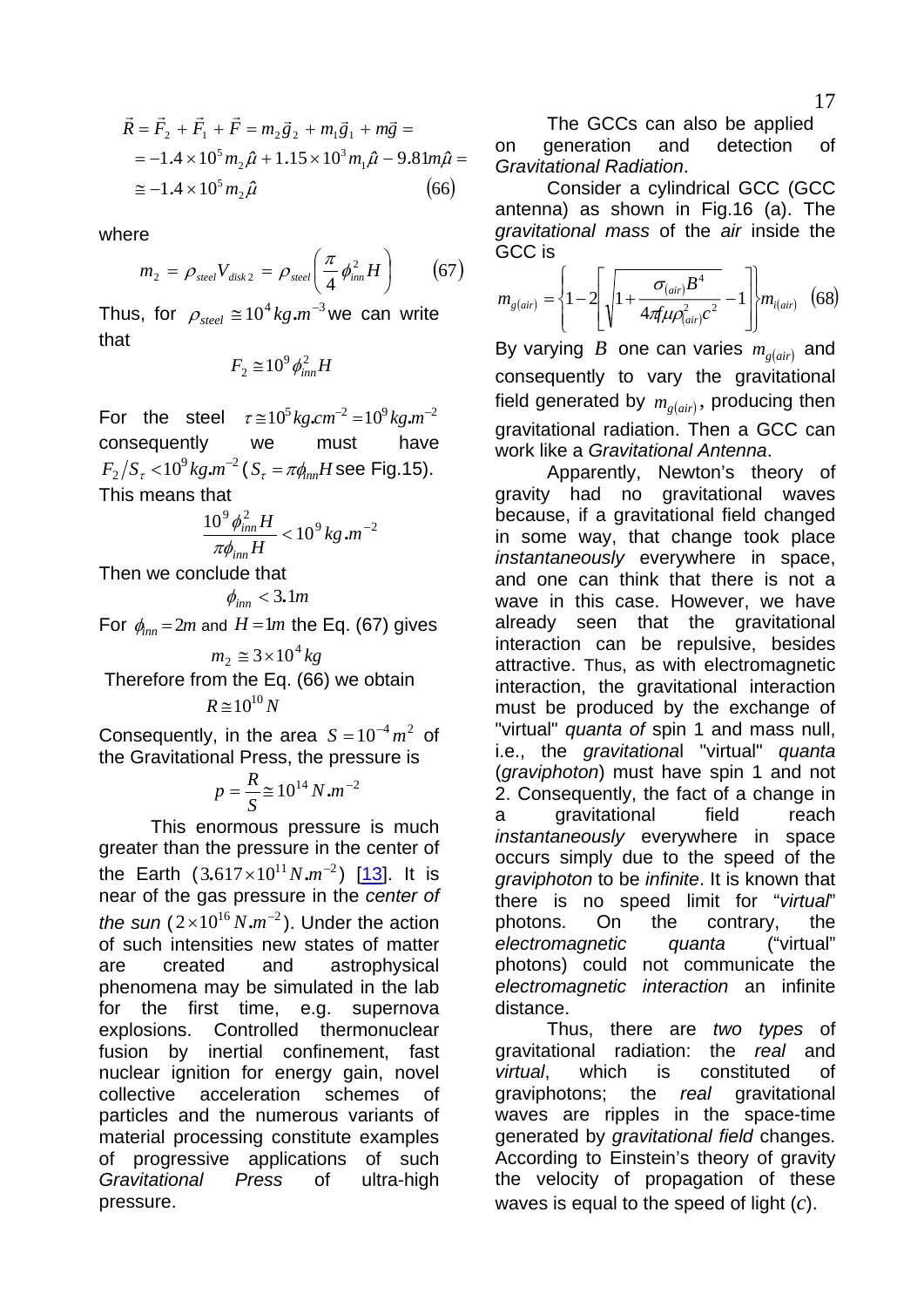<span id="page-17-0"></span> Unlike the electromagnetic waves the *real* gravitational waves have low interaction with matter and consequently low scattering. Therefore *real* gravitational waves are suitable as a means of transmitting information. However, when the distance between transmitter and receiver is too large, for example of the order of magnitude of several light-years, the transmission of information by means of gravitational waves becomes impracticable due to the long time necessary to receive the information. On the other hand, there is no delay during the transmissions by means of *virtual* gravitational radiation. In addition the scattering of this radiation is null. Therefore the *virtual* gravitational radiation is very suitable as a means of transmitting information at any distances including astronomical distances.

 As concerns detection of the *virtual* gravitational radiation from GCC antenna, there are many options. Due to *Resonance Principle* a similar GCC antenna (receiver) *tuned at the same frequency* can absorb energy from an incident *virtual* gravitational radiation (See Fig.16 (b)). Consequently, the gravitational mass of the air inside the GCC receiver will vary such as the gravitational mass of the air inside the GCC transmitter. This will induce a magnetic field similar to the magnetic field of the GCC transmitter and therefore the current through the coil inside the GCC receiver will have the same characteristics of the current through the coil inside the GCC transmitter. However, the *volume* and *pressure* of the air inside the two GCCs must be exactly the same; also the *type* and the *quantity of atoms* in the air inside the two GCCs must be exactly the same. Thus, the GCC antennas are simple but they are not easy to build.

 Note that a GCC antenna radiates *graviphotons* and *gravitational waves* simultaneously (Fig. 16 (a)). Thus, it is not only a gravitational antenna: it is a *Quantum Gravitational Antenna* because it can also emit and detect gravitational "virtual" *quanta* (graviphotons), which, in turn, can transmit information *instantaneously* from any distance in the Universe *without* scattering.

 Due to the difficulty to build two similar GCC antennas and, considering that the electric current in the receiver antenna can

be detectable even if the gravitational mass of the nuclei of the antennas are not *strongly* reduced, then we propose to replace the gas at the nuclei of the antennas by a thin *dielectric lamina*. The dielectric lamina with exactly 10<sup>8</sup> atoms (10<sup>3</sup>atoms  $\times$ 10<sup>3</sup> atoms  $\times$  10<sup>2</sup> atoms) is placed between the plates (electrodes) as shown in Fig. 17. When the *virtual* gravitational radiation strikes upon the dielectric lamina, its gravitational mass varies similarly to the gravitational mass of the dielectric lamina of the transmitter antenna, inducing an electromagnetic field  $(E, B)$  similar to the transmitter antenna. Thus, the electric current in the receiver antenna will have the same characteristics of the current in the transmitter antenna. In this way, it is then possible to build two similar antennas whose nuclei have the same volumes and the same types and quantities of atoms.

 Note that the Quantum Gravitational Antennas can also be used to transmit *electric power*. It is easy to see that the Transmitter and Receiver (Fig. 17(a)) can work with strong voltages and electric currents. This means that strong electric power can be transmitted among Quantum Gravitational Antennas. This obviously solves the problem of *wireless* electric power transmission.

 The existence of *imaginary masses* has been predicted in a previous work [\[1](#page--1-0)]. Here we will propose a method and a device using GCCs for obtaining *images* of *imaginary bodies*.

 It was shown that the *inertial*  imaginary mass associated to an *electron* is given by

$$
m_{ie (ima)} = \frac{2}{\sqrt{3}} \left(\frac{hf}{c^2}\right) i = \frac{2}{\sqrt{3}} m_{ie (real)} i \tag{69}
$$

Assuming that the correlation between the gravitational mass and the inertial mass (Eq.6) is the same for both imaginary and real masses then follows that the *gravitational* imaginary mass associated to an *electron* can be written in the following form:

$$
m_{gelimal} = \left\{ 1 - 2 \left[ \sqrt{1 + \left( \frac{U}{m_c c^2} n_r \right)^2} - 1 \right] \right\} m_{telimal}
$$
 (70)

Thus, the gravitational *imaginary* mass *associated to matter* can be *reduced*, made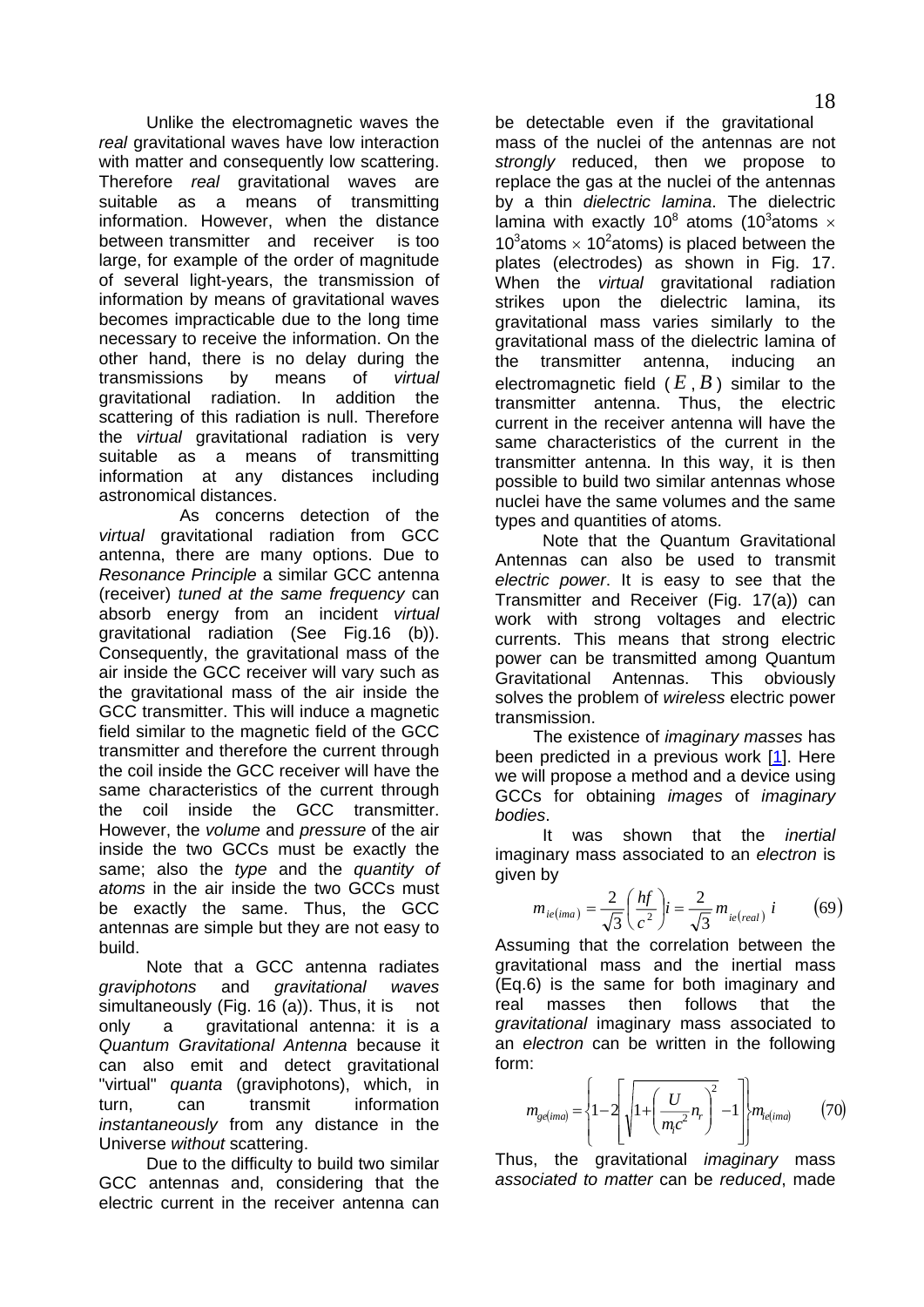<span id="page-18-0"></span>*negative* and *increased,* just as the gravitational *real* mass.

 It was shown that also *photons* have imaginary mass. Therefore, the imaginary mass can be associated or *not* to the matter.

 In a general way, the gravitational forces between two gravitational imaginary masses are then given by

$$
\vec{F} = -\vec{F} = -G \frac{\left(iM_g \right)\left(im_g\right)}{r^2} \hat{\mu} = +G \frac{M_g m_g}{r^2} \hat{\mu} \tag{71}
$$

Note that these forces are *real* and *repulsive*.

 Now consider a gravitational  $imaginary mass, m_{g(im}) = im_g$ , *not associated with matter* (like the gravitational imaginary mass associated to the photons) and another gravitational imaginary mass  ${M}_{g\, (ima)} = {i} {M}_{\rm \, g}$  associated to a material body.

 *Any material body has an imaginary mass associated to it, d*ue to the existence of imaginary masses associated to the electrons*.* We will choose a *quartz crystal* (for the material body with gravitational  $\text{imaginary}$  mass  $M_{g(\text{ima})} = iM_g$ ) because quartz crystals are widely used to detect forces (piezoelectric effect).

 By using GCCs as shown in Fig. 18(b) and Fig.18(c), we can increase the  $\frac{d}{dx}$  rig.  $\frac{d}{dx}$ ,  $\frac{d}{dx}$  and  $\frac{d}{dx}$  are by gravitational acceleration,  $\vec{a}$ , produced by the imaginary mass  $im<sub>g</sub>$  upon the crystals. Then it becomes

$$
a = -\chi_{air}^3 G \frac{m_g}{r^2} \tag{72}
$$

As we have seen, the value of  $\chi_{air}$  can be increased up to  $\chi_{\textit{air}} \cong -10^9$  (See Eq.57). Note that in this case, the gravitational forces become *attractive*. In addition, if *mg* is not small, the gravitational forces between the imaginary body of mass  $im<sub>g</sub>$  and the crystals can become sufficiently intense to be easily detectable.

 Due to the piezoelectric effect, the gravitational force acting on the crystal will produce a voltage proportional to its intensity. Then consider a board with hundreds micro-crystals behind a set of GCCs, as shown in Fig.18(c). By amplifying the voltages generated in each micro-crystal and sending to an appropriated data acquisition system, it will be thus possible to

obtain an image of the imaginary body of mass  $m_{\ell, [m]$  placed in front of the board.

 In order to decrease strongly the gravitational effects produced by bodies placed behind the imaginary body of mass im<sub>g</sub>, one can put five GCCs making a *Gravitational Shielding* as shown in Fig.18(c). If the GCCs are filled with air at  $300$ Kand $3\times10^{-12}$ torr.Then  $\rho_{air}$  = 4.94 $\times10^{-15}$ kg. $m^3$ and  $\sigma_{air} \cong 1 \times 10^{14}$ S $m^1$ . Thus, for  $f = 60$ H<sub>Z</sub> and  $B \cong 0.7T$  the Eq. (56) gives

$$
\chi_{air} = \frac{m_{g(air)}}{m_{i(air)}} = \left\{1 - 2\left[\sqrt{1 + 5B^4} - 1\right]\right\} \approx -10^{-2} \quad (73)
$$

For  $\chi_{air} \cong 10^{-2}$  the gravitational shielding presented in Fig.18(c) will reduce any value of  $g$  to  $\chi^5_{air} g \cong 10^{-10} g$ . This will be sufficiently to reduce strongly the gravitational effects proceeding from both sides of the gravitational shielding.

 Another important consequence of the correlation between gravitational mass and inertial mass expressed by Eq. (1) is the possibility of building *Energy Shieldings* around objects in order to protect them from *high-energy particles* and *ultra-intense fluxes of radiation*.

 In order to explain that possibility, we start from the new expression [[1](#page--1-0)] for the *momentum*  $q$  of a particle with gravitational mass  $M<sub>g</sub>$  and velocity V, which is given by

$$
q = M_{g}V\tag{74}
$$

where  $M_{g} = m_{g} / \sqrt{1 - V^{2} / c^{2}}$  $M_{g} = m_{g} / \sqrt{1 - V^{2} / c^{2}}$  $M_{g} = m_{g} / \sqrt{1 - V^{2} / c^{2}}$  and  $m_{g} = \chi m_{i}$  [<u>1</u>].

Thus, we can write

$$
\frac{m_g}{\sqrt{1 - V^2/c^2}} = \frac{\chi m_i}{\sqrt{1 - V^2/c^2}}
$$
(75)

Therefore, we get

$$
M_{g} = \chi M_{i} \tag{76}
$$

It is known from the Relativistic Mechanics that

$$
q = \frac{UV}{c^2} \tag{77}
$$

where  $U$  is the *total* energy of the particle. This expression is valid for *any* velocity *V* of the particle, including  $V = c$ .

 By comparing Eq. (77) with Eq. (74) we obtain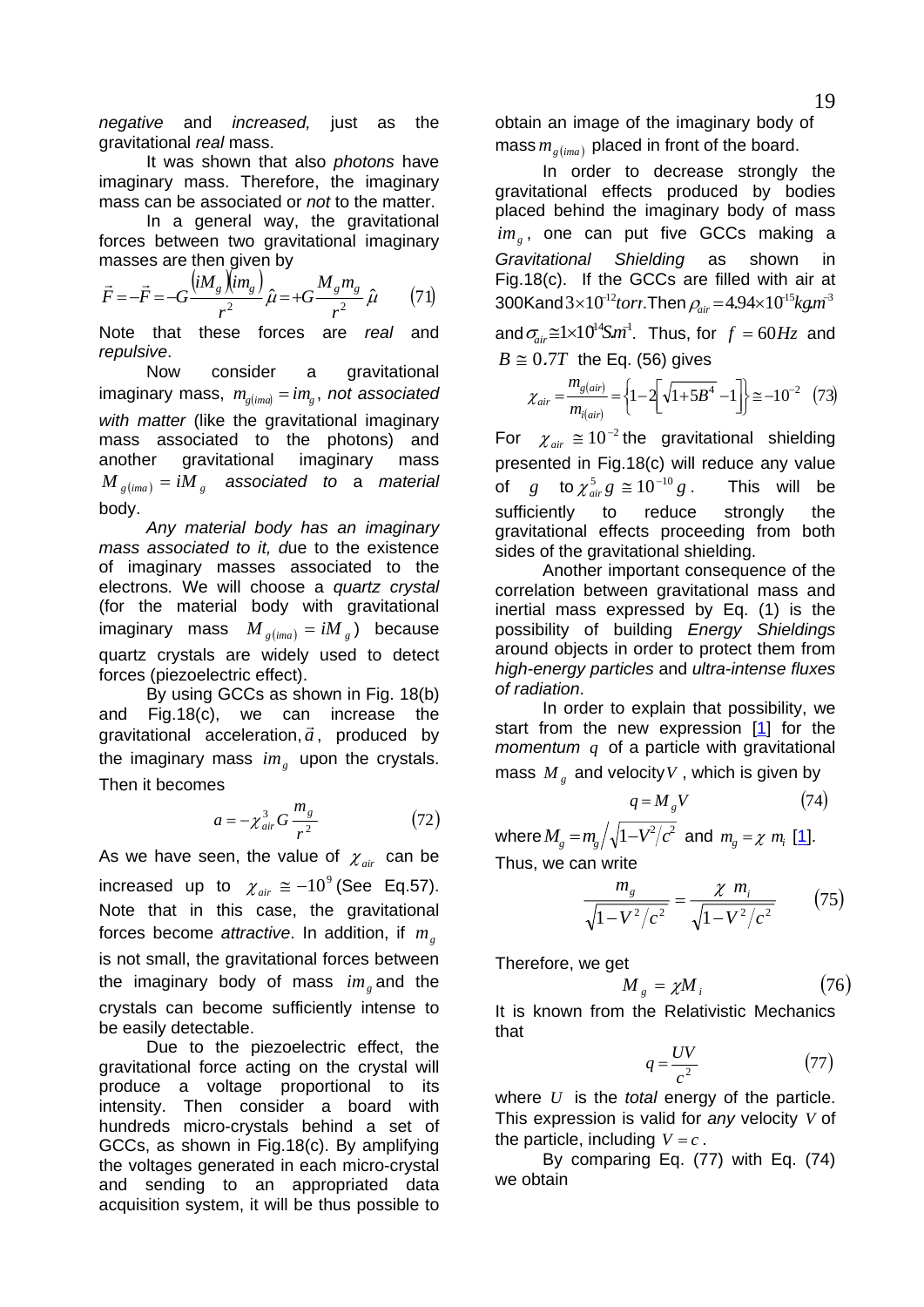$$
U = M_{g}c^{2} \tag{78}
$$

<span id="page-19-0"></span>It is a well-known experimental fact that

$$
M_i c^2 = hf \tag{79}
$$

Therefore, by substituting Eq. (79) and Eq. (76) into Eq. (74), gives

$$
q = \frac{V}{c} \chi \frac{h}{\lambda} \tag{80}
$$

Note that this expression is valid for *any* velocity  $V$  of the particle. In the particular case of  $V = c$ , it reduces to

$$
q = \chi \frac{h}{\lambda} \tag{81}
$$

By comparing Eq. (80) with Eq. (77), we obtain

$$
U = \chi h f \tag{82}
$$

Note that only for  $\chi = 1$  the Eq. (81) and Eq. (82) are reduced to the well=known expressions of DeBroglie  $(q = h/\lambda)$  and Einstein  $(U = hf)$ .

 Equations (80) and (82) show for example, that *any* real particle (material particles, real photons, etc) that penetrates a region (with density  $\rho$  and electrical conductivity  $\sigma$ ), where there is an ELF electric field *E* , will have its *momentum q* and its energy  $U$  reduced by the factor  $\chi$ , given by

$$
\chi = \frac{m_g}{m_i} = \left\{ 1 - 2 \left[ \sqrt{1 + \frac{\mu}{4c^2} \left( \frac{\sigma}{4\pi f} \right)^3 \frac{E^4}{\rho^2}} - 1 \right] \right\}
$$
(83)

 The remaining amount of *momentum* and *energy*, respectively given by

$$
(1-\chi)\left(\frac{V}{c}\right)\frac{h}{\lambda} \quad \text{and} (1-\chi) \text{ hf}, \quad \text{are}
$$

*transferred to* the *imaginary* particle associated to the *real* particle [§](#page-19-1) (material particles or real photons) that penetrated the mentioned region.

 It was previously shown that, when the *gravitational mass* of a particle is reduced to ranging between  $+0.159M_i$  to  $-0.159M_i$ , i.e., when  $\chi < 0.159$ , it becomes *imaginary* [[1\]](#page--1-0), i.e., the gravitational and the inertial masses of the particle become *imaginary*. Consequently, the particle disappears from

-

our ordinary space-time. It goes to the Imaginary Universe. On the other hand, when the gravitational mass of the particle becomes greater than  $+0.159M$ <sub>i</sub>, or less than  $-0.159M$ <sub>*i*</sub>, i.e., when  $\chi > 0.159$ , the particle return to our Universe.

 Figure 19 (a) clarifies the phenomenon of reduction of the *momentum* for  $\chi > 0.159$ , and Figure 19 (b) shows the effect in the case of  $\chi$  < 0.159. In this case, the particles become imaginary and consequently, they go to the *imaginary space-time* when they penetrate the electric field *E* . However, the electric field *E* stays at the *real* space-time. Consequently, the particles return immediately to the real space-time in order to return soon after to the *imaginary* space-time, due to the action of the electric field *E* . Since the particles are moving at a direction, they *appear* and *disappear* while they are crossing the region, up to collide with the plate (See Fig.19) with

a *momentum,*  $q_m = \chi \left( \frac{L}{c} \right) \frac{n}{\lambda}$ *h c*  $q_m = \chi\left(\frac{V}{I}\right)$ ⎠  $\left(\frac{V}{\cdot}\right)$ ⎝  $=\chi\left(\frac{V}{I}\right)\frac{h}{I}$ , in the case

of the *material particle*, and  $q_r = \chi \frac{\hbar}{\lambda}$  $q_r = \chi \frac{h}{r}$  in the case of the *photon*. Note that by

making  $\chi \equiv 0$ , it is possible to block highenergy particles and ultra-intense fluxes of radiation. These *Energy Shieldings* can be built around objects in order to protect them from such particles and radiation.

 It is also important to note that the gravity control process described here points to the possibility of obtaining *Controlled Nuclear Fusion* by means of increasing of the intensity of the gravitational interaction between the nuclei. When the gravitational forces  $F_G = Gm_g m_g / r^2$  become greater than the electrical forces  $F_F = \frac{qq'}{4\pi \varepsilon_0 r^2}$ between the nuclei, then nuclear fusion reactions can occur.

 Note that, according to Eq. (83), the gravitational mass can be strongly increased. Thus, if  $E = E_m \sin \omega t$ , then the average value for  $E^2$  is equal to  $\frac{1}{2} E_m^2$ , because  $E$  varies sinusoidaly ( $E_m$  is the maximum value for  $E$ ). On the other hand,  $E_{rms} = E_m/\sqrt{2}$ . Consequently, we can replace

<span id="page-19-1"></span><sup>§</sup> As previously shown, there are *imaginary particles* associated to each *real particle* [[1](#page--1-0)].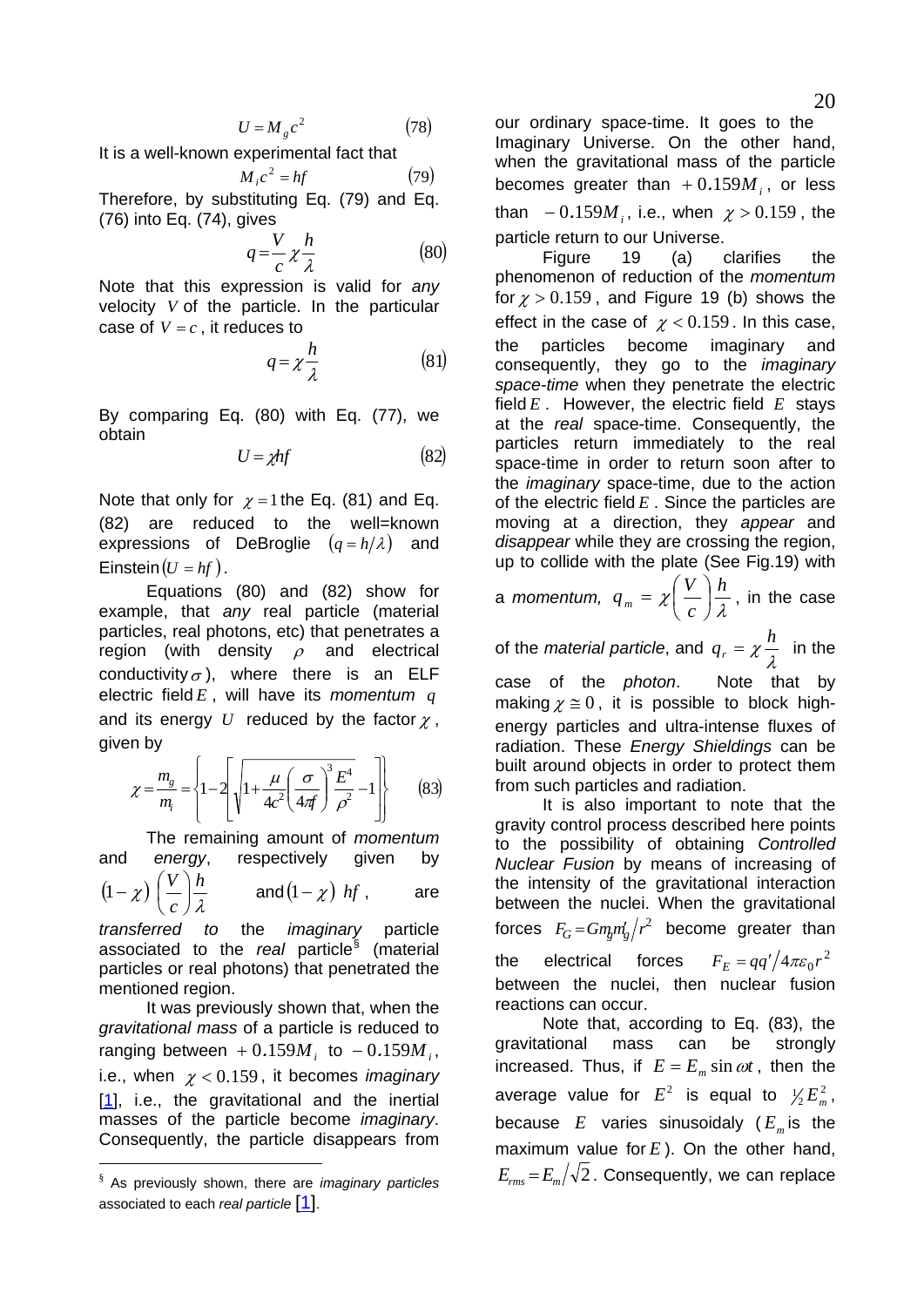<span id="page-20-0"></span>
$$
\chi = \frac{m_g}{m_{i0}} = \left\{ 1 - 2 \left[ \sqrt{1 + K \frac{\mu_r \dot{J}_{rms}^4}{\sigma \rho^2 f^3} - 1} \right] \right\}
$$
 (84)

where  $K = 1.758 \times 10^{-27}$  and  $j_{rms} = j/\sqrt{2}$ .

 Thus, the gravitational force equation can be expressed by

$$
F_G = Gm_g m_g / r^2 = \chi^2 Gm_g m_0 / r^2 =
$$
  
= 
$$
\left\{ 1 - 2 \left[ \sqrt{1 + K \frac{\mu_r f_{rms}^4}{\sigma \beta f^3} - 1} \right] \right\}^2 Gm_g m_0 / r^2
$$
 (85)

In order to obtain  $F_G > F_E$  we must have

$$
\left\{1-2\left[\sqrt{1+K\frac{\mu_r j_{rms}^4}{\sigma \rho^2 f^3}}-1\right]\right\} > \sqrt{\frac{qq'/4\pi \varepsilon_0}{Gm_{\text{t0}}m_{\text{t0}}'}}\tag{86}
$$

 The *carbon fusion* is a set of nuclear fusion reactions that take place in massive stars (at least  $8M_{sun}$ at birth). It requires high temperatures  $($ >5×10 $^8K$ ) and densities  $($  > 3  $\times$  10<sup>9</sup>  $kg.m^{-3}$ ). The principal reactions are:  $\int^{23}Na + p + 2.24 \text{ MeV}$  $12^1C + 12^1C \rightarrow \begin{cases} 20\text{Ne} + \alpha + 4.62 \text{ MeV} \end{cases}$  $2^{24}Mg + \gamma + 13.93 \text{ MeV}$ 

In the case of Carbon nuclei (12C) of a *thin carbon wire*  $(\sigma \cong 4 \times 10^4 S.m^{-1}; \rho = 2.2 \times 10^3 S.m^{-1})$ Eq. (86) becomes

$$
\left\{1-2\left[\sqrt{1+9.08\times10^{-39}\frac{j_{rms}^4}{f^3}}-1\right]\right\} > \sqrt{\frac{e^2}{16\pi\varepsilon_0 Gm_p^2}}
$$

whence we conclude that the condition for the  ${}^{12}C + {}^{12}C$  fusion reactions occur is

$$
j_{rms} > 1.7 \times 10^{18} f^{\frac{3}{4}}
$$
 (87)

If the electric current through the carbon wire has Extremely-Low Frequency (ELF), for example, if  $f = 1 \mu Hz$ , then the current density,  $j_{rms}$ , must have the following value:

$$
j_{rms} > 5.4 \times 10^{13} A.m^{-2}
$$
 (88)

Since  $j_{rms} = i_{rms}/S$  where  $S = \pi \phi^2 / 4$  is the area of the cross section of the wire, we can conclude that, for an *ultra-thin carbon* wire

with  $10 \mu m$ -diameter, it is necessary that the current through the wire,  $i_{rms}$ , have the following intensity

$$
i_{rms} > 4.24\ kA
$$

Obviously, this current will *explode* the carbon wire. However, this explosion becomes negligible in comparison with the very strong *gravitational implosion*, which occurs simultaneously due to the enormous increase in intensities of the gravitational forces among the carbon nuclei produced by means of the ELF current through the carbon wire as predicted by Eq. (85). Since, in this case, the gravitational forces among the carbon nuclei become greater than the repulsive electric forces among them the result is the production of  ${}^{12}C + {}^{12}C$  fusion reactions.

 Similar reactions can occur by using a *lithium* wire. In addition, it is important to note that  $j_{rms}$  is directly proportional to  $f^{\frac{3}{4}}$  (Eq. 87). Thus, for example, if  $f = 10^{-8}$  Hz, the current necessary to produce the nuclear reactions will be  $i_{rms} = 130A$ .

#### **IV.CONCLUSION**

 The process described here is clearly the better way in order to control the gravity. This is because the *Gravity Control Cell* in this case is very easy to be built, the cost is low and it works at ambient temperature. The Gravity Control is the starting point for the generation of and detection of *Virtual Gravitational Radiation* (Quantum Gravitational *Transceiver*) also for the construction of the *Gravitational Motor* and the *Gravitational Spacecraft* which includes the system for generation of *artificial gravity* presented in Fig.10 and the *Gravitational Thruster* (Fig.11). While the *Gravitational Transceiver* leads to a new concept in *Telecommunication*, the Gravitational Motor changes the paradigm of *energy conversion* and the Gravitational Spacecraft points to a new concept in *aerospace flight*.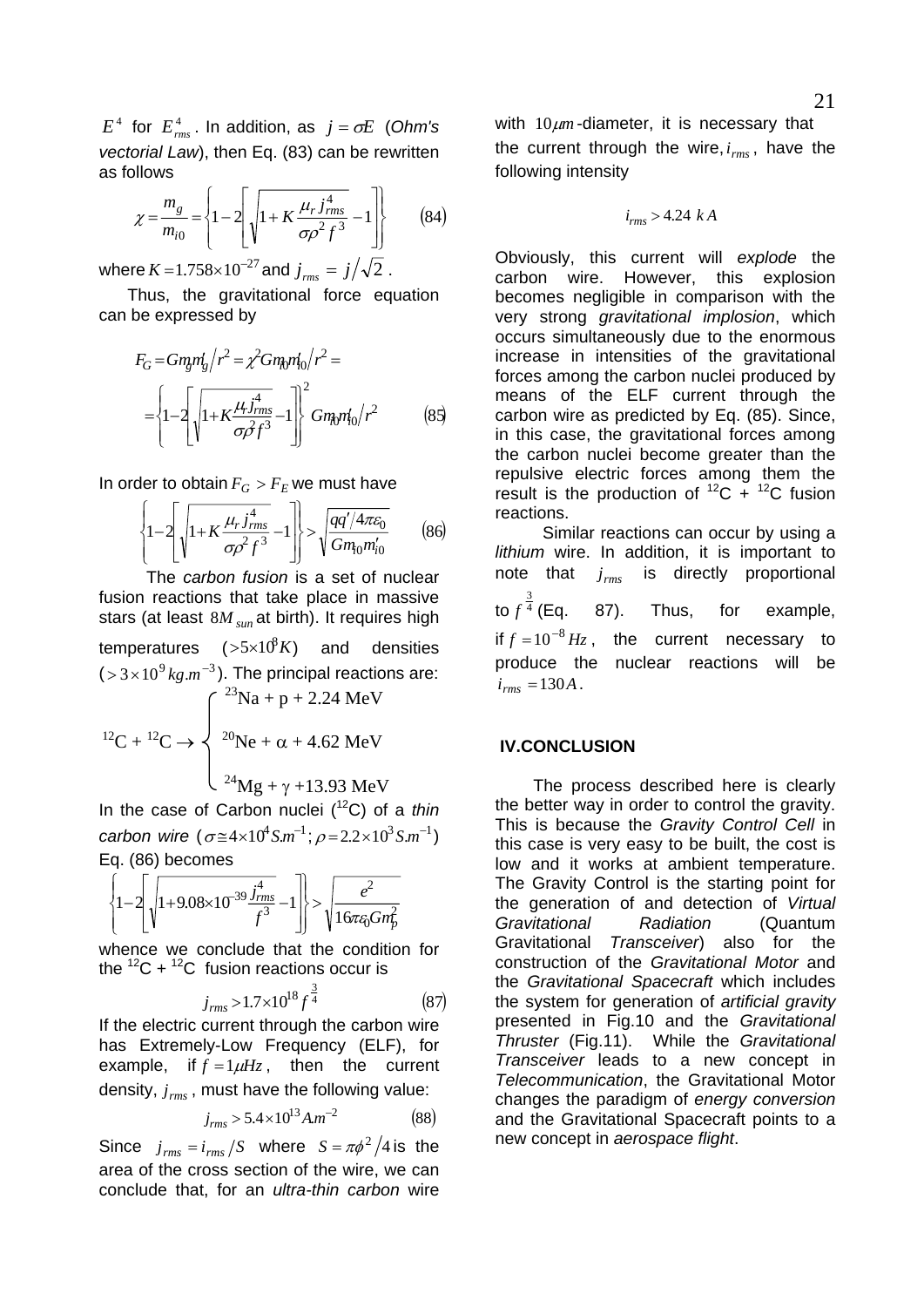

Fig. 1 – Gravitational Shielding Effect by means of an ELF electric field through low- pressure Hg Plasma.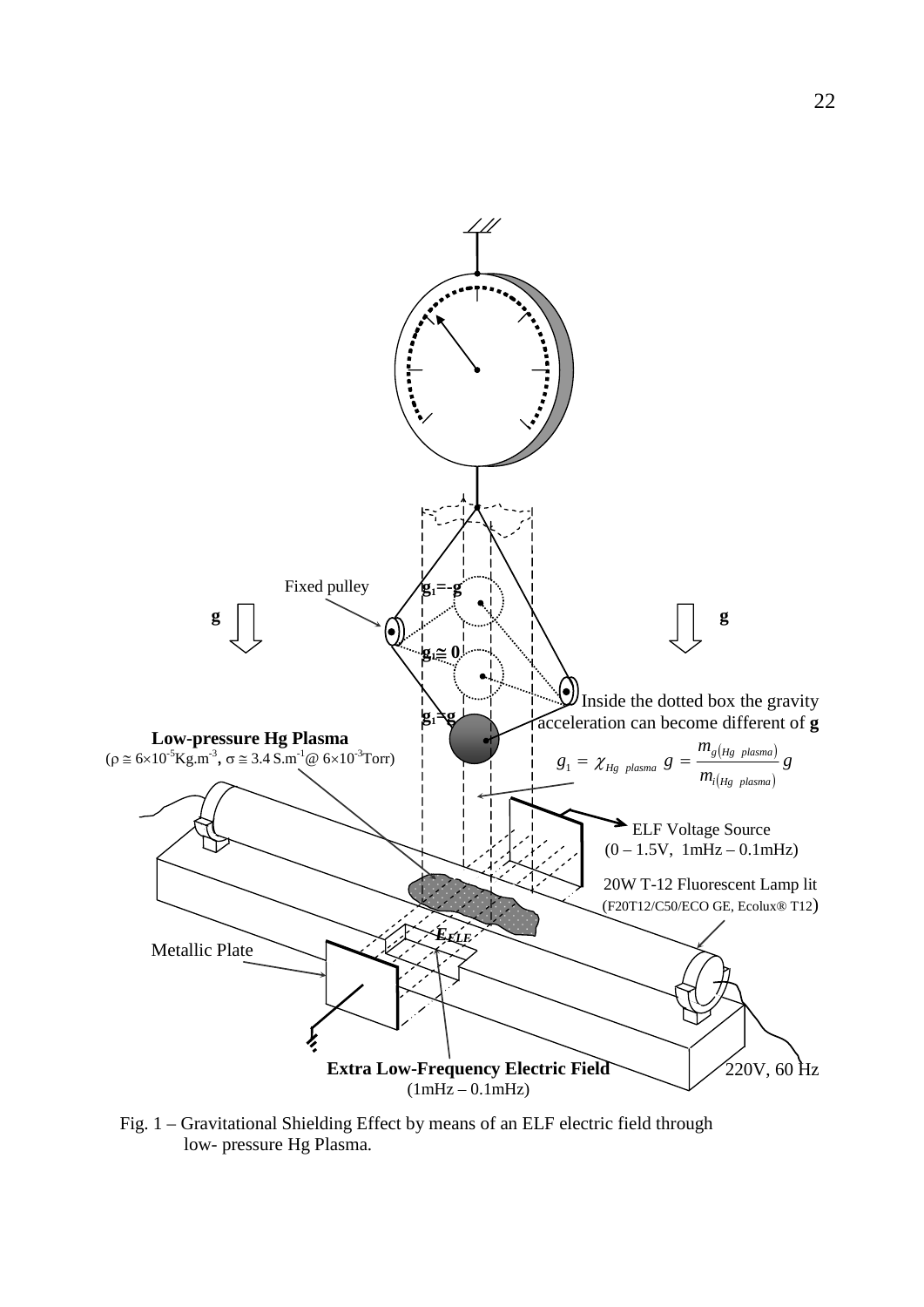

Fig. 2 – Gravity acceleration above a *second* fluorescent lamp.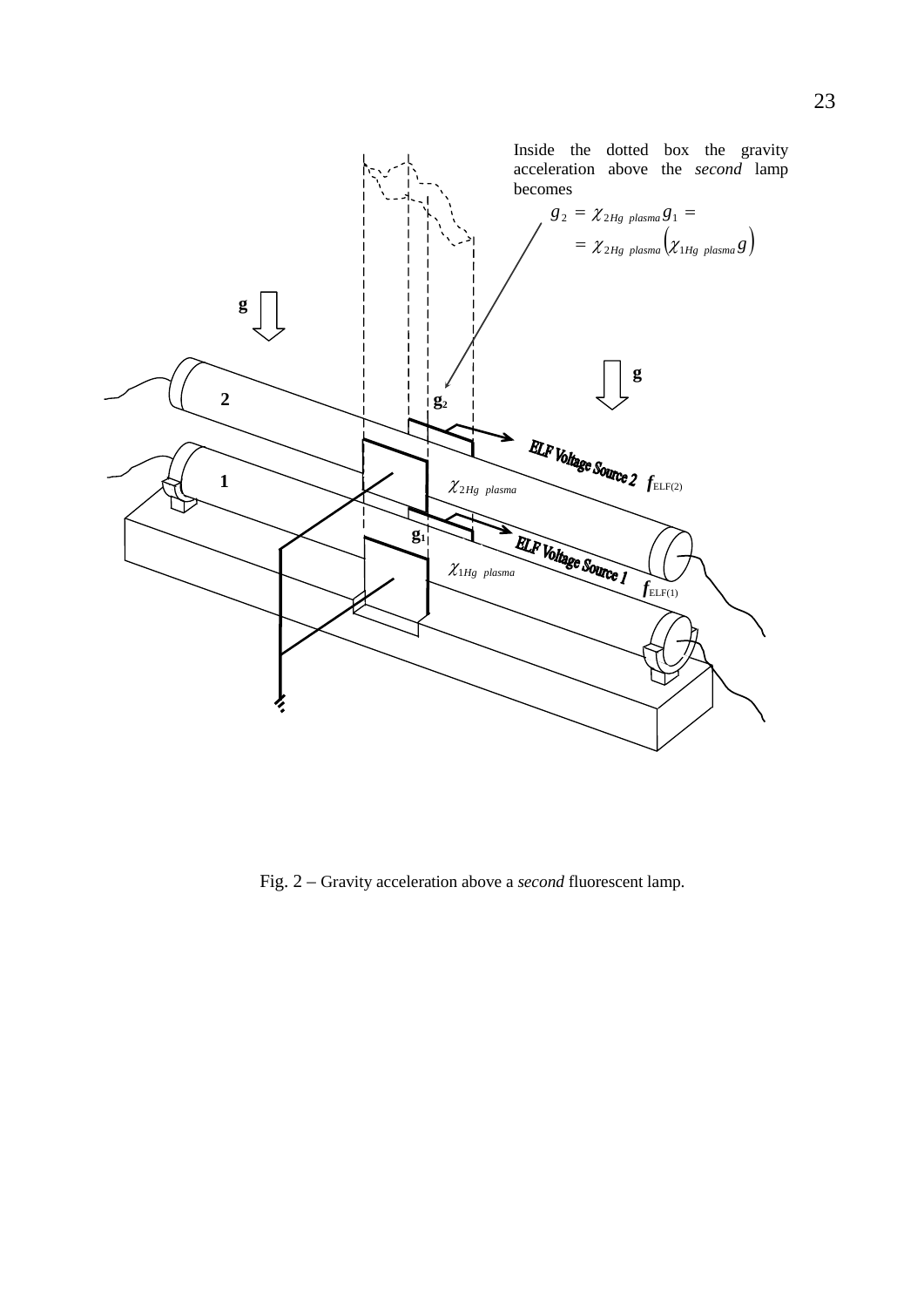

Fig. 3 – *Schematic diagram of Gravity Control Cells (GCCs)*.

(a) GCC where the ELF electric field and the ionizing electric field can be the same. (b) GCC where the plasma is ionized by means of a RF signal. (c) GCC filled with *air* (at ambient temperature and 1 atm) strongly ionized by means of alpha particles emitted from radioactive ions sources (Am 241, *half-lif*e 432 years). Since the electrical conductivity of the ionized air depends on the amount of ions then it can be strongly increased by increasing the amount of Am 241 in the GCC. This GCC has 36 radioactive ions sources each one with  $1/5000<sup>th</sup>$  of gram of Am 241, conveniently positioned around the ionization chamber, in order to obtain  $\sigma_{air} \approx 10^3 S.m^{-1}$ .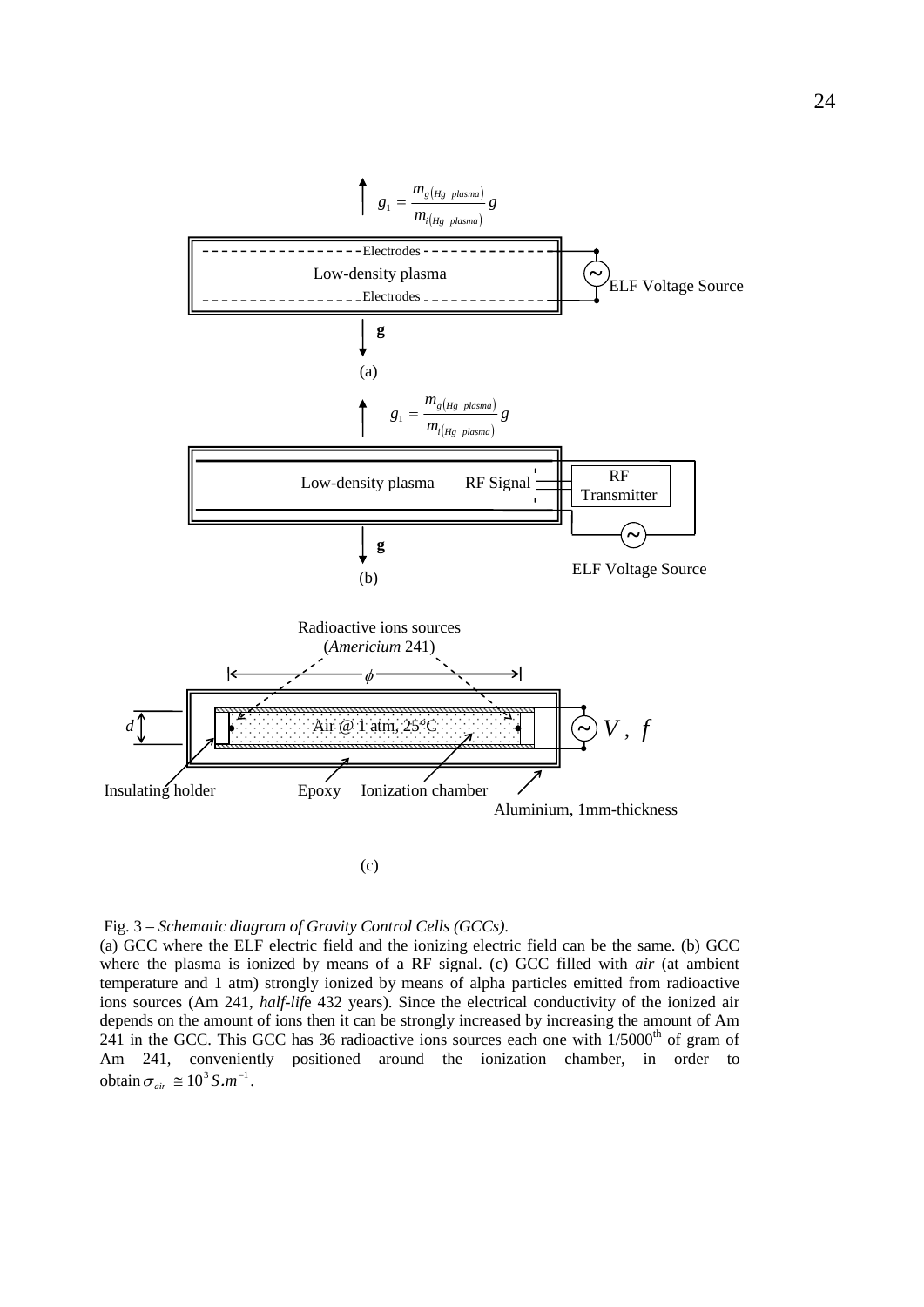

 The *gravity accelerations* on the spacecraft (due to the rest of the Universe) can be controlled by means of the *gravitational shielding,* i.e.,

$$
g'_i = \chi_{\text{air}} g_i
$$
  $i = 1, 2, 3 ... n$ 

Thus,

$$
F_{\rm is} = F_{\rm si} = M_g g'_{\rm i} = M_g (\chi_{\rm air} g_{\rm i})
$$

Then the inertial forces acting on the spacecraft (s) can be strongly reduced. According to the *Mach's principle* this effect can reduce *the inertial properties of the spacecraft* and consequently, leads to a new concept of spacecraft and aerospace flight.

Fig. 4 – Gravitational Shielding surround a Spherical Spacecraft.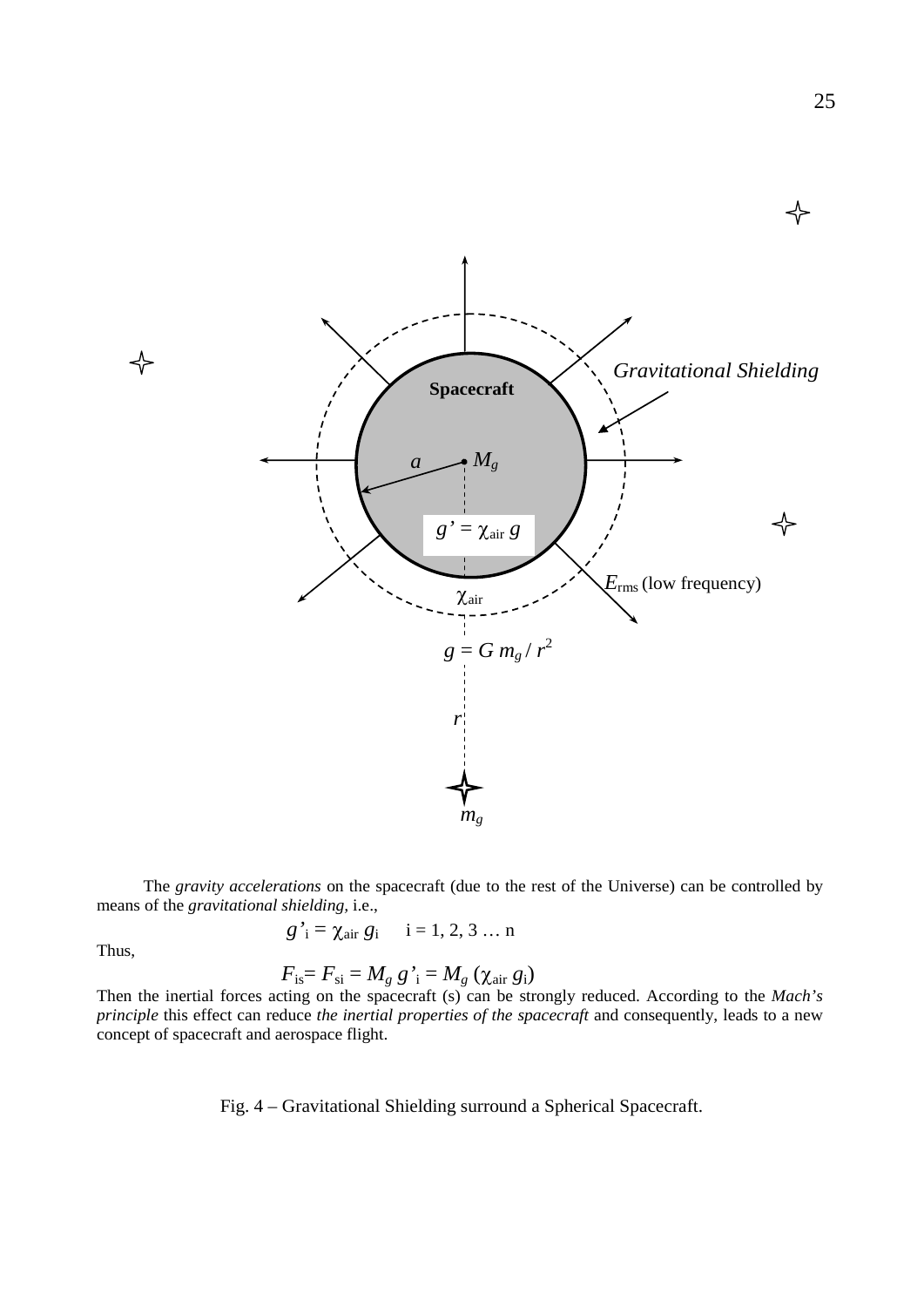| $V = V_0$ |       | $t = T/4$ | $\bm{E}_{{\rm{ELF (1)}}}$ |       | $g_1/g$ |          | $\bm{E}_{\mathrm{ELF (2)}}$ | $f_{\text{\tiny{ELF (2)}}}$ | $g_2/g$ |       |
|-----------|-------|-----------|---------------------------|-------|---------|----------|-----------------------------|-----------------------------|---------|-------|
| (Volts)   | (s)   | min)      | (V/m)                     | (mHz) | Exp.    | Teo.     | (V/m)                       | (mHz)                       | Exp.    | Teo.  |
|           | 250   | 4.17      | 24.81                     |       | ٠       | 0.993    | 24.81                       |                             |         | 0.986 |
|           | 312.5 | 5.21      | 24.81                     | 0.8   | ٠       | 0.986    | 24.81                       | 0.8                         |         | 0.972 |
| 1.0V      | 416.6 | 6.94      | 24.81                     | 0.6   | -       | 0.967    | 24.81                       | 0.6                         |         | 0.935 |
|           | 625   | 10.42     | 24.81                     | 0.4   | -       | 0.890    | 24.81                       | 0.4                         |         | 0.792 |
|           | 1250  | 20.83     | 24.81                     | 0.2   |         | 0.240    | 24.81                       | 0.2                         |         | 0.058 |
|           | 250   | 4.17      | 37.22                     |       | -       | 0.964    | 37.22                       |                             |         | 0.929 |
|           | 312.5 | 5.21      | 37.22                     | 0.8   | ٠       | 0.930    | 37.22                       | 0.8                         |         | 0.865 |
| 1.5V      | 416.6 | 6.94      | 37.22                     | 0.6   | ٠       | 0.837    | 37.22                       | 0.6                         |         | 0.700 |
|           | 625   | 10.42     | 37.22                     | 0.4   | ٠       | 0,492    | 37.22                       | 0.4                         |         | 0.242 |
|           | 1250  | 20.83     | 37.22                     | 0.2   |         | $-1,724$ | 37.22                       | 0.2                         |         | 2.972 |

Table 1 – Theoretical Results.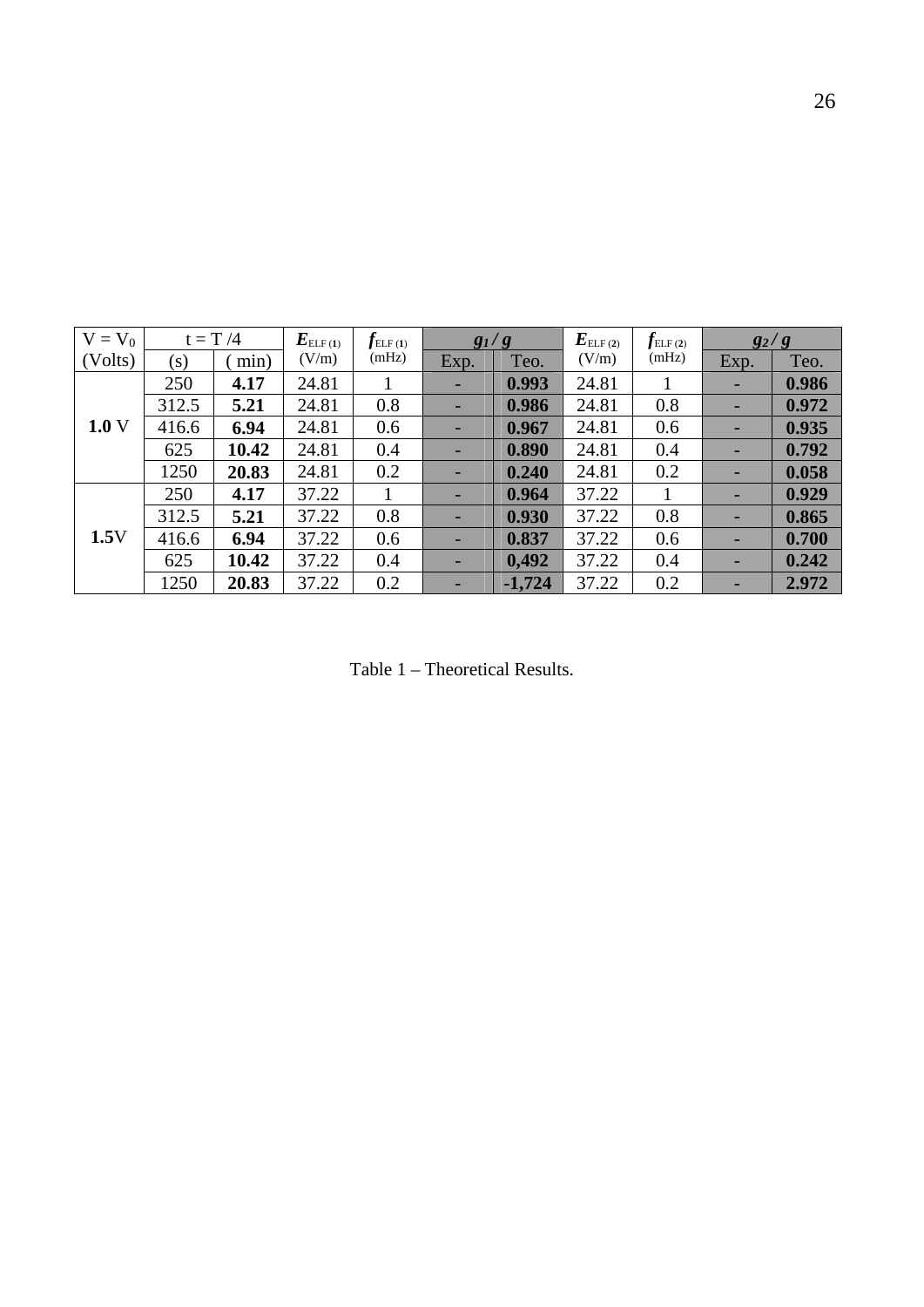

Fig. 5- Distribution of the correlation  $g_1/g$  as a function of  $f_{\text{ELF}}$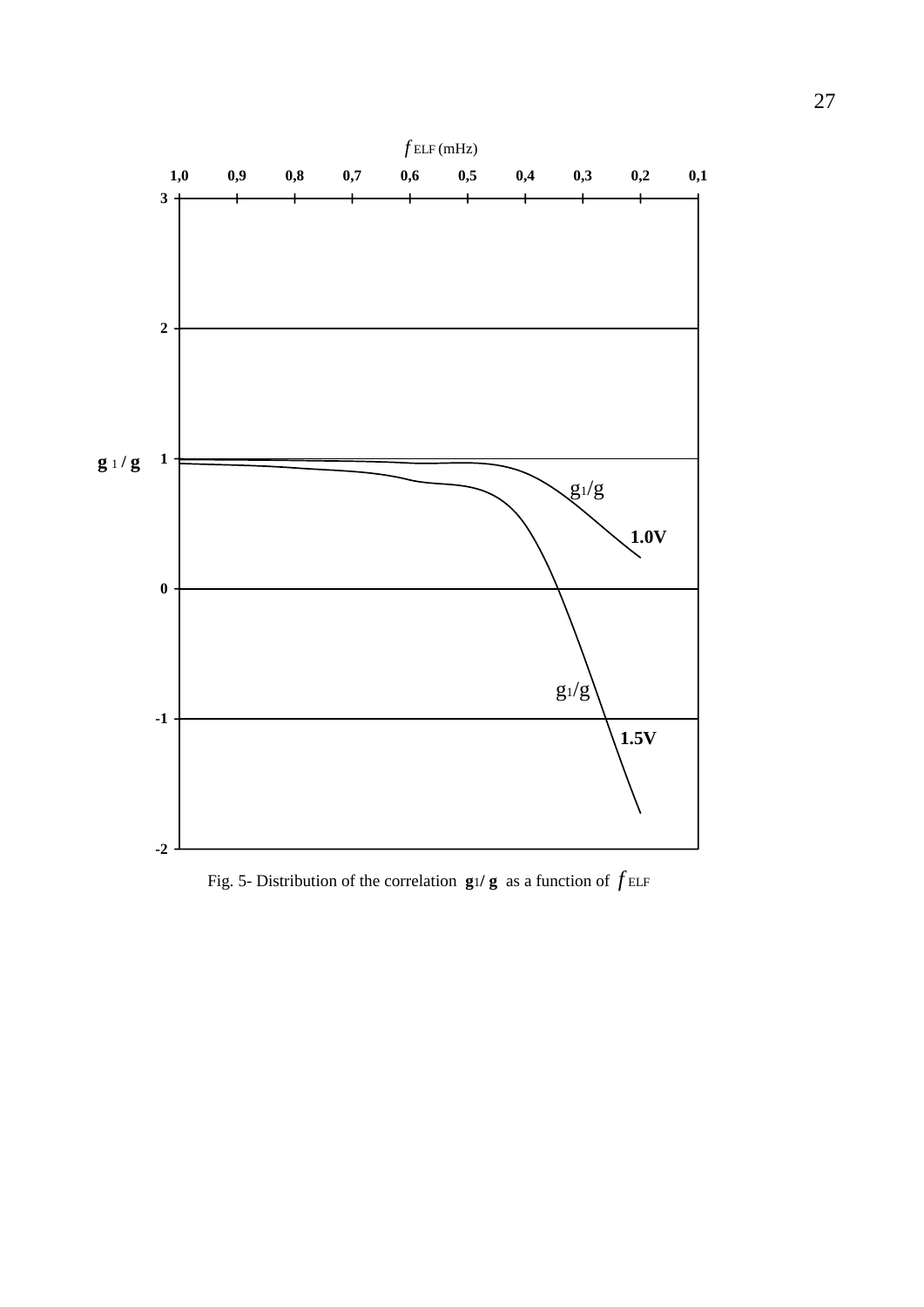

Fig. 6- Distribution of the correlation  $g_2/g$  as a function of  $f_{\text{ELF}}$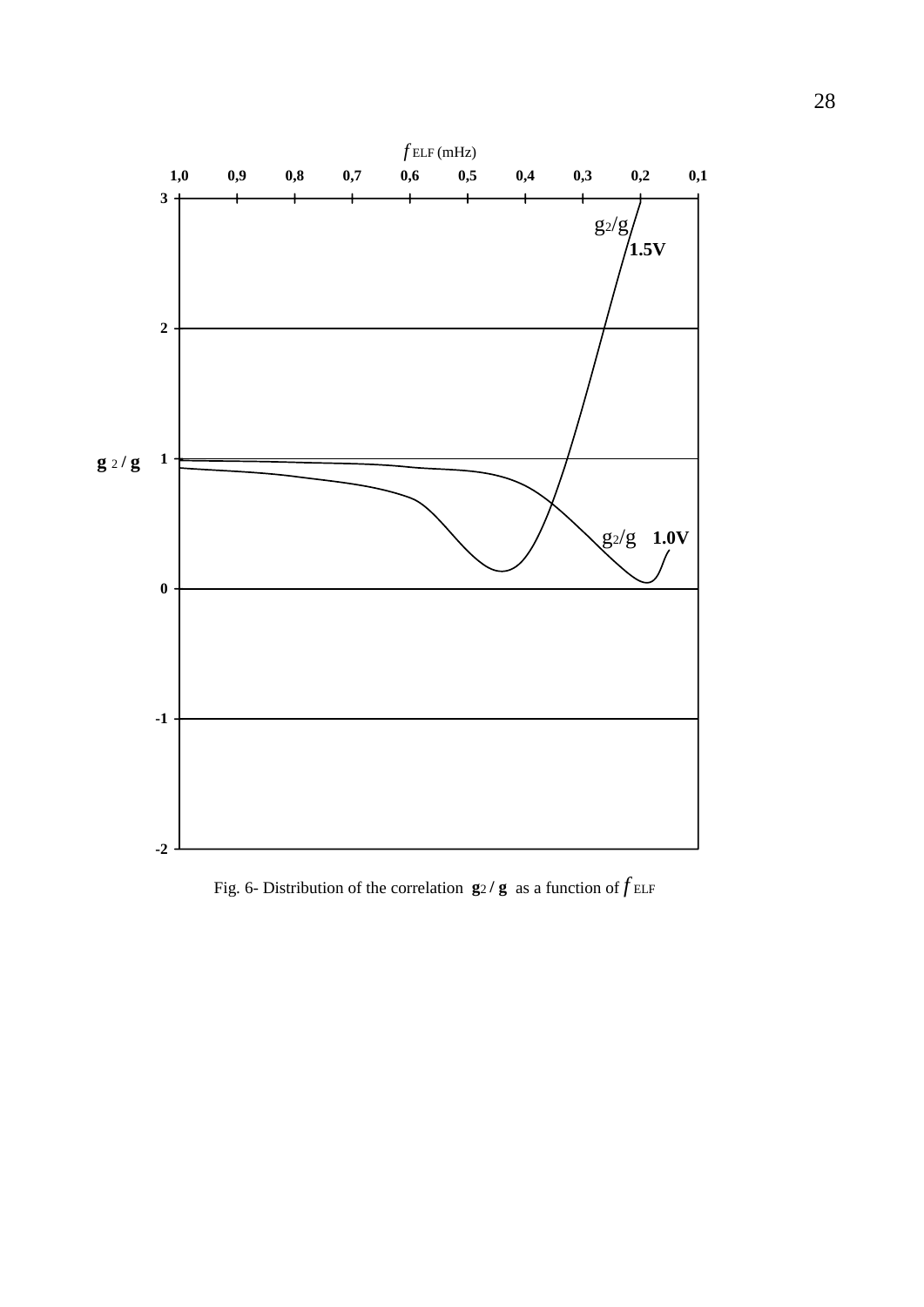

Fig. 7- Distribution of the correlations  $\mathbf{g}$ i **/**  $\mathbf{g}$  as a function of  $f$  ELF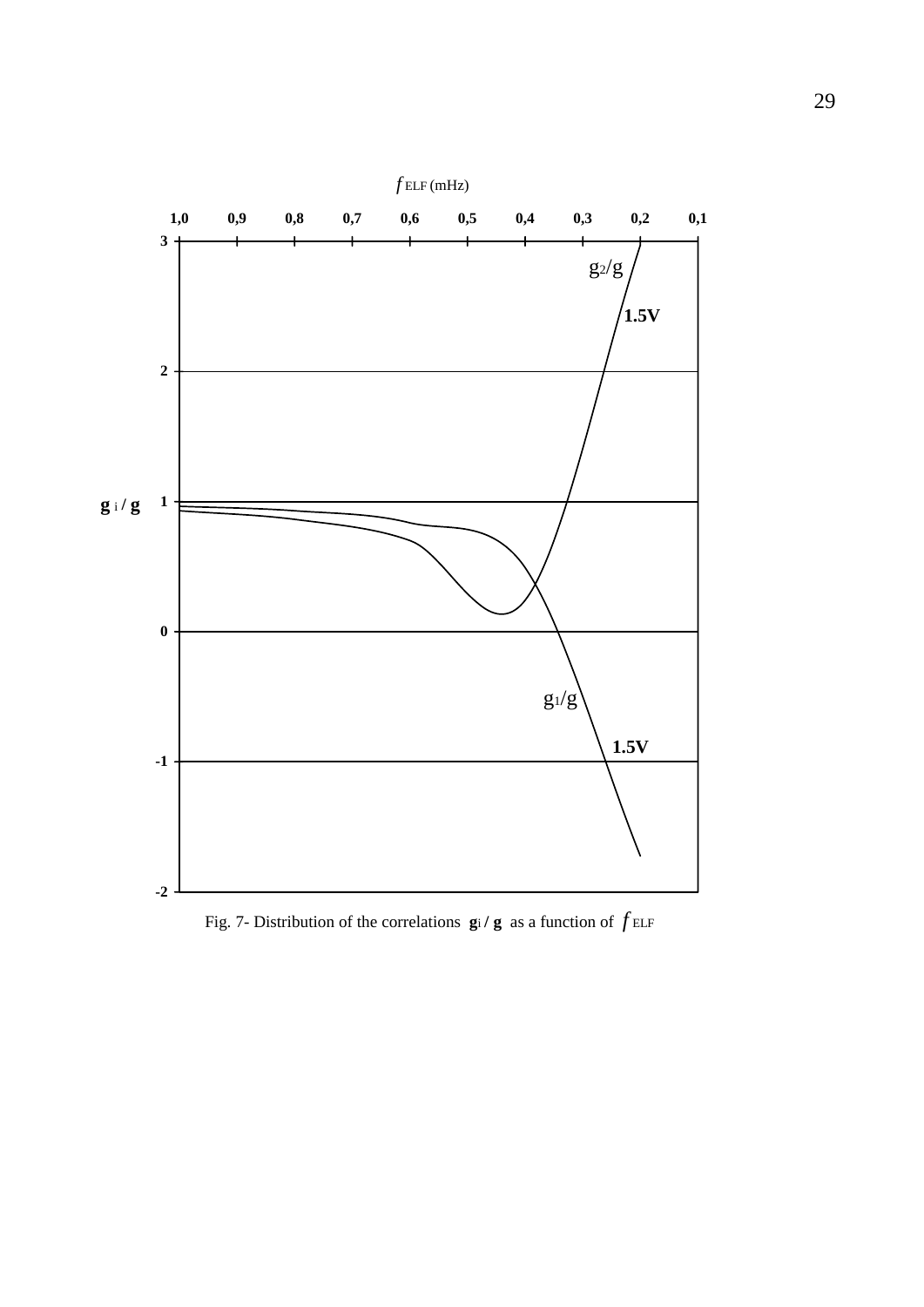



(a)



Fig. 8 – (a) Gravity Control Cell (GCC) filled with *air* at ultra-low pressure. (b) Gravity Control Battery (Note that if  $\chi_1 = \chi_2^{-1} = -1$  then  $g'' = g$ )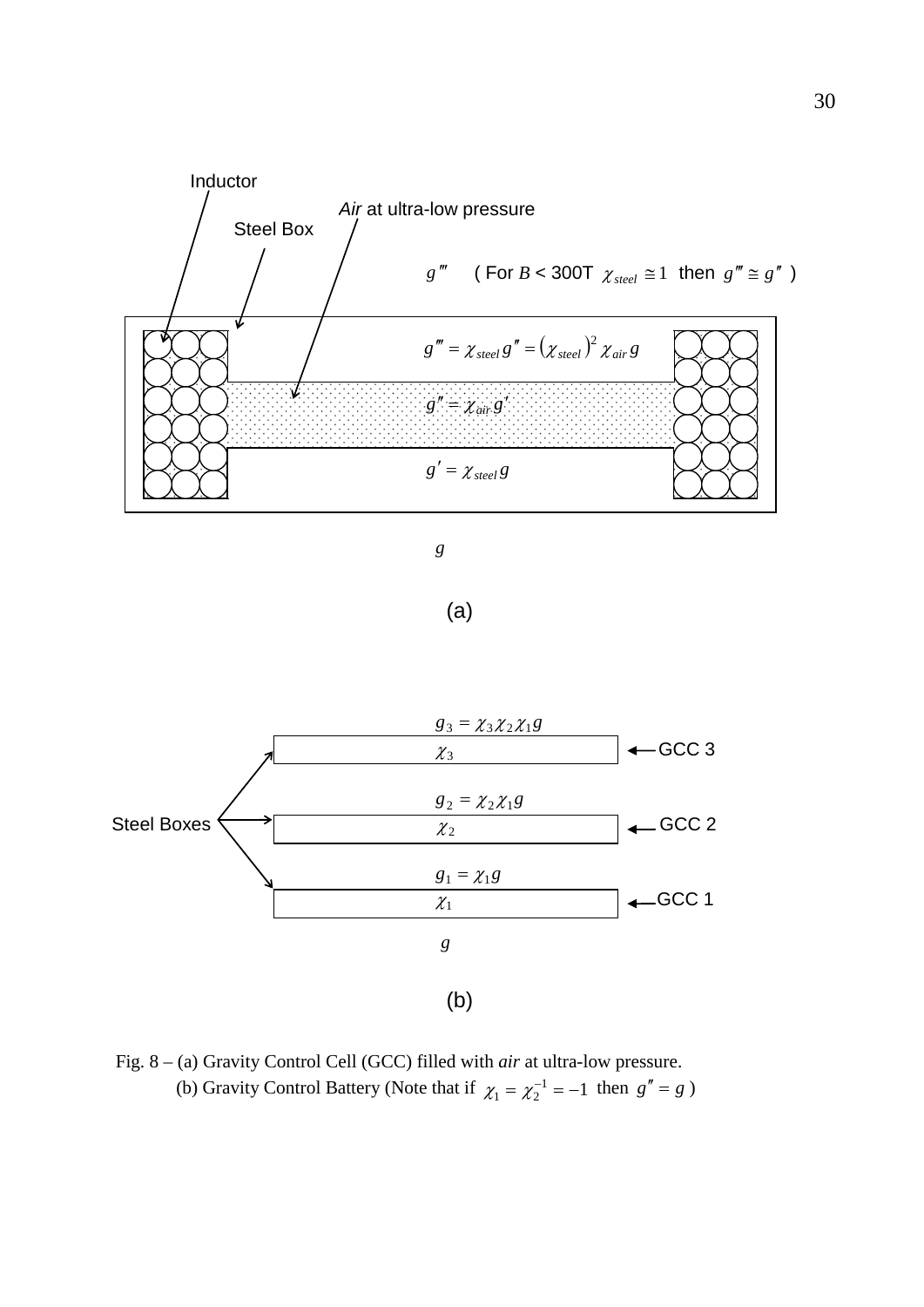

Fig. 9 – The Gravitational Motor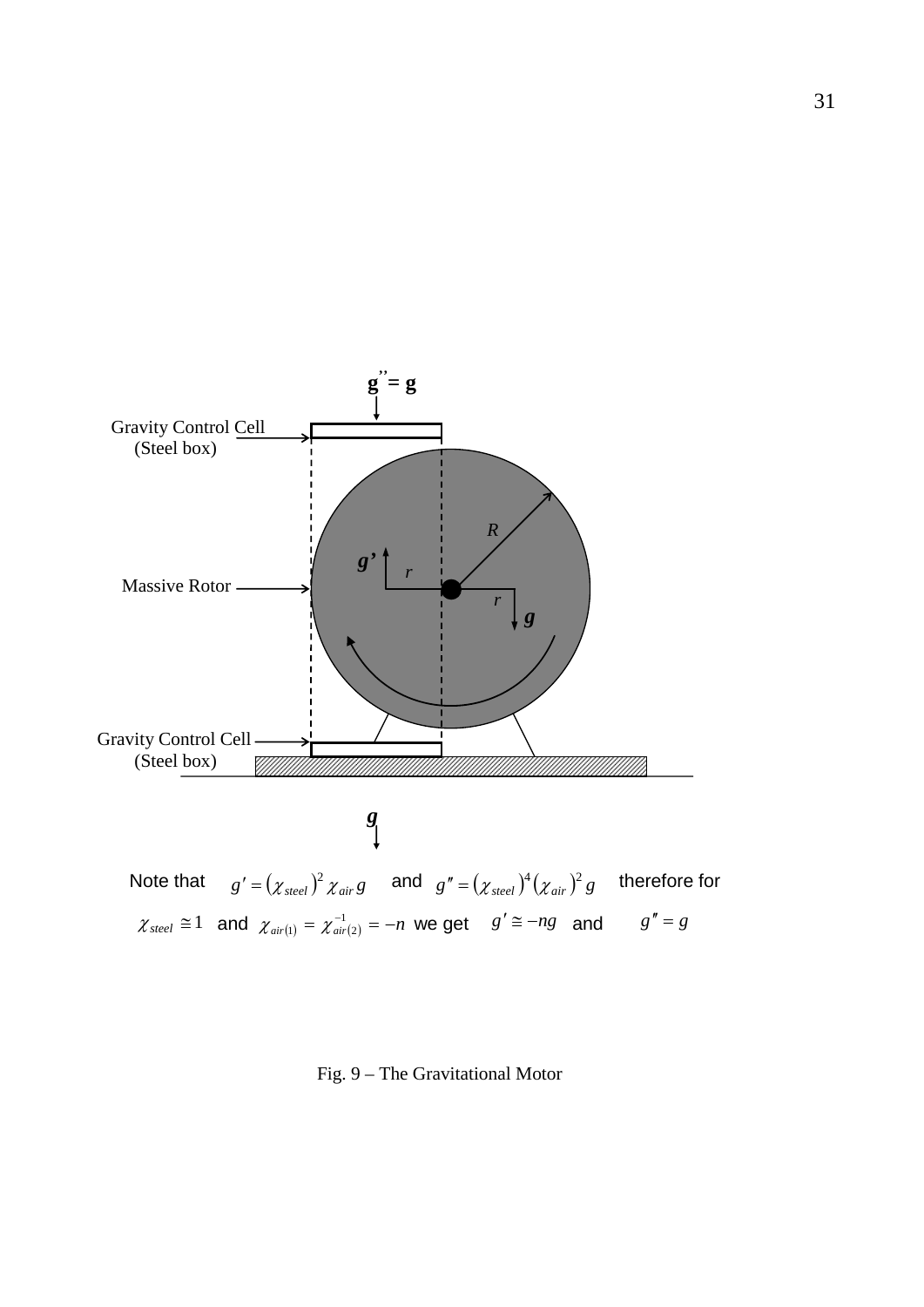

Fig. 10 – The Gravitational Spacecraft – Due to the *Meissner effect*, the magnetic field *B* is expelled from the *superconducting shell*. Similarly, the magnetic field  $B_{\text{GCC}}$ , of the GCC stay confined inside the *superconducting box*.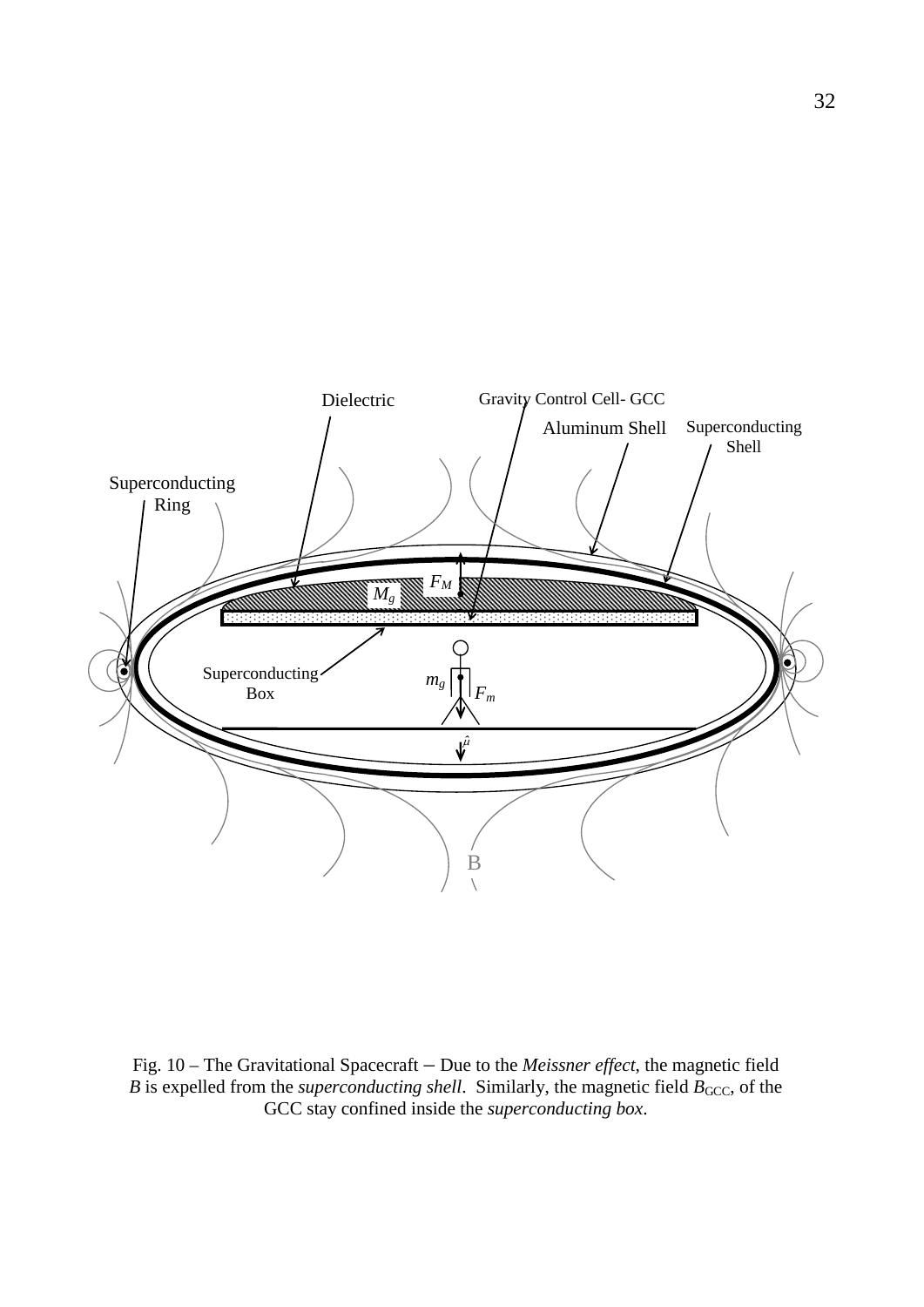

(b)

Fig. 11 – The Gravitational Thruster . (a) Using material boxes. (b) Without material boxes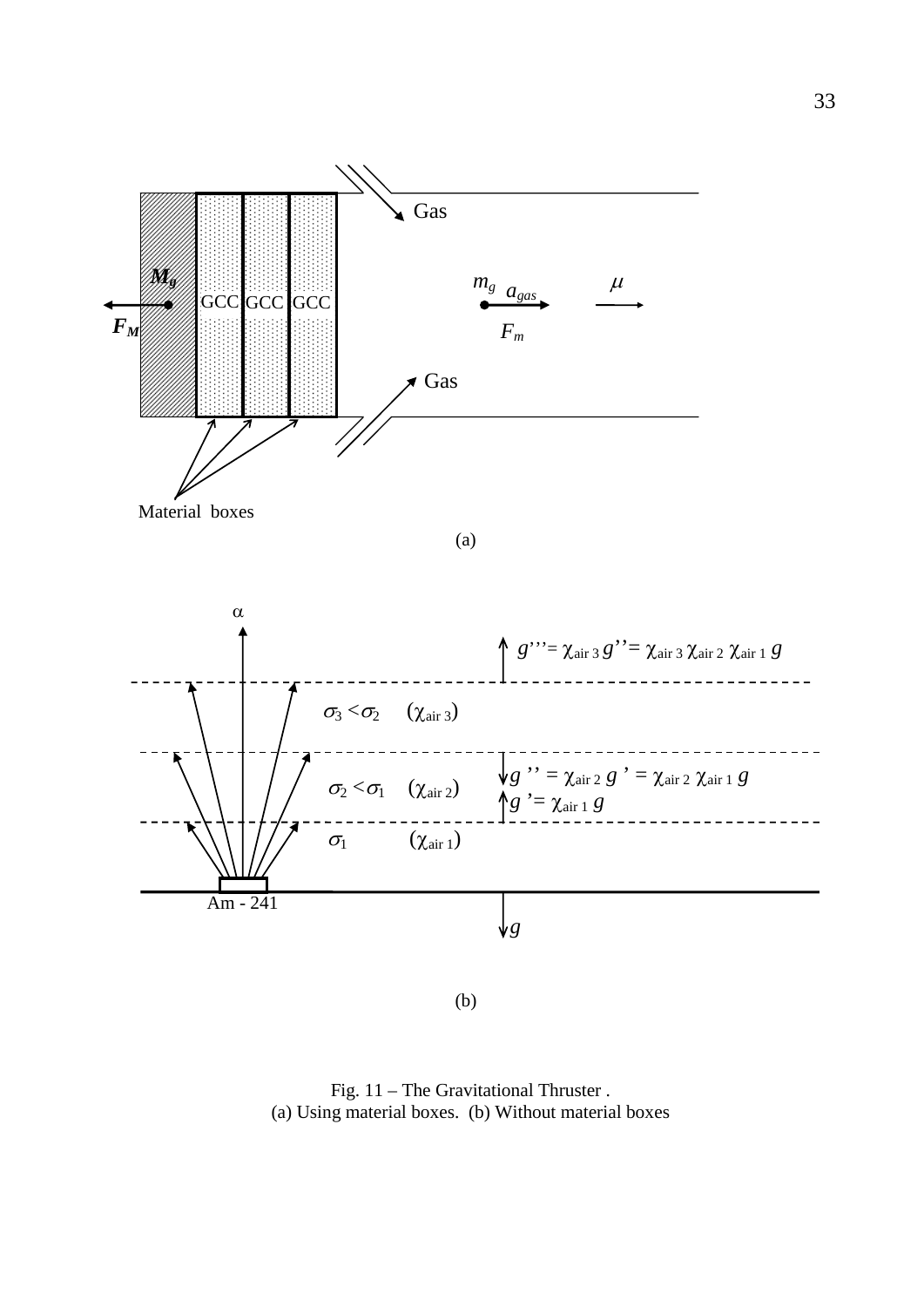

Fig. 12 - The Gravitational Turbo Motor – The gravitationally accelerated gas, by means of the GCCs, propels the helix which movies the motor axis.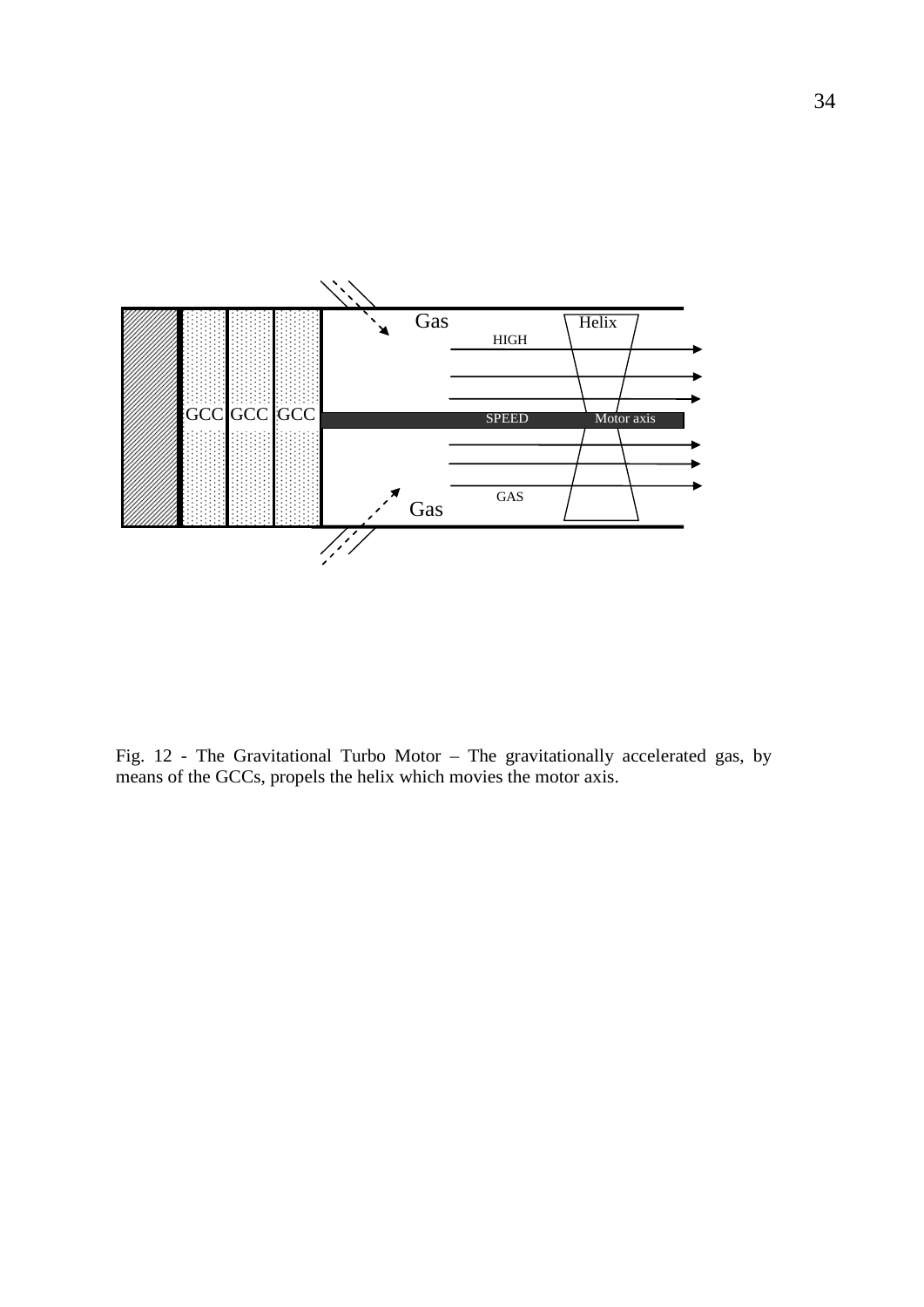

Fig. 13 – Gravitational forces between two layers of the "*air shell*". The electric field *E*osc provides the *ionization* of the *air*.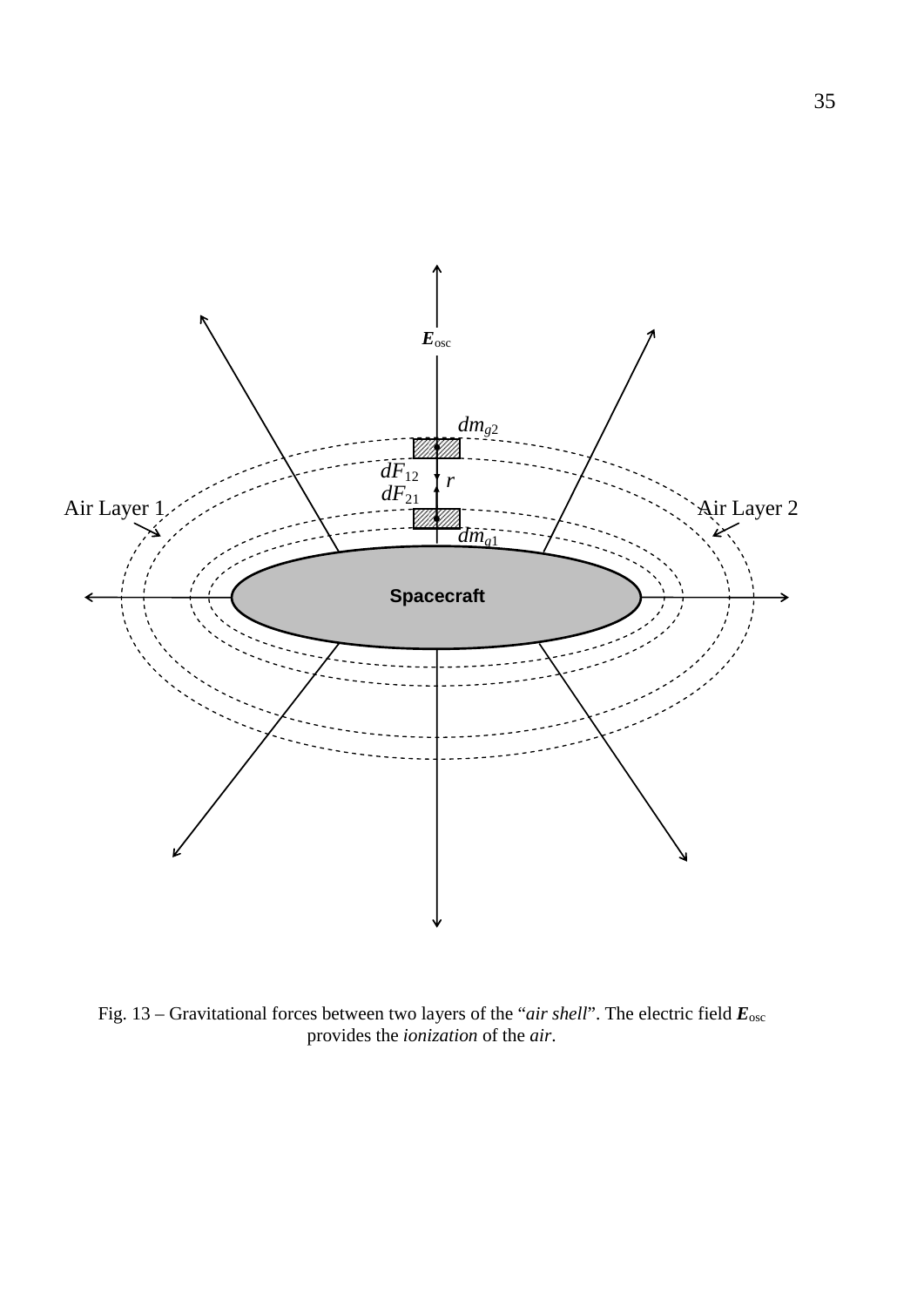

Fig. 14 – The Gravitational Lifter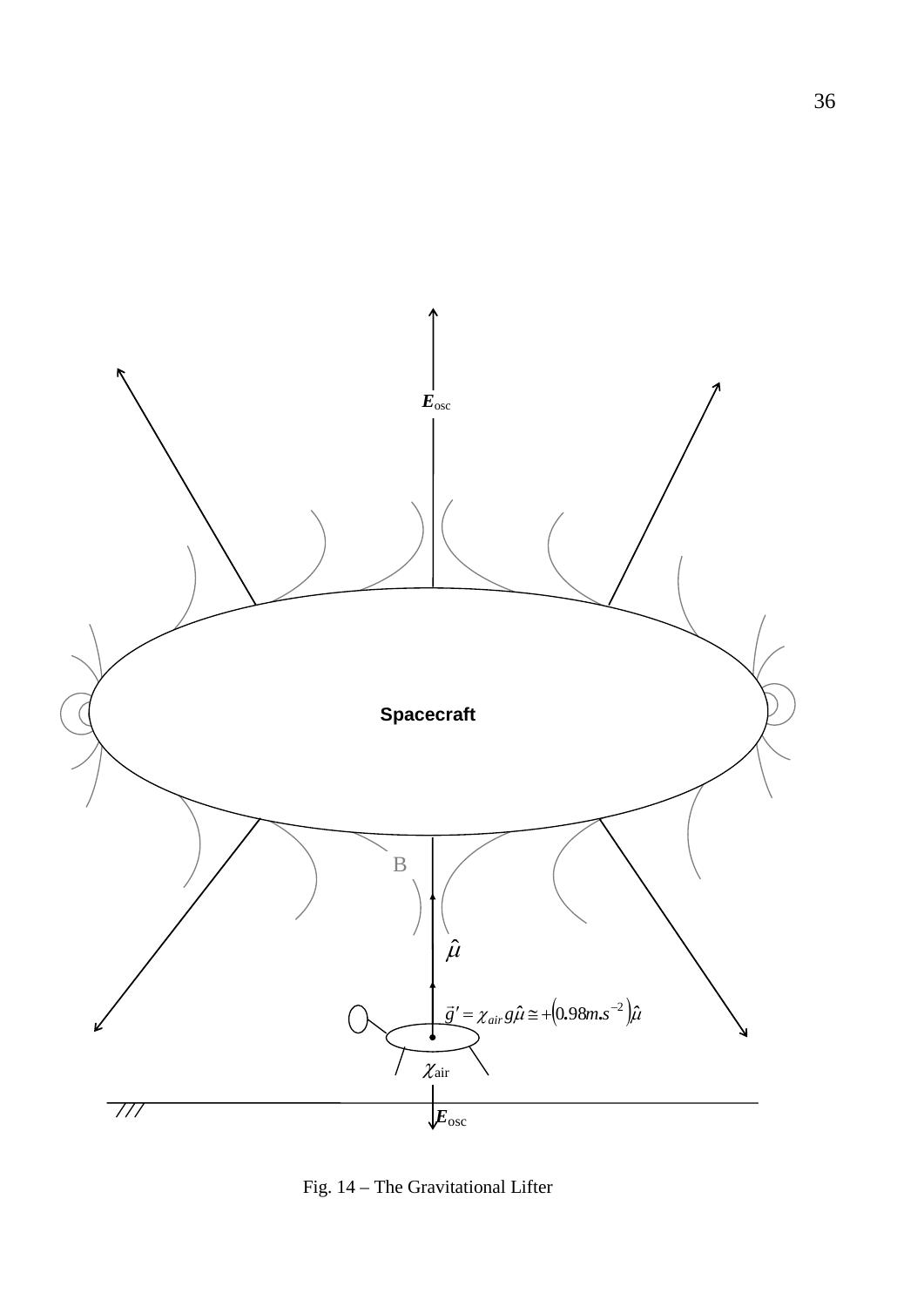

Fig. 15 – *Gravitational Press*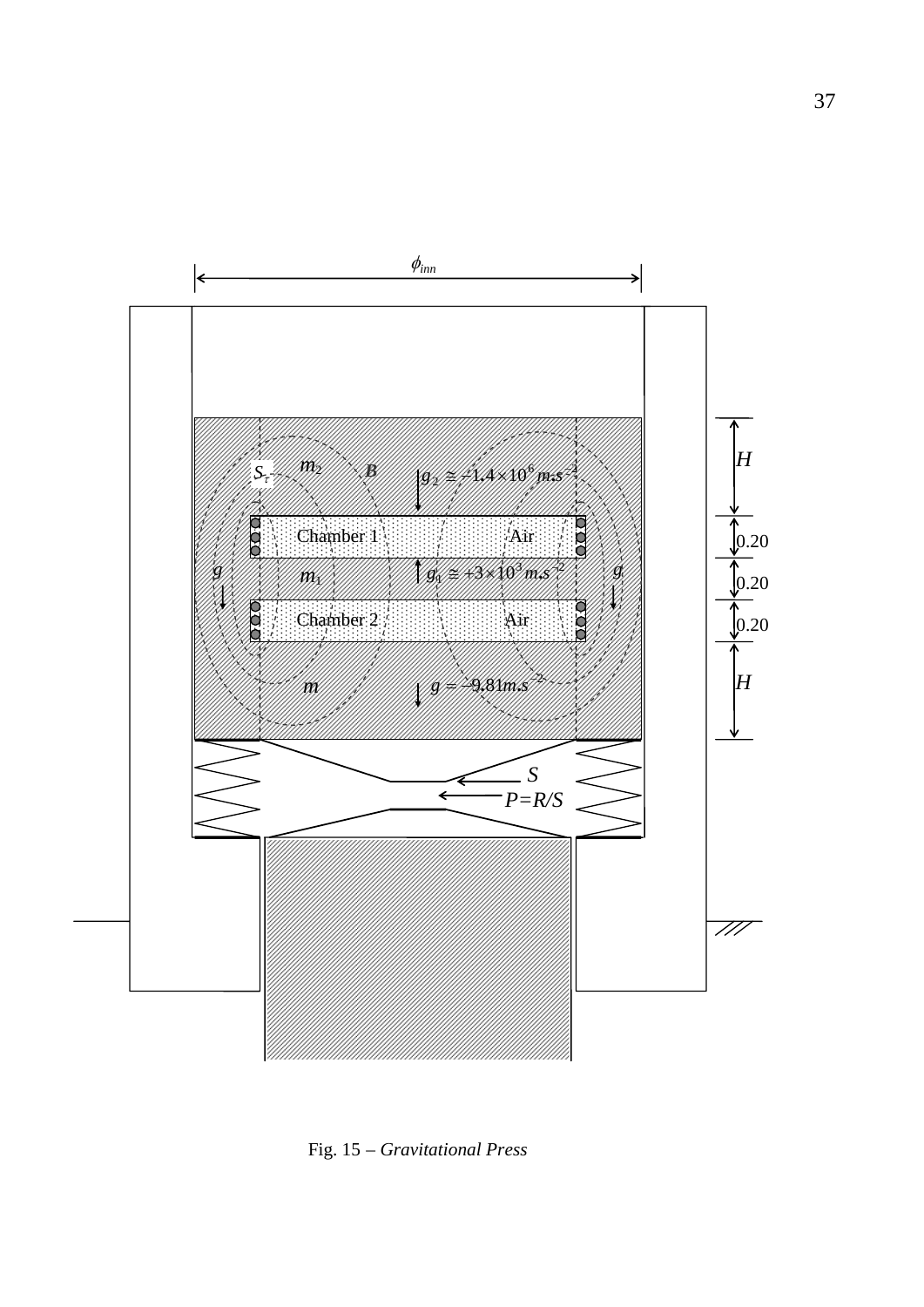

Fig. 16 - Transmitter and Receiver of *Virtual* Gravitational Radiation.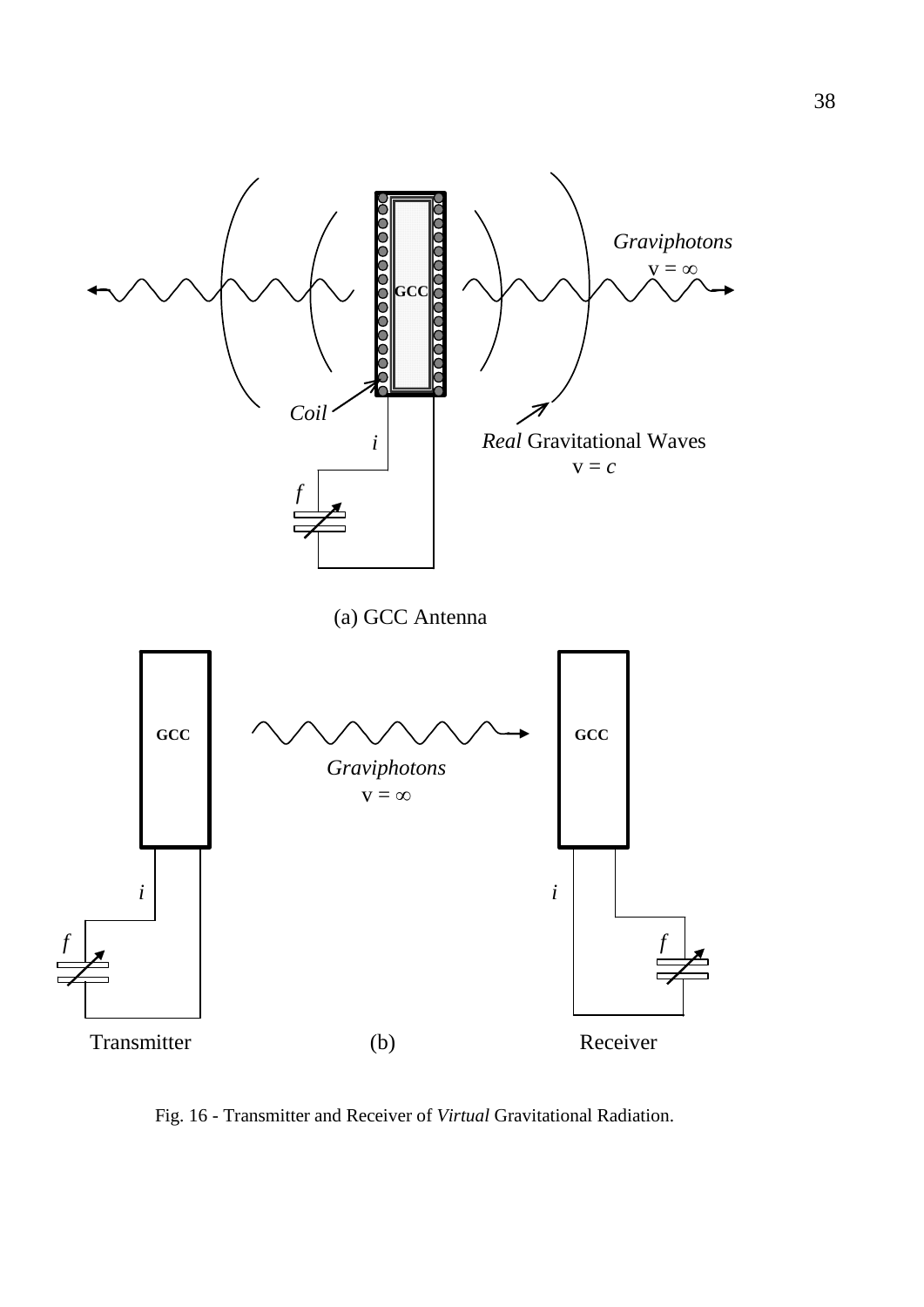

(a)



Fig. 17 – Quantum Gravitational Microantenna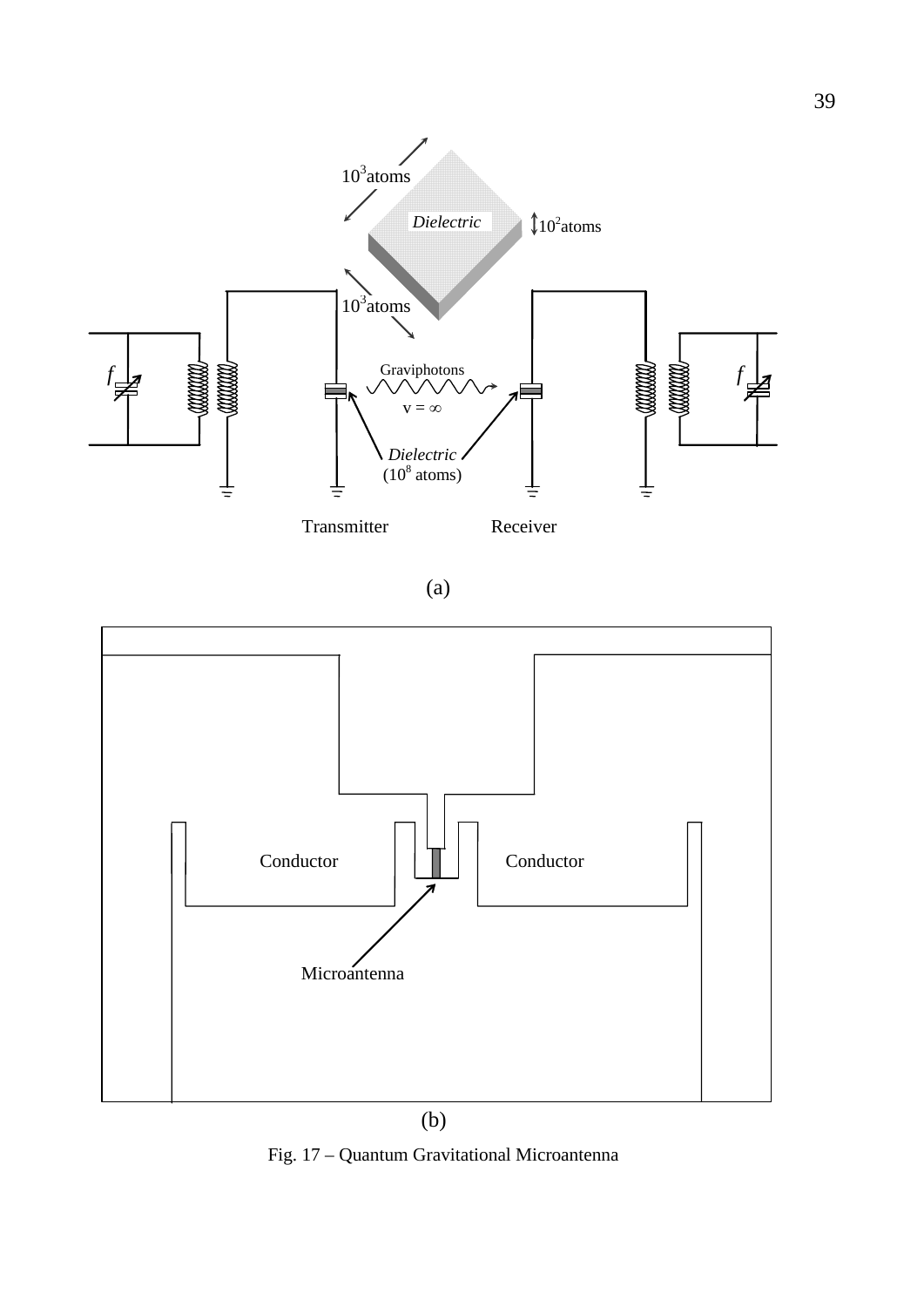

Fig.18 – Method and device using GCCs for obtaining *images* of *imaginary bodies*.